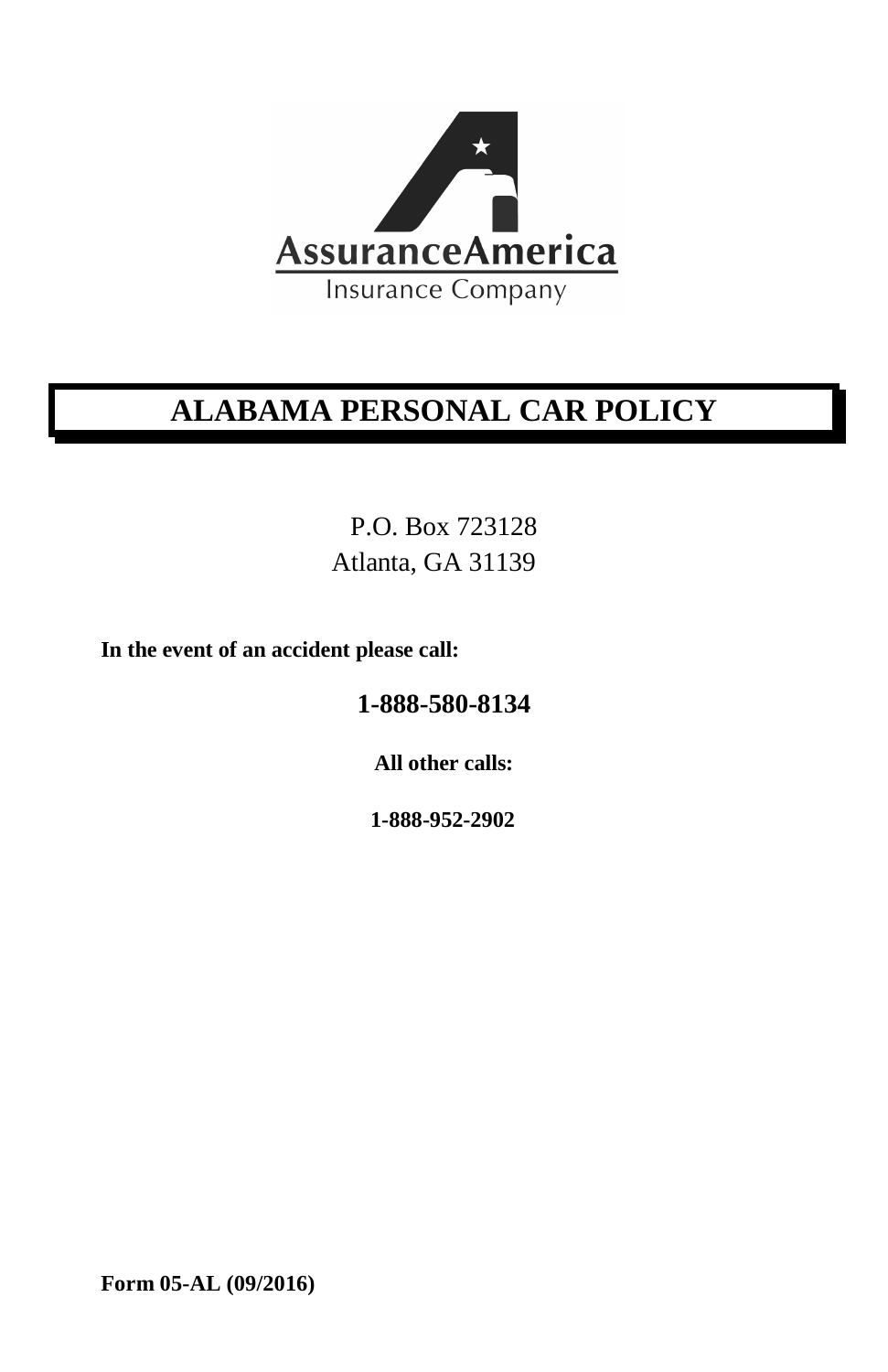#### **PART I – LIABILITY TO OTHERS** Limits of Liability

Additional Definition for Part I Only<br>
Additional Payments<br>
Seat Belt Coverage Additional Payments Exclusions Exclusions Limits of Liability **Additional Terms for Part V** Out of State Insurance<br>
Other Insurance<br>
Other Insurance<br>
Proof of Loss Other Insurance Financial Responsibility Laws Payment of Claims

#### **PART II – MEDICAL PAYMENTS**

Insuring Agreement **PART VI – GENERAL PROVISIONS**<br>Additional Terms for Part II **PART VI** – Policy Period & Territory Additional Terms for Part II Additional Definitions for Part II Only Two or More Cars Insured Exclusions Claims Handling Limits of Liability Suits Against Us Other Insurance Our Recovery Rights (Subrogation & Payment of Benefits **Reimbursement**) **Reimbursement** 

Insuring Agreement – Bodily Injury Coverage Cancellation and Non-F<br>Additional Terms for Part III (Automatic Termination Additional Terms for Part III Additional Definitions for Part III Only Proof of Notice<br>Exclusions Fraud and Misro Exclusions<br>
Limits of Liability<br>
Cur Right to Void for Failure Other Insurance Payment

#### **PART IV – CAR DAMAGE COVERAGE** Conditions Precedent

Insuring Agreement Bankruptcy Towing and Labor Coverage Additional Definition<br> **ACCIDENTS AND LOSSES**<br> **ACCIDENTS AND LOSSES**<br>
Notice of an Accident or Loss Limits of Liability Other Duties No Benefit to Bailee Appraisal Payment of Loss Timeliness of Repairs Car Storage Loss Payee & Lienholder's Rights Other Insurance

#### **INSURING AGREEMENT PART V – ACCIDENTAL DEATH AND DISMEMBERMENT COVERAGE**

Insuring Agreement Insuring Agreement Death, Dismemberment or Loss of Sight Physical Examination and Autopsy

Transfer of Your Interest in This Policy **PART III – UNINSURED MOTORISTS** Policy Changes<br>
Insuring Agreement – Bodily Injury Coverage Cancellation and Non-Renewal Our Right to Void for Failure of Initial Policy Conformed to Statutes

# Loss of Use Coverage **YOUR DUTIES & REPORTING ALL**

Notice of an Accident or Loss

#### **ENDORSEMENTS**

**NAMED DRIVER – NON-OWNED VEHICLE COVERAGE NAMED DRIVER EXCLUSION LIMITED COVERAGE ENDORSEMENT DIRECT REPAIR PROGRAM (DRP) ENDORSEMENT RENTAL CAR COVERAGE ENDORSEMENT TS-CC BUYBACK OPTION ENDORSEMENT**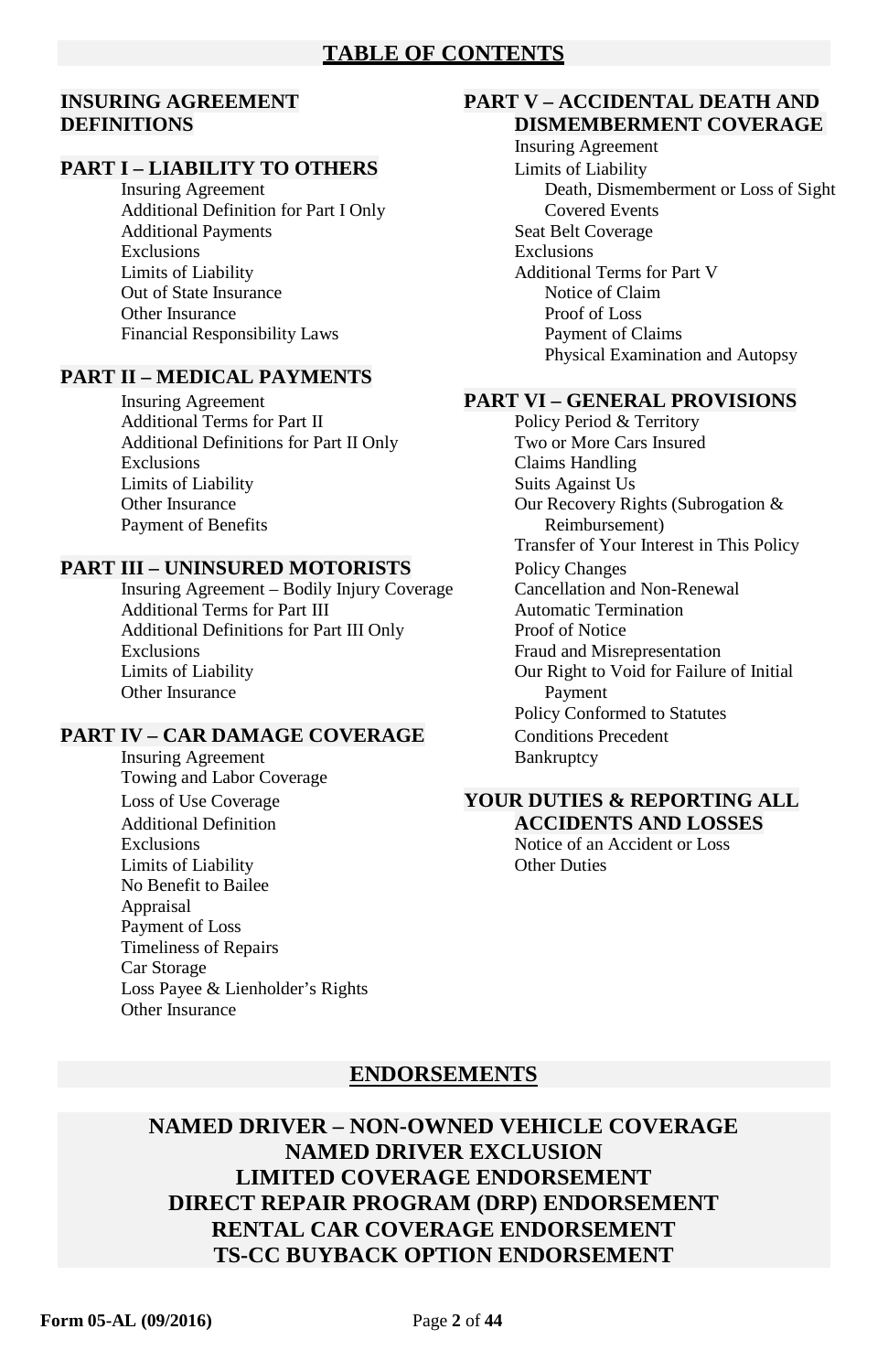Please read **your** Personal Car Policy. It is a binding legal contract between **you** and **us**. The **Application** and **Declarations Page**, and any endorsements issued by **us**, are part of the contract formed by this policy. This policy describes which vehicles and **persons** have coverage, and which vehicles and **persons** do not have coverage. It includes language that excludes, restricts and limits coverage. It also describes the duty to give **us** notice of an **accident** or **loss**, and to notify **us** about changes in vehicles or drivers in **your household**.

**IMPORTANT:** Coverage does not apply under this policy for any **person** who does not comply with all:

- 1. Notice requirements;
- 2. Duties; and
- 3. Policy terms.

Anyone insured under this policy must comply with the policy requirements before coverage applies. Failure to comply may result in a claim or coverage denial.

The last day of any time period required by this policy to make a payment, perform a duty or give notice, may be any day of the year, including a Saturday, Sunday or public holiday.

#### **INSURING AGREEMENT**

If **you** pay **your** premium when due, **we** agree to insure **you**, subject to the terms of this policy, for the coverage shown on the **Declarations Page**, up to the limits of liability.

If **you** make **your** initial payment by check or any method other than cash, coverage under this policy is conditioned upon that initial payment being honored when first presented for payment to **your** bank or financial institution.

#### **DEFINITIONS**

When shown in this policy in **bold** print, the words and phrases listed below have the meaning shown here. These meanings will apply whether the word or phrase appears in the singular, possessive, plural, active or passive forms:

- 1. "**Accident**" means an unexpected and unintended event that causes **bodily injury**, **property damage** or **loss**, which arises out of the ownership, maintenance, or use of a motor vehicle designed for use on public roads.
- 2. "**Actual cash value**" means the fair market value of stolen or damaged property at the time and place of the **loss**.When determining fair market value:
	- a. The age, mileage and physical condition of the property will reduce its value; and
	- b. **Depreciation** and prior damage will reduce its value.
- 3. "**Application**" means the form(s) provided by **us** to collect the information upon which **we** rely to decide to issue this policy and determine the proper premium to charge for the risk to be insured. This includes any supplemental application and coverage election, selection and rejection forms provided by **us**, and requests for additional information.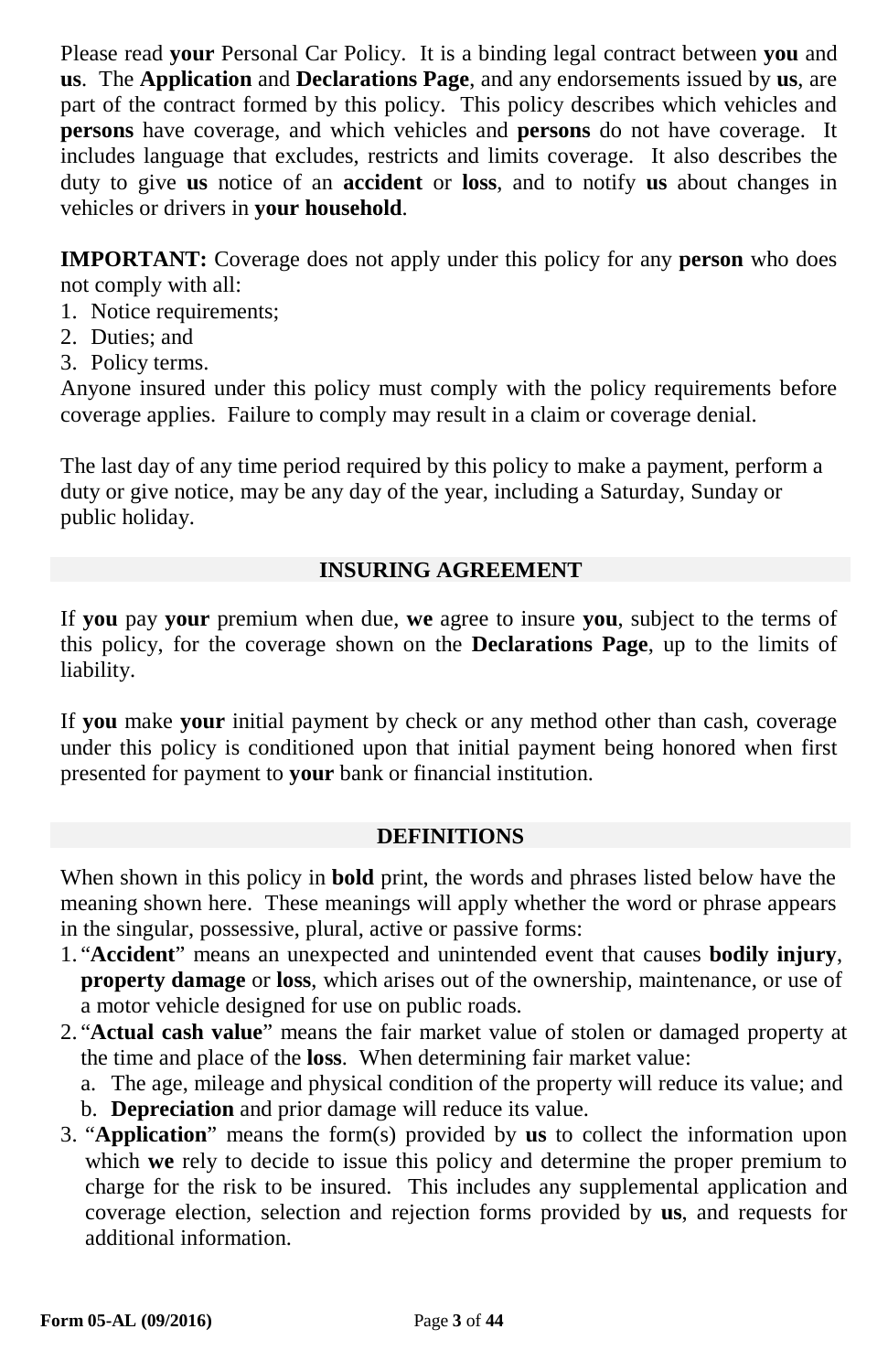4. "**Auto business**" means motor vehicle **business** operations, including but not limited to:

- a. Selling;
- b. Leasing;
- c. Transporting;
- d. Delivering;
- e. Repairing;
- f. Servicing;
- g. Road testing;
- h. Cleaning;
- i. Parking;
- j. Storing;
- k. Renting; or
- l. Towing;
- any motor vehicles.
- 5. "**Bodily injury**" means bodily harm to a **person** and sickness, disease or death that result from it.
- 6. "**Business**" means:
	- a. A job, trade, profession, or occupation, whether full-time or part-time; and
	- b. Any employment or commercial activity of any kind.
- 7. "**Car**" means a motorized passenger type vehicle that is a sedan, passenger van, sport utility vehicle or pick-up truck, of a kind required to be registered under the **state** motor vehicle laws for use on the public roads, that has at least four but no more than 6 wheels and has a gross vehicle weight rating of 10,000 pounds or less (as determined by the manufacturer). "**Car**" does not include any:
	- a. Motorcycle, dirt bike or all-terrain vehicle (ATVs);
	- b. Golf cart;
	- c. Tractor;
	- d. Farm machinery;
	- e. Step-van or vans with cabs separate from the cargo area;
	- f. Vehicles operated on rails or crawler treads;
	- g. Recreational vehicle; or
	- h. Vehicle of any type while used:
		- (1) As a residence or premises; or
		- (2) For office, store or display purposes.
- 8. "**Declarations Page**" means the document from **us** with respect to this policy, listing:
	- a. The types of coverage **you** have elected;
	- b. The limit for each coverage;
	- c. The cost for each coverage;
	- d. The listed **cars** covered by this policy;
	- e. The coverage **you** bought for each **car**; and
	- f. Other information that applies to this policy.
- 9. "**Delivery**" means to be engaged in the activity of transporting, delivering or picking up **persons**, property, products, materials or goods for compensation or a fee in the course of any **business**, including going to a pick-up and returning from a drop-off. "**Delivery**" includes but is not limited to delivery of magazines, newspapers, food, and any other products.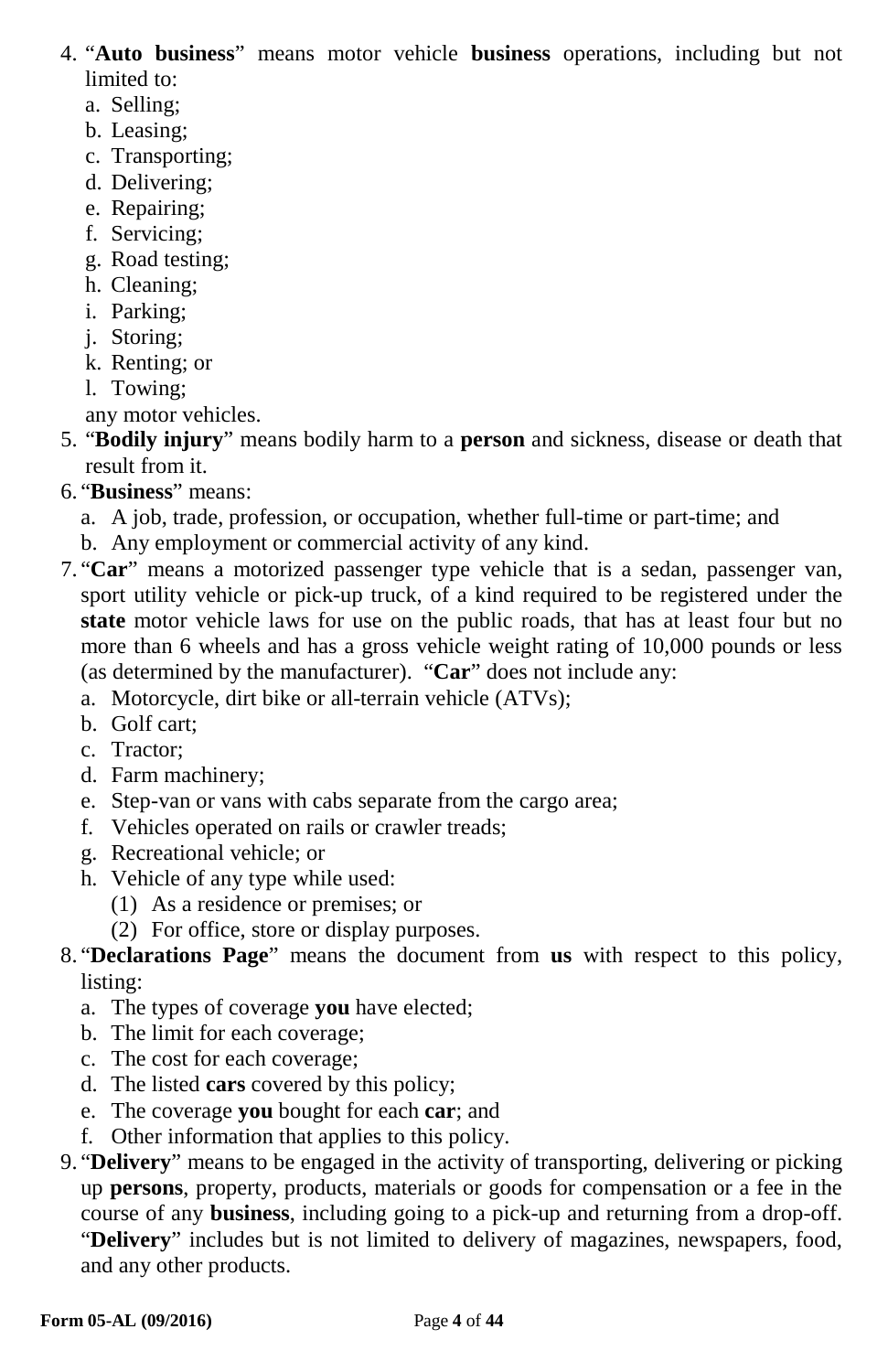- 10. "**Depreciation**" means a decrease in the value of property as occurs:
	- a. Over a period of time in the marketplace;
	- b. Due to wear and tear; and
	- c. Due to obsolescence.
- 11. "**Driver's License**" means a valid and current certificate, permit or license issued by a **state** or governmental agency, authorizing a **person** to operate a motor vehicle.
- 12. "**Failure to pay premium**" means nonpayment, when due, of any premium or other payment due. This includes the dishonor or rejection, or refusal to pay, by a financial institution of any noncash payment made to **us** or made for this policy.
- 13. "**Household**" means the address where **you reside** that is shown on the **Declarations Page**.
- 14. "**Insured car**" means:
	- a. Any **car** described on the **Declarations Page**.
	- b. Any **car you** acquire to replace a **car** described on the **Declarations Page**, subject to the following conditions:
		- (1) The existing coverages on the **car** replaced will apply to a replacement **car**  as of the date it is acquired if **you** notify **us** within 30 days of the date it is acquired by **you**. Car Damage Coverage shall not apply to the replacement **car** if **we** do not get notice within those 30 days.
		- (2) A replacement **car** will not be provided more coverage than applied to the **car** it replaced until and unless **you** ask **us** to add coverage and **our** conditions are met. If **you** add coverage or increase limits, that added coverage or increased limit does not apply until after **you** have asked **us** to add the coverage or increase limits.
	- c. Any additional **car**, other than a replacement **car**, that **you** acquire during the policy period, but only if **we** insure all **cars owned** by **you** and **you** give **us**  notice within 30 days of the date the **car** is acquired by **you**. No coverage will apply to an additional **car** if **you** do not notify **us** within 30 days of acquiring that **car**. No Car Damage Coverage shall apply to an additional **car** until after the time **you** give **us** notice **you** have acquired the **car**, unless it is a replacement **car** and those conditions have been met.
- 15. "**Loss**" means direct and sudden loss of, or physical damage to, an **insured car**  caused by an **accident**. This definition does not apply in Part V.
- 16. "**Minimum limits**" means the minimum amount of liability insurance required for by the motor vehicle financial responsibility, mandatory liability and/or insurance laws of the state in which **you reside**, as shown in **our** records.
- 17. "**Named insured**" means the **person** or **persons** shown as the policyholder on the **Declarations Page**.
- 18. "**Non-owned car**" means any **car**, other than an **insured car**, that is not **owned** by or furnished or available for regular or frequent use by **you**, any **resident** of **your household** or **your** non-resident spouse. "**Non-owned car**" does not include any **car** rented for more than 30 consecutive days.
- 19. "**Occupying**" means to be in or upon a **car**, or engaged in the immediate act of getting in, on, out of or off.
- 20. "**Owns**" and "**Owned**" means to:
	- a. Hold legal title to the **car**;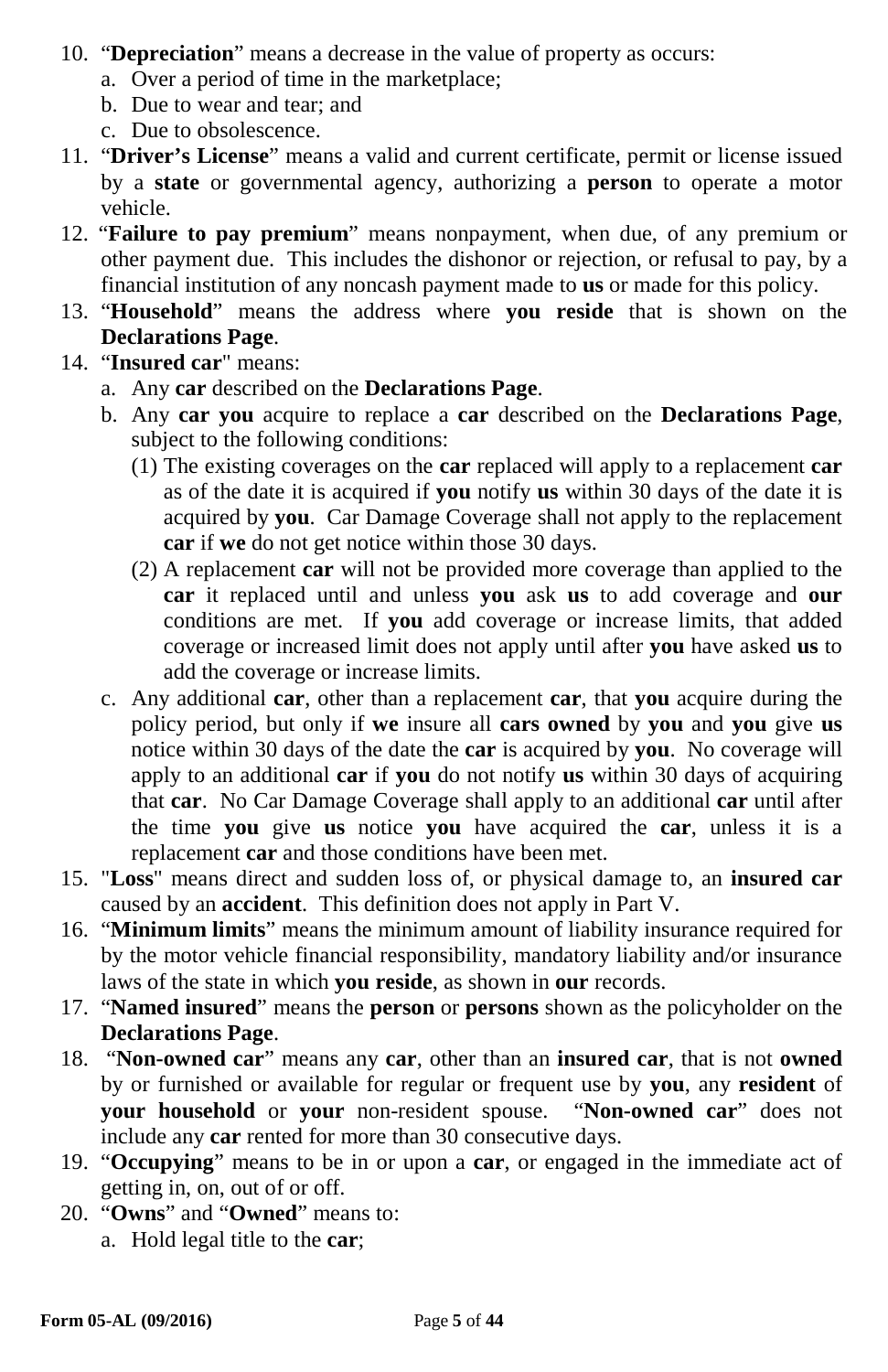- b. Have legal possession of the **car** subject to a written conditional sales agreement; or
- c. Have legal possession of the **car** under a lease agreement of more than 30 days.
- 21. "**Owner**" means the **person** or entity who:
	- a. Holds legal title to the **car**;
	- b. Has legal possession of the **car** subject to a written conditional sales agreement; or
	- c. Has legal possession of the **car** under a lease agreement of more than 30 days.
- 22. "**Person**" means a natural, living human being and not a corporation, partnership, association or **business** name.
- 23. "**Property damage**" means physical damage to, or destruction or loss of use of tangible property.
- 24. "**Punitive damages**" means damages that may be imposed to:
	- a. Punish or deter wrongful, malicious or unlawful conduct;
	- b. Deter wrongful, malicious or unlawful conduct; or
	- c. Fine, penalize or impose a statutory penalty;

other than damages intended to compensate for actual **bodily injury** or **property damage** incurred by a **person**. "**Punitive damages**" include, but are not limited to, damages referred to under any law as punitive damages, exemplary damages, treble damages or statutory multiple damages.

- 25. "**Racing**" means:
	- a. Preparing or participating in any race, speed, demolition, stunt, or timed contest or activity, whether organized or not; or
	- b. Operating a motor vehicle on a track or course designed or used for racing, high performance or high speed driving.
- 26. "**Regular operator**" is any **person** not listed on the **Declarations Page** who has or had care, custody or control of the **insured car** for more than twenty-four (24) hours at any time during the policy term as shown on the **Declarations Page**. The twenty-four (24) hours may be consecutive or cumulative.
- 27. "**Relative**" means:
	- a. A **person** who **resides** in **your household** and is related to **you** by blood, marriage or adoption;
	- b. **Your** ward or foster child who primarily **resides** with **you**.

If the "**named insured**" shown on the **Declarations Page** is not a **person**, no one will be a **relative**.

- 28. "**Reside**", "**resides**" and "**residing**" mean to dwell regularly and permanently, as the **person's** primary and legal domicile.
- 29. "**Resident**" and "**residents**" mean any **person** or **persons** who **reside** in the **household** of the **named insured**.
- 30. "**State**" means the District of Columbia, and any state, territory or possession of the United States, and any province of Canada.
- 31. "**Transportation network company**" is a corporation, partnership, sole proprietorship, or other entity licensed and operating in Alabama that uses a digital network to connect a **transportation network rider** to a **transportation network company driver** who provides a prearranged ride.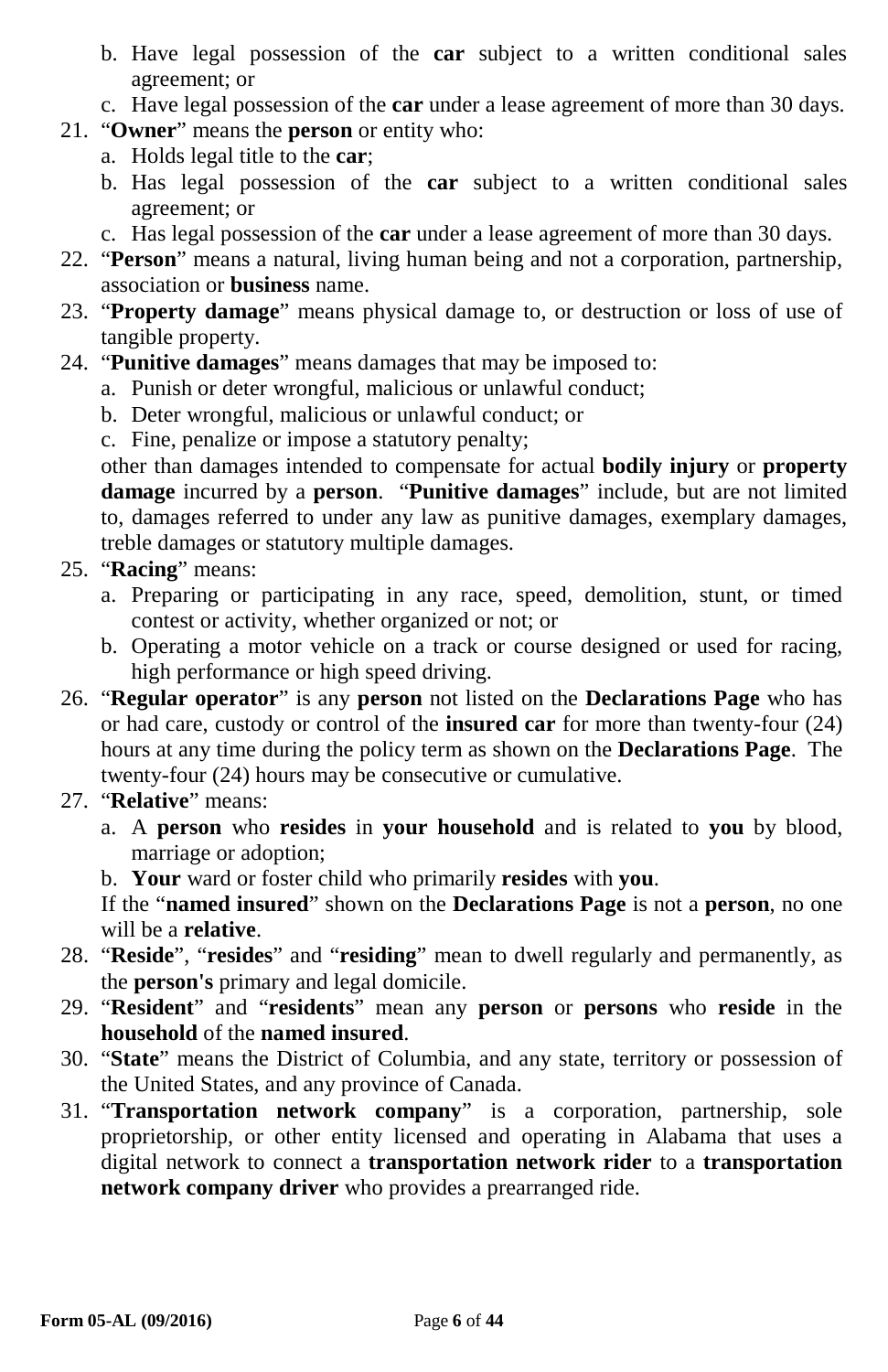- 32. "**Transportation network company driver**" is an individual who:
	- a. Receives connections to potential riders and related services from a **transportation network company** in exchange for payment or a fee to the **transportation network company**; and
	- b. Uses a personal vehicle to offer or provide a prearranged ride to a **transportation network company rider** upon connection through a digital network controlled by a **transportation network company**, and in exchange for compensation or payment of a fee.
- 33."**Transportation network company rider**" is an individual who uses the digital network of a **transportation network company** to connect with a **transportation network company driver** who provides a prearranged ride to the **transportation network company rider** in the personal vehicle of the **transportation network company driver** between points chosen by the **transportation network company rider**.
- 34."**We**", "**Us**" and "**Our**" mean the Company providing this insurance, as shown on the **Declarations Page**.
- 35."**You**" and "**your**" mean the "**named insured**" shown on the **Declarations Page**, and spouse of that **named insured** if that spouse **resides** in the **household** of the **named insured** at the time of the **accident** or **loss**.

#### **PART I - LIABILITY TO OTHERS**

#### **Insuring Agreement**

Subject to the limits of liability, if **you** paid the premium for coverage for Liability To Others, **we** will pay damages for **bodily injury** or **property damage** for which any **insured person** becomes legally responsible because of a **car accident**. Damages include:

- 1.**Punitive damages** awarded pursuant to the Alabama Wrongful Death Act, but not other **punitive damages**.
- 2. Prejudgment interest awarded against the **insured person**.

**We** have the right to investigate, negotiate and settle any claim for damages covered by this coverage as **we** deem appropriate. **We** will settle or defend claims and lawsuits for damages covered under this Part I as **we** deem proper, with attorneys hired and paid for by **us**.

In addition to **our** limit of liability, **we** will pay all defense costs **we** incur. **Our** duty to settle or defend ends:

- 1.When **our** limit of liability for damages under this coverage has been paid as a final settlement or judgment; or
- 2. Upon release or consent of the **insured person**.

**We** have no duty to defend any lawsuit or settle any claim for **bodily injury** or **property damage** not covered under this policy.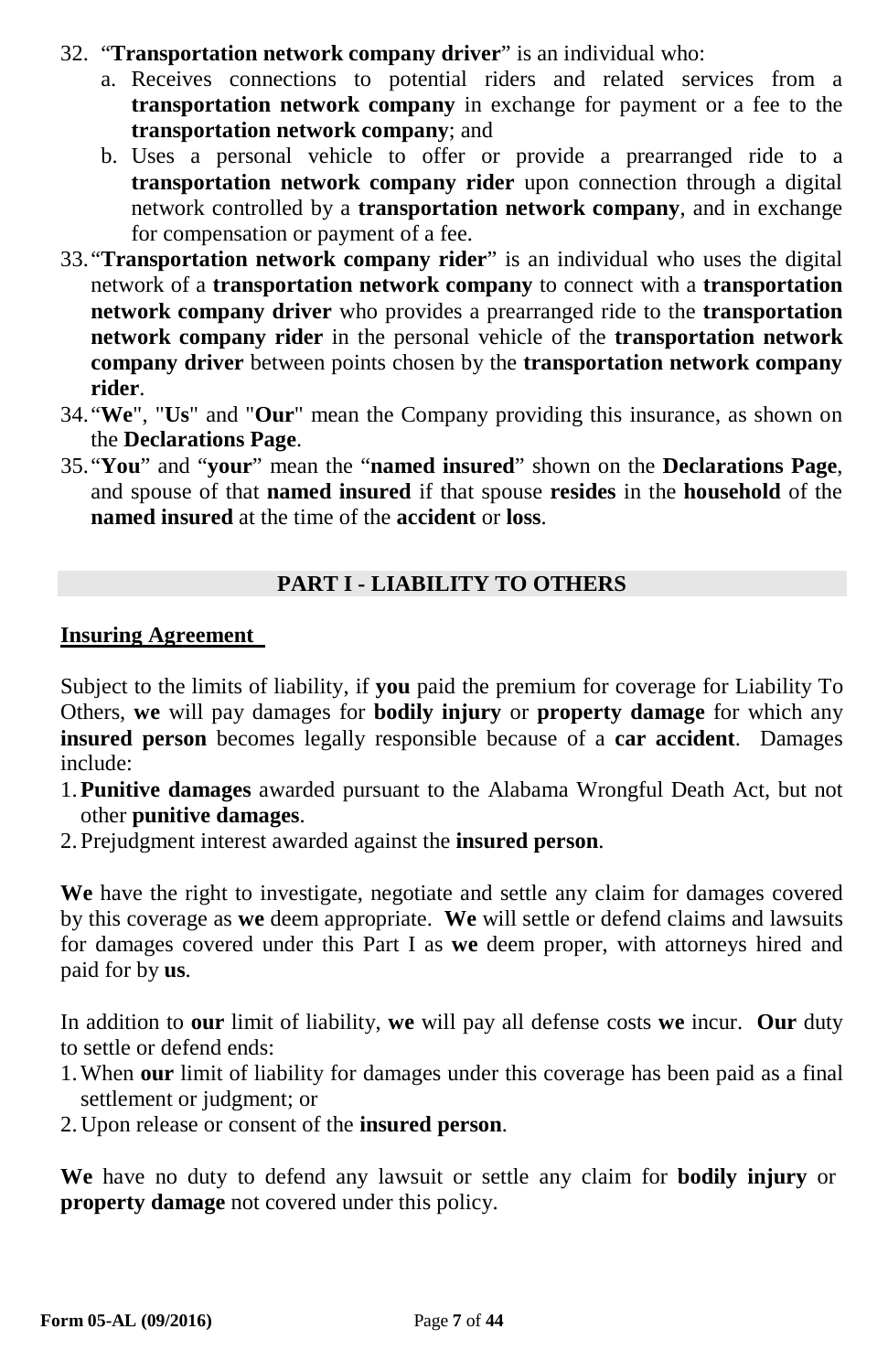## **Additional Definition for Part I Only**

As used in Part I:

"**Insured person**" or "**insured persons**" means:

- 1. **You**, with respect to liability arising out of the ownership, maintenance or use of an **insured car**.
- 2. **You**, while driving a **non-owned car** with permission of its **owner**.
- 3. Any other **person** using an **insured car** with **your** permission.
- 4. Any other **person** listed as a driver on the **Declaration Page** while driving an **insured car**.
- 5. A **relative** listed as a driver on the **Declaration Page**, with respect to an **accident** while driving a **non-owned car** with permission of its **owner**.
- 6. Any Additional Interest shown on the **Declarations Page**, with respect to liability arising out of the use of the **insured car** by a **person** described above. Inclusion of an Additional Interest Insured shall not increase **our** limit of liability. Coverage for the Additional Interest insured is excess over any other valid insurance. Coverage for an Additional Interest insured is limited to the **insured car** for which the Additional Interest insured has been shown on the **Declarations Page**.

## **Additional Payments**

For an **insured person**, **we** will pay, in addition to **our** limit of liability:

- 1. All expenses **we** incur in the settlement of any claim.
- 2. All expenses **we** incur in the defense of any lawsuit alleging claims against an **insured person** that may be covered by this policy.
- 3. Premiums on appeal bonds and attachment bonds required in any suit **we** defend. **We** have no duty to:
	- a. Pay the premium for any bonds that are more than **our** limit of liability;
	- b. Apply for or furnish bonds; or
	- c. Pay any premium for any appeal bond after **we** have tendered or offered the policy limit in payment of that portion of any judgment that falls within **our** limit of liability.
- 4. Up to \$100 for a bail bond needed due to an **accident** arising out of the use of an **insured car**. **We** have no duty to apply for or furnish bonds.
- 5. Other reasonable expenses, other than loss of earnings, incurred at **our** request.

## **Exclusions**

Coverage for Liability to Others and **our** duty to defend do not apply to:

- 1. **Bodily injury** or **property damage** that arises out of the ownership, maintenance or use of a motor vehicle as a livery service or for **delivery**. This exclusion does not apply to shared-expense car pools.
- 2. **Bodily injury** or **property damage** caused by an intentional act by, or at the direction of, an **insured person**, even if the **bodily injury** or **property damage** that results is not what was intended.
- 3. **Bodily injury** or **property damage** caused by any **person** using an **insured car** without **your** express or implied permission.
- 4. Use of a **non-owned car** by an **insured person** without the **owner's** permission or if being used outside of the scope of the **owner's** permission.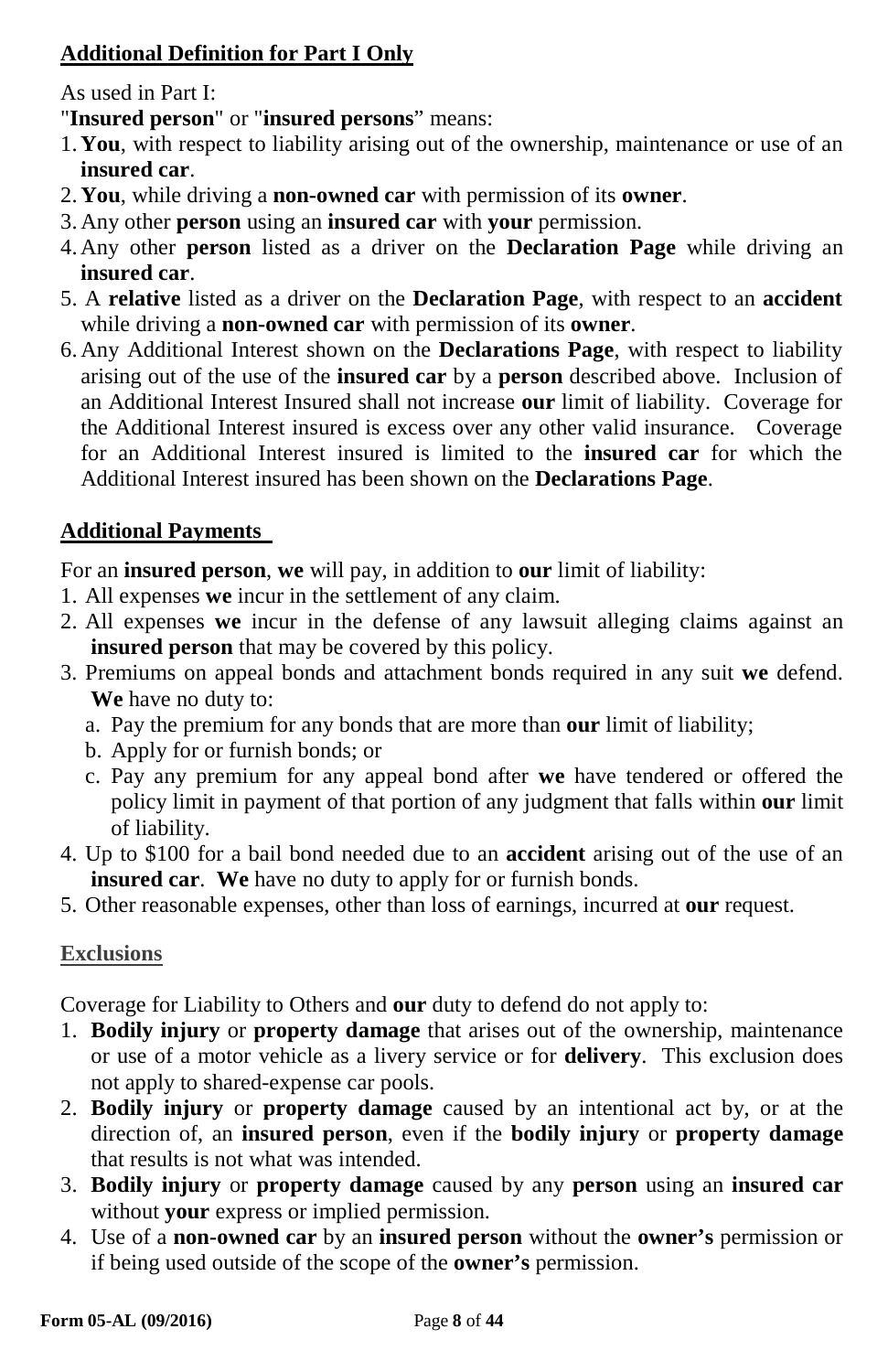- 5. **Bodily injury** or **property damage** that arises out of, or is due to:
	- a. The ownership or use of a **car** for transporting any explosive substance, toxic material, flammable substance, or similarly hazardous material;
	- b. Nuclear reaction or radiation;
	- c. A peril to which a nuclear energy liability insurance applies or is required by law to apply;
	- d. Radioactive, pathogenic, poisonous, biological, toxic, or hazardous contamination or materials; or
	- e. War (declared or undeclared) or warlike action of any kind.
- 6. **Bodily injury** to an employee, employer or co-worker of any **insured person** that occurs in the course of employment. Coverage does not apply to a domestic employee if benefits are payable or are required to be provided under any workers' compensation or other similar law.
- 7. **Bodily injury** or **property damage** that arises out of the ownership or **use** of an **insured car** when it is:
	- a. Rented, leased or provided to anyone in exchange for any form of value, compensation or reimbursement;
	- b. Entrusted to another **person** or entity for the purpose of subleasing, leasing, renting or selling and is no longer in **your** possession;
	- c. Sold to any **person** or entity other than **you** or a **relative**; or
	- d. Under a conditional sales agreement and is no longer in **your** possession.
- 8. **Bodily injury** or **property damage** that occurs while a **transportation network company driver** is logged on to the digital network of a **transportation network company** or while a **transportation network company driver** provides a prearranged ride.
- 9. **Bodily injury** or **property damage** arising out of the ownership, maintenance or use of any motor vehicle, other than an **insured car** by an **insured person**, while in the course or scope of employment.
- 10. **Bodily injury** to **you** or a **relative**.
- 11. **Bodily injury** or **property damage** arising out of the operation of any traction engine, road roller, grater, tractor crane, power shovel, well driller, or implement of animal husbandry.
- 12. Any liability assumed by an **insured person** under any contract or agreement.
- 13. **Bodily injury** or **property damage** caused by an **insured car** when it is driven by any **person** who:
	- a. Is not a listed driver on the **Declarations Page**; and
	- b. Does not have a valid **driver's license**.
- 14. **Bodily injury** or **property damage** arising out of the ownership, maintenance or use of an **insured car** by any person who:
	- a. **Resides** in **your** household; or
	- b. Is a **regular operator** of the **insured car**;

but is not listed or endorsed on the policy prior to the **loss**. However, if the injured party is not entitled to recover damages under any policy of uninsured motorist coverage, then this exclusion shall apply only to the damages that are in excess of the **minimum limits** of the state of Alabama.

15. **Bodily injury** or **property damage** caused by an **insured person** operating an **insured car** or **non-owned car** while **racing**.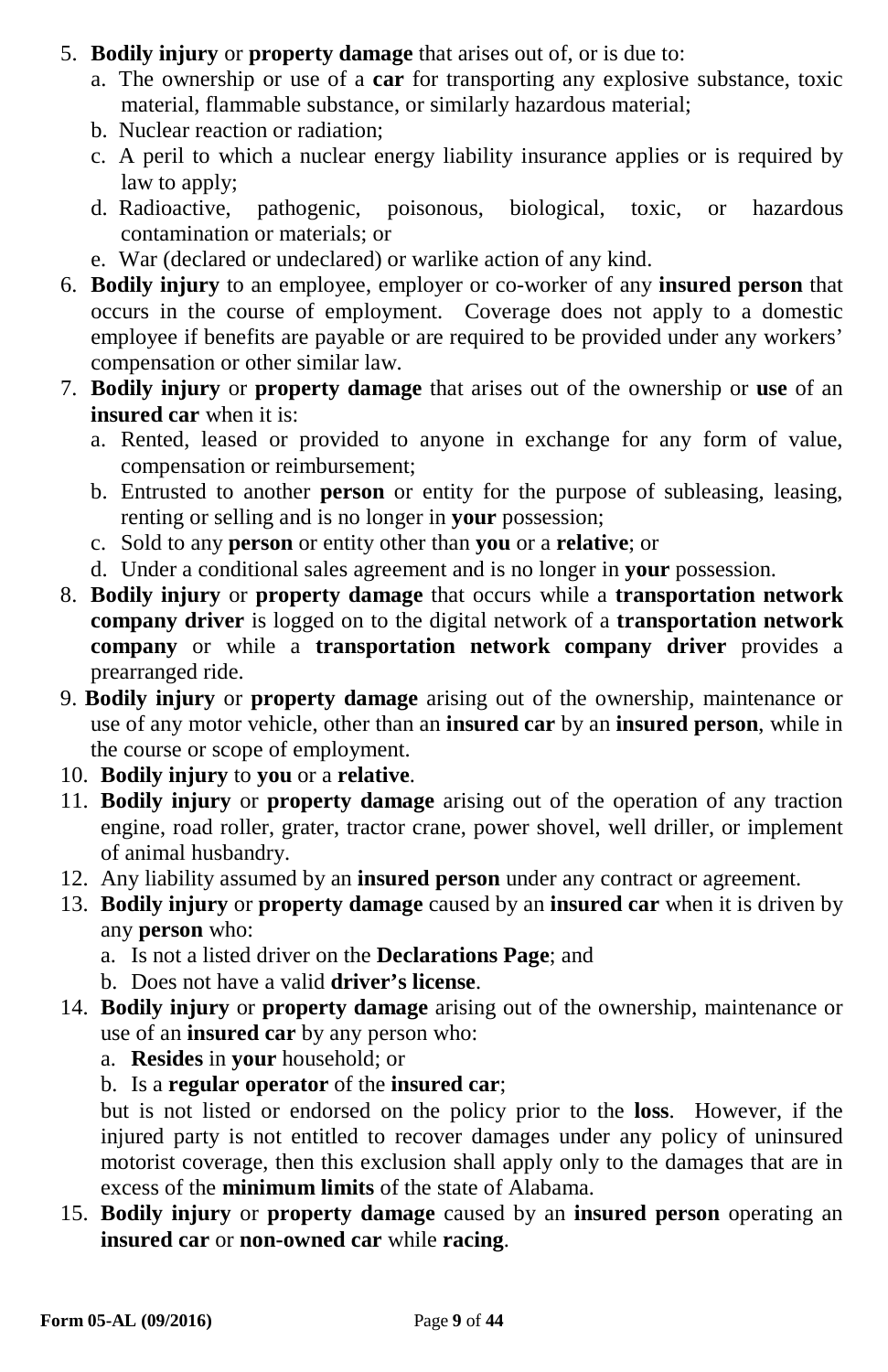- 16. **Bodily injury** or **property damage** arising out of the ownership, maintenance or use of any motor vehicle, other than an **insured car**, which is **owned** by **you** or furnished or available for regular or frequent use by **you** or any **insured person**.
- 17. **Bodily injury** or **property damage** for which the United States Government is liable under the Federal Tort Claim Act.
- 18. **Bodily injury** or **property damage** resulting from the ownership, maintenance, or use of any motor vehicle by any **person** while engaged in any **business** activities. This exclusion does not apply to **business** use of an **insured car** that has been declared to **us** and for which **you** have paid the additional business use premium for that use.
- 19. **Property damage** to property:
	- a. Rented to;
	- b. Used by;
	- c. Transported by;
	- d. Owned by; or
	- e. In the care of;
	- the **insured person**.

This exclusion does not apply to **property damage** to a residence or private garage not owned by an **insured person**, **you** or a **relative**, that is rented by **you**.

- 20. **Bodily injury** or **property damage** that occurs while the **insured person** is committing a felony or attempting to elude law enforcement personnel. This does not apply to misdemeanor violations of the motor vehicle or traffic code.
- 21. **Punitive damages** of any kind other than **Punitive damages** awarded pursuant to the Alabama Wrongful Death Act.
- 22. **Bodily injury** or **property damage** resulting from the operation of any **car** by a specifically named excluded driver.

If a court with proper jurisdiction finds an exclusion invalid and cannot be enforced, that exclusion is revised so it will:

- 1. Not to apply to the portion of damages that is less than or equal to the **minimum limits**; and
- 2. Apply and be enforced as to all other damages.

#### **Limits of Liability**

Without regard to the number of:

- 1. **Insured persons**;
- 2. **Cars** insured under this policy;
- 3. Separate premiums paid or shown on the **Declarations Page**;
- 4. Policies issued;
- 5. Claims made;
- 6. Vehicles involved;
- 7. Heirs or wrongful death beneficiaries involved; or
- 8. Lawsuits filed;

**we** will pay no more than the limits of liability shown on the **Declarations Page** due to any one **accident**. There will be no stacking or combining of coverage afforded to more than one **car** or **insured person** under this policy.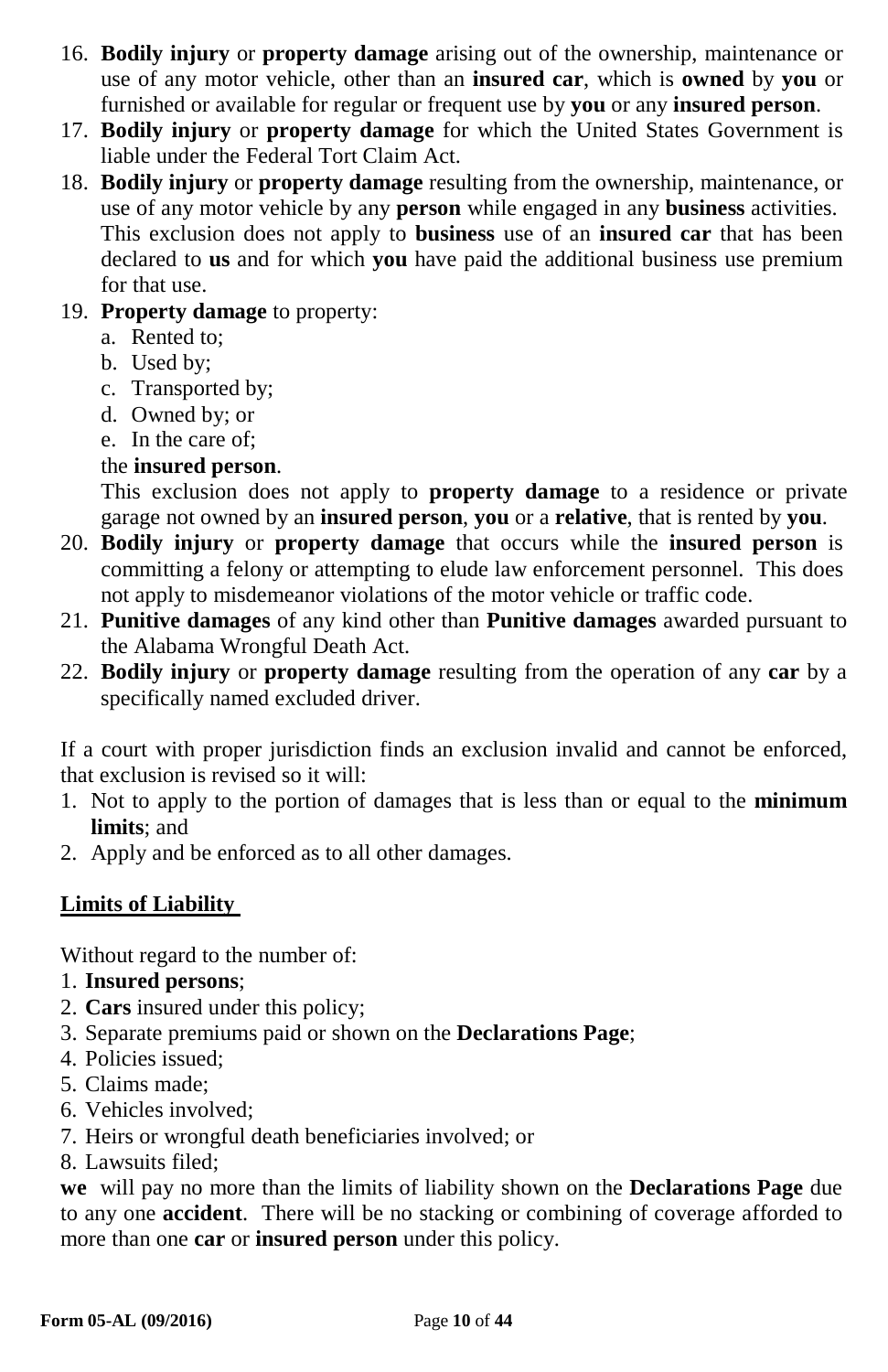The limit for "each person" is the most **we** will pay due to **bodily injury** sustained by a **person** in an **accident**, and only the limit for "each person" will apply to the total of claims made due to that **bodily injury**, including any and all claims:

- 1. Derived from such **bodily injury** including, but not limited to:
	- a. **Loss** of society;
	- b. **Loss** of companionship;
	- c. **Loss** of service or support;
	- d. **Loss** of consortium; and
	- e. Wrongful death; and
- 2. For mental anguish or emotional distress due to observing the **accident** or **bodily injury** occur.

Subject to the **bodily injury** limit for "each person", the limit for "each accident" is the most **we** will pay for **bodily injury** sustained by two or more **persons** in one **accident**. The **property damage** liability limit for each occurrence is the most **we** will pay for any damage to property in one **accident**.

No one is entitled to duplicate payments under this coverage for the same element of damages that has been paid by:

- 1. Any other coverage under this policy;
- 2. Workers' compensation or any similar insurance; or
- 3. Any other source.

The damages for **bodily injury** recoverable by a guest or passenger in an **insured car** shall be reduced by any payments made to that **person** under Medical Payments Coverage.

**Our** limit of liability will not be increased for an **accident** because a trailer is attached to an **insured car** or a **non-owned car** at the time of the **accident**.

Any payment to a **person** under this liability coverage shall be reduced by any payments to that **person** under Uninsured Motorist Coverage and Underinsured Motorist Coverage.

#### **Out of State Insurance**

If an **accident** to which this Part I applies occurs in any state, territory or possession of the United States of America or any territory of Canada, other than the one in which an **insured car** is principally garaged, and the state, province, territory or possession has:

- 1. A financial responsibility or similar law requiring limits of liability for **bodily injury** or **property damage** higher than the limits shown on the **Declarations Page**, this policy will provide the higher limit; or
- 2. A compulsory insurance or similar law requiring a non-resident to maintain insurance whenever the non-resident drives a **car** in that state, province, territory or possession, this policy will provide the greater of:
	- a. The required minimum amounts and types of coverage; or
	- b. The limits of liability under this policy.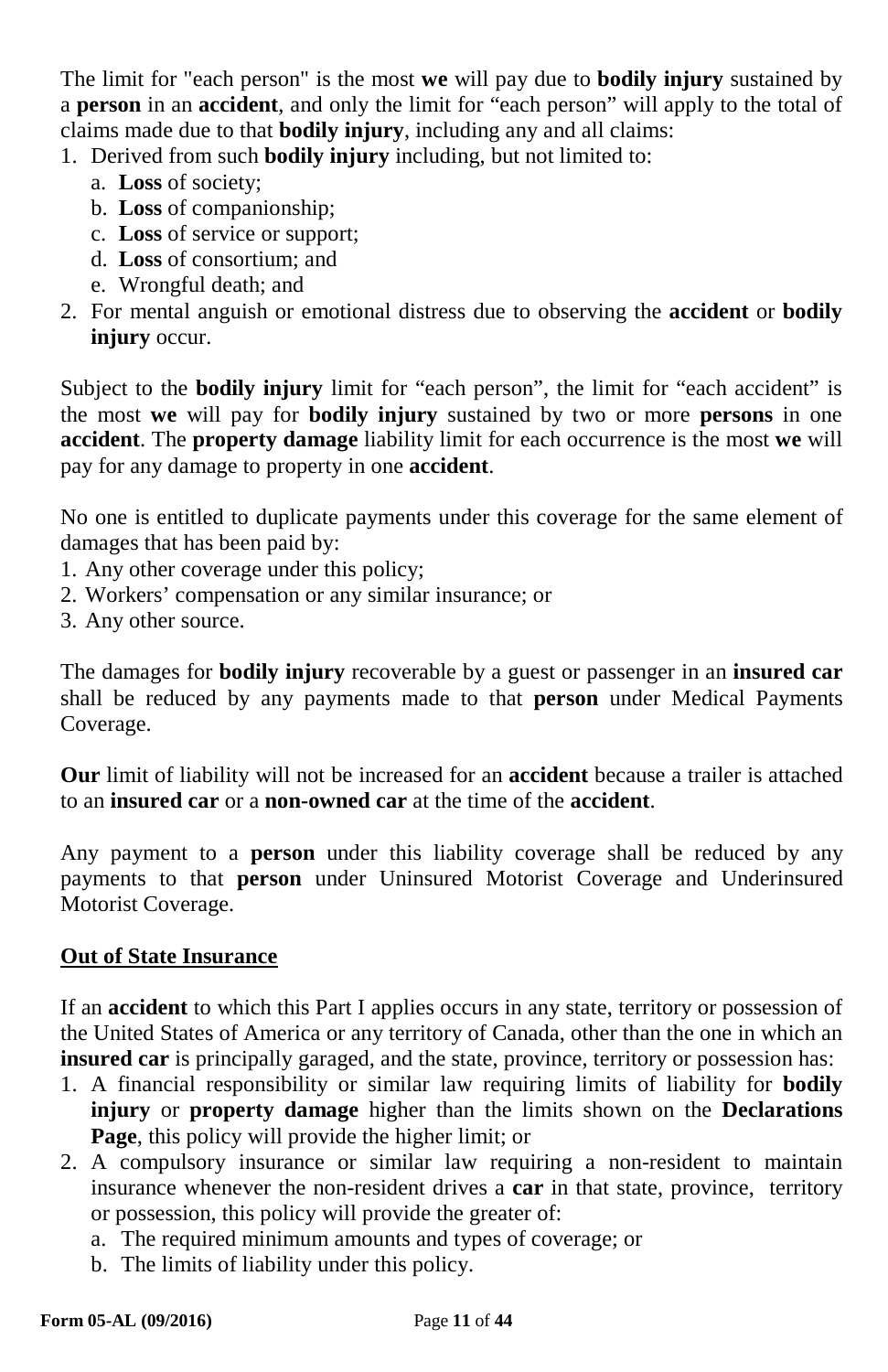#### **Other Insurance**

If other motor vehicle liability insurance applies to an **accident** covered by this Part I, **we** will pay the proportionate share **our** limit of liability bears to the total of all applicable liability limits. However, any insurance **we** provide for a **car**, other than an **insured car**, will be excess over any other collectible insurance, self-insurance or bond.

#### **Financial Responsibility Laws**

When **we** certify this policy as proof of future financial responsibility, this policy will comply with and be subject to all provisions of the minimum financial responsibility laws set forth in the Alabama Motor Vehicle Safety-Responsibility Act, as amended, to the extent required for **bodily injury** and **property damage**. **You** must reimburse **us** for any payment **we** make which **we** would not have made under the terms of this policy except for it being certified.

## **PART II – MEDICAL PAYMENTS**

#### **Insuring Agreement**

Subject to the limits of liability, if **you** paid the premium for Medical Payments Coverage when due, **we** will pay the **usual and customary charge** for reasonable and necessary medical and funeral services because of **bodily injury**:

- 1. Caused by an **accident**; and
- 2. Sustained by an **insured person** while operating or **occupying** an **insured car**.

## **Additional Terms for Part II**

Medical Payments Coverage is subject to the following:

- 1. Any dispute as to the **usual and customary charge** will be resolved between the service provider and **us**. If the **insured person** is sued for payment of any medical expense that **we** have refused to pay because:
	- a. The fee is unreasonable or exceeds the **usual and customary charge**; or
	- b. The service is unnecessary;

**we** will defend the **insured person** with an attorney of **our** choice. **We** will pay defense costs and any judgment against the **insured person** up to **our** limit of liability. However, **we** have no duty to defend the insured if **we** deny an expense charged because it was not caused by a covered **accident**.

- 2. **We** will pay only for expenses incurred within 3 years from the date of the **accident**.
- 3. **We** have the right to review medical expenses and records to determine if each expense is reasonable and necessary for the diagnosis and treatment of the **bodily injury**.
- 4. **We** may refuse to pay for any portion of a medical expense:
	- a. That is unreasonable because the fee for the service is greater than the fee that is the **usual and customary charge**.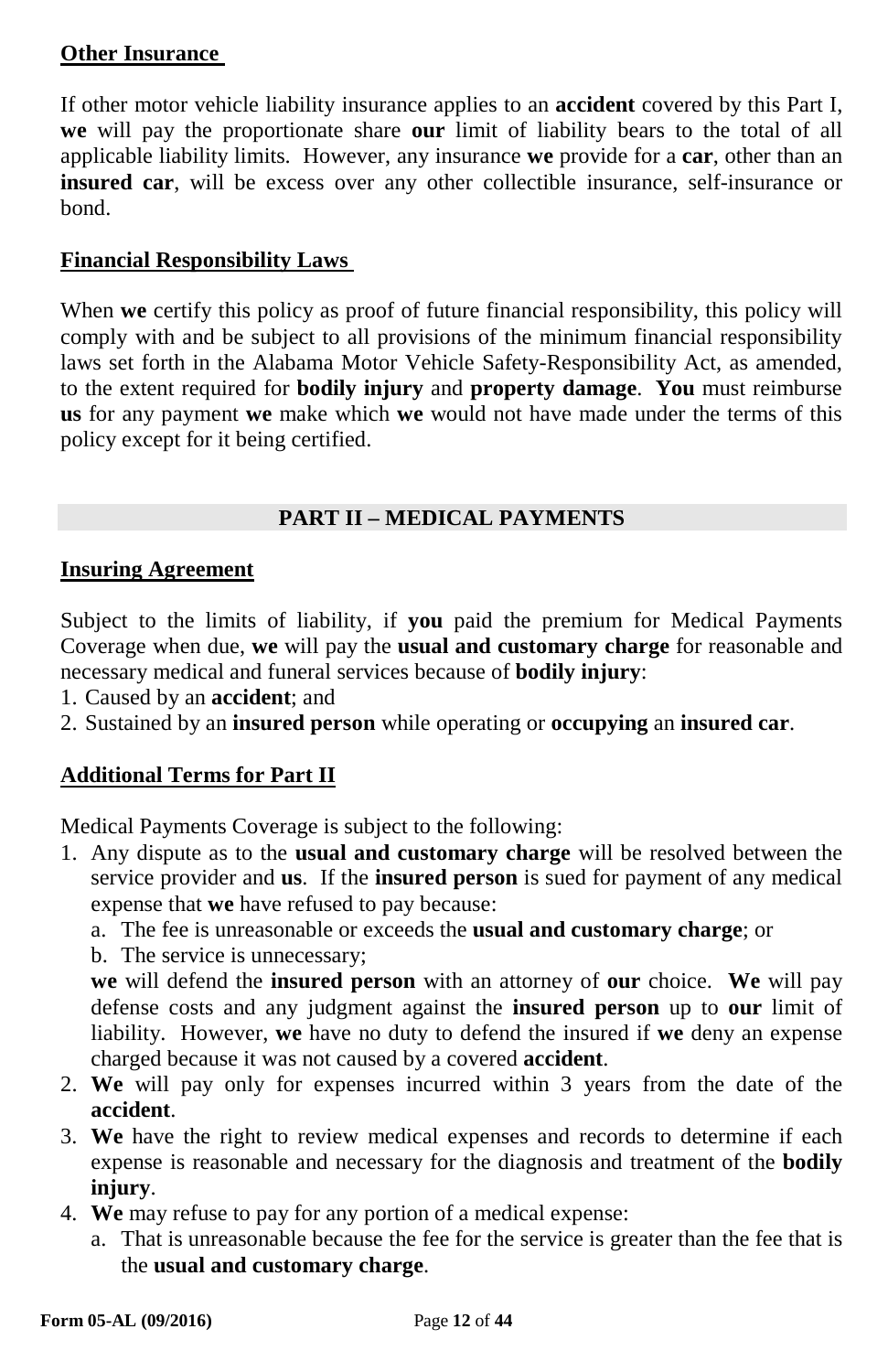- b. When the service(s) rendered is:
	- (1) Not provided and prescribed by a state licensed medical or health care provider acting within the scope of that license;
	- (2) Unnecessary for the treatment of the **bodily injury**; or
	- (3) For the treatment of a **bodily injury** that was not caused by the **accident**.
- 5. **We** may use sources of information selected by **us** to determine if any medical expense is:
	- a. Reasonable and necessary;
	- b. Caused by the **accident**; and
	- c. Greater than the **usual and customary charge**.

These sources may include:

- a. Exams by doctors **we** select. **We** will pay for these exams;
- b. Review of medical records and test results by **persons** and services selected by **us**;
- c. Computerized programs for analysis of medical treatment and expenses; and
- d. Published sources of medical expense information.

## **Additional Definitions for Part II Only**

When shown in Part II in **bold** print the words and phrases listed below have the meaning shown here. These meanings will apply whether the word or phrase appears in the singular, possessive, plural, active or passive forms:

- 1. "**Insured person**" means:
	- a. **You**.
	- b. Any **relative**.
	- c. Any **person** listed as a driver on the **Declarations Page**.
	- d. Any other **person occupying** an **insured car** while the **car** is being driven by **you** or any other **person** with **your** permission.
- 2. "**Usual and customary charge**" means the amount **we** determine represents a customary charge for medical services in the geograhic area in which the service is rendered. **We** shall determine the **usual and customary charge** through the use of independent sources of **our** choice.

## **Exclusions**

This coverage does not apply for **bodily injury** to any **person**:

- 1. While **occupying** an **insured car** when used as a livery service or for **delivery**.
- 2. While **occupying** any motor vehicle while used as a residence.
- 3. While **occupying** a vehicle other than a **car** while the vehicle is being used in the **business** or occupation of an **insured person**.
- 4. During the course of employment if benefits are payable or must be provided under a Workers' Compensation Law or similar law.
- 5. Arising out of an **accident** involving any motor vehicle while being used by a **person** while employed or engaged in any **auto business**. This exclusion does not apply to **you** or a **relative** using an **insured car**.
- 6. Caused by:
	- a. War (declared or undeclared);
	- b. Civil war;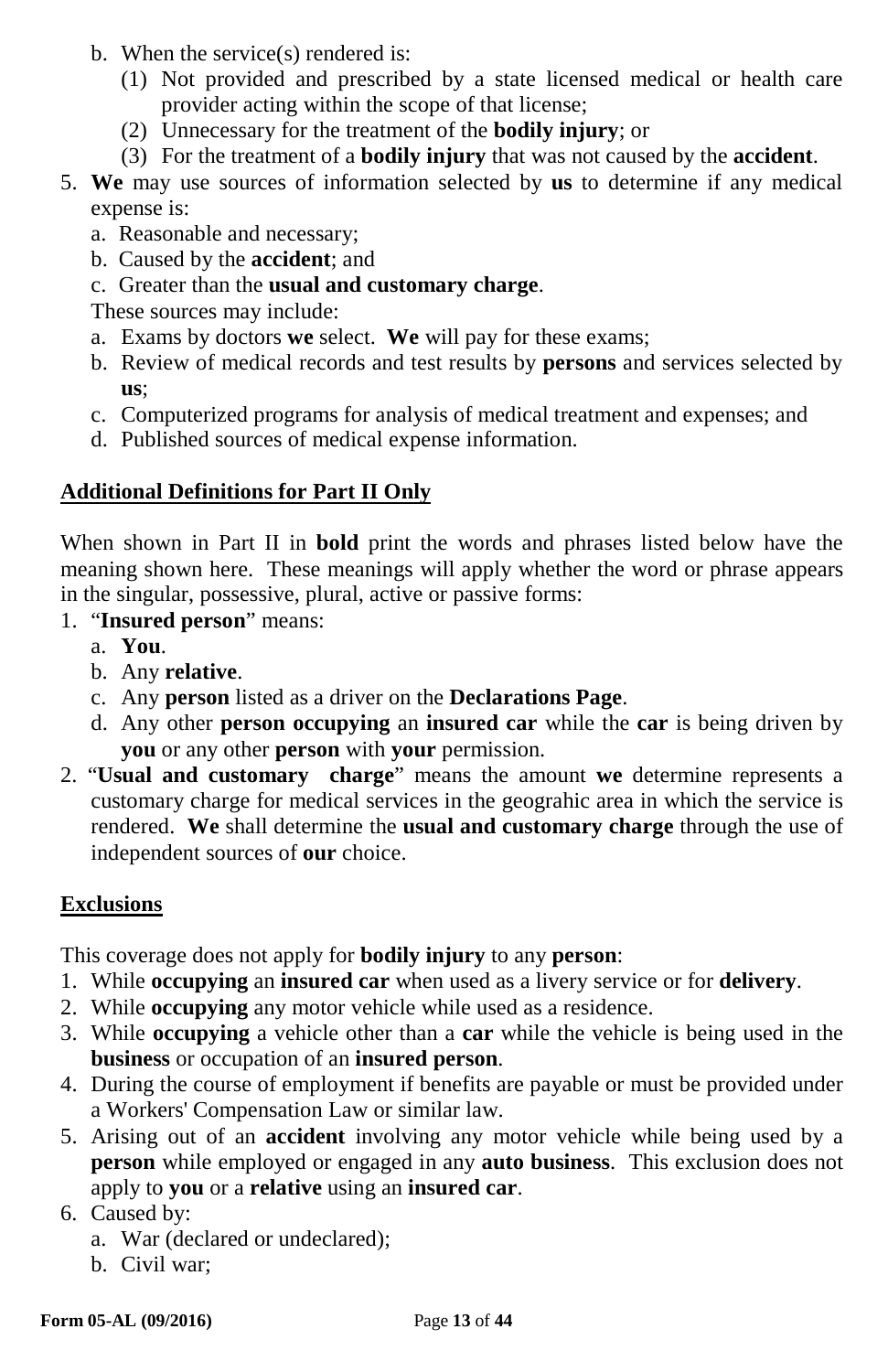- c. Insurrection;
- d. Rebellion;
- e. Revolution;
- f. Nuclear reaction, radiation, or radioactive contamination;
- g. Pathogenic, poisonous, biological, toxic, explosive or other hazardous materials; or
- h. Any consequence of any of these.
- 7. While **you** or anyone driving with **your** permission is using an **insured car** while committing a crime or fleeing any law enforcement personnel.
- 8. While an **insured car** is being driven by any **person** who is not a listed driver on the **Declarations Page** and who does not have a valid **driver's license**.
- 9. While an **insured car** is used for **racing**.
- 10. For whom the United States Government or its military services are required (directly or indirectly) to provide similar services or benefits.
- 11. While an **insured car** is:
	- a. Rented, leased or provided to anyone in exchange for any form of value, compensation or reimbursement;
	- b. Entrusted to another **person** or entity for the purpose of subleasing, leasing, renting or selling and is no longer in **your** possession;
	- c. Sold to any **person** or entity other than **you** or a **relative**; or
	- d. Under a conditional sales agreement and is no longer in **your** possession.
- 12. That occurs while a **transportation network company driver** is logged on to the digital network of a **transportation network company** or while a **transportation network company driver** provides a prearranged ride.
- 13. Resulting from the ownership, maintenance, or use of any **insured car** by a **person** while engaged in any **business** activities. This exclusion applies to any use of a vehicle for any **business**, including but not limited to livery or **delivery**  services. This exclusion does not apply to:
	- a. **Business** use of an **insured car** that has been declared to **us** and an additional business use premium has been paid; or
	- b. Use of an **insured car** by **you** or a **relative** in an **auto business**.

## **Limits of Liability**

Without regard to the number of:

- 1. **Insured persons**;
- 2. **Cars** insured under this policy;
- 3. Separate premiums paid or shown on the **Declarations Page**;
- 4. Policies issued;
- 5. Claims made;
- 6. Vehicles involved;
- 7. Heirs or wrongful death beneficiaries involved; or
- 8. Lawsuits filed;

**we** will pay no more than the limit of liability shown for this coverage on the **Declarations Page** for each **insured person**. There will be no stacking or combining of coverage afforded to more than one **car** under this policy.

Any amounts payable to an **insured person** under this Part II will be reduced by any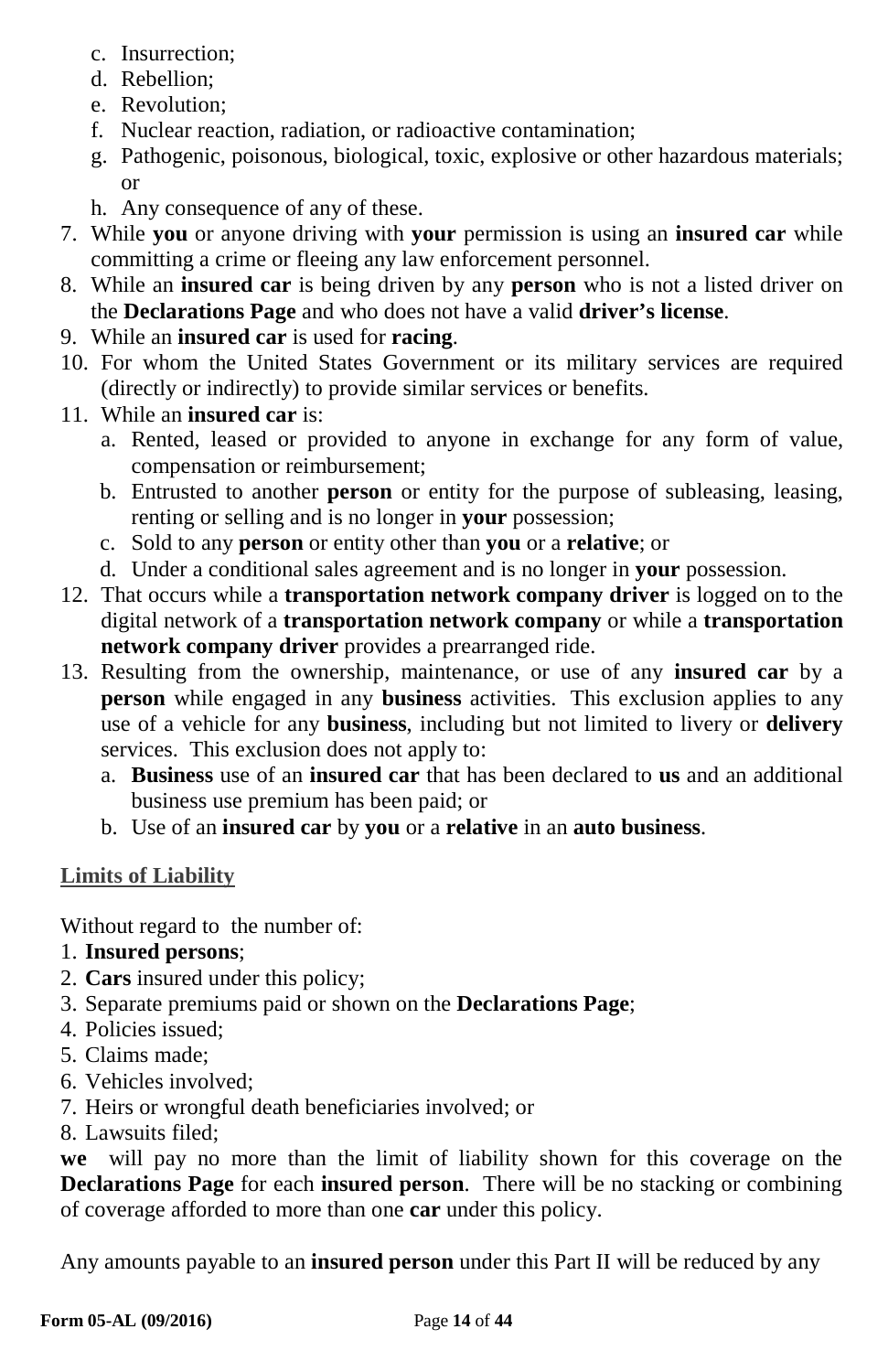amounts paid or payable for the same expense under any Liability to Others Coverage, Personal Injury Protection or Uninsured Motorist Coverage provided by this or any other policy or source of recovery.

Any payment **we** make under this coverage to an **insured person** shall be excess insurance over benefits paid or payable under the provisions of any disability benefits or similar law.

#### **Other Insurance**

If there is other applicable motor vehicle medical payments insurance on a loss covered by this part **we** will not pay more than **our** share. **Our** share is the proportion that **our** limit of liability bears to the total of all applicable medical payment insurance limits.

Any medical payments insurance **we** provide will be excess over any personal injury protection benefits under this or any other policy.

## **Payment of Benefits**

Payment for medical expenses will be paid directly to a physician or other health care provider if:

- 1. Required by law pursuant to a properly effected statutory lien right; or
- 2. **We** receive a written assignment signed by the **insured person** to whom such benefits are payable.

If **we** pay benefits directly to a physician or other health care provider, **we** have no duty to pay those same benefits to the **insured person**.

#### **PART III – UNINSURED MOTORISTS**

#### **Insuring Agreement - Bodily Injury Coverage**

Subject to the limits of liability, if **you** paid the premium for **Uninsured Bodily Injury Coverage**, **we** will pay damages an **insured person** is legally entitled to recover from the **owner** or operator of an **uninsured motor vehicle** or **underinsured motor vehicle** due to **bodily injury**:

1. Sustained by an **insured person**; and

2. Caused by an **accident**;

that arises out of the ownership, maintenance or use of the **uninsured motor vehicle** or **underinsured motor vehicle**.

#### **Additional Terms for Part III**

The following Additional Terms apply to this Part III:

1. The liability of the **owner** or operator of an **uninsured motor vehicle** or **underinsured motor vehicle** for **bodily injury** must arise out of the ownership or **use** of an **uninsured motor vehicle** or **underinsured motor vehicle**.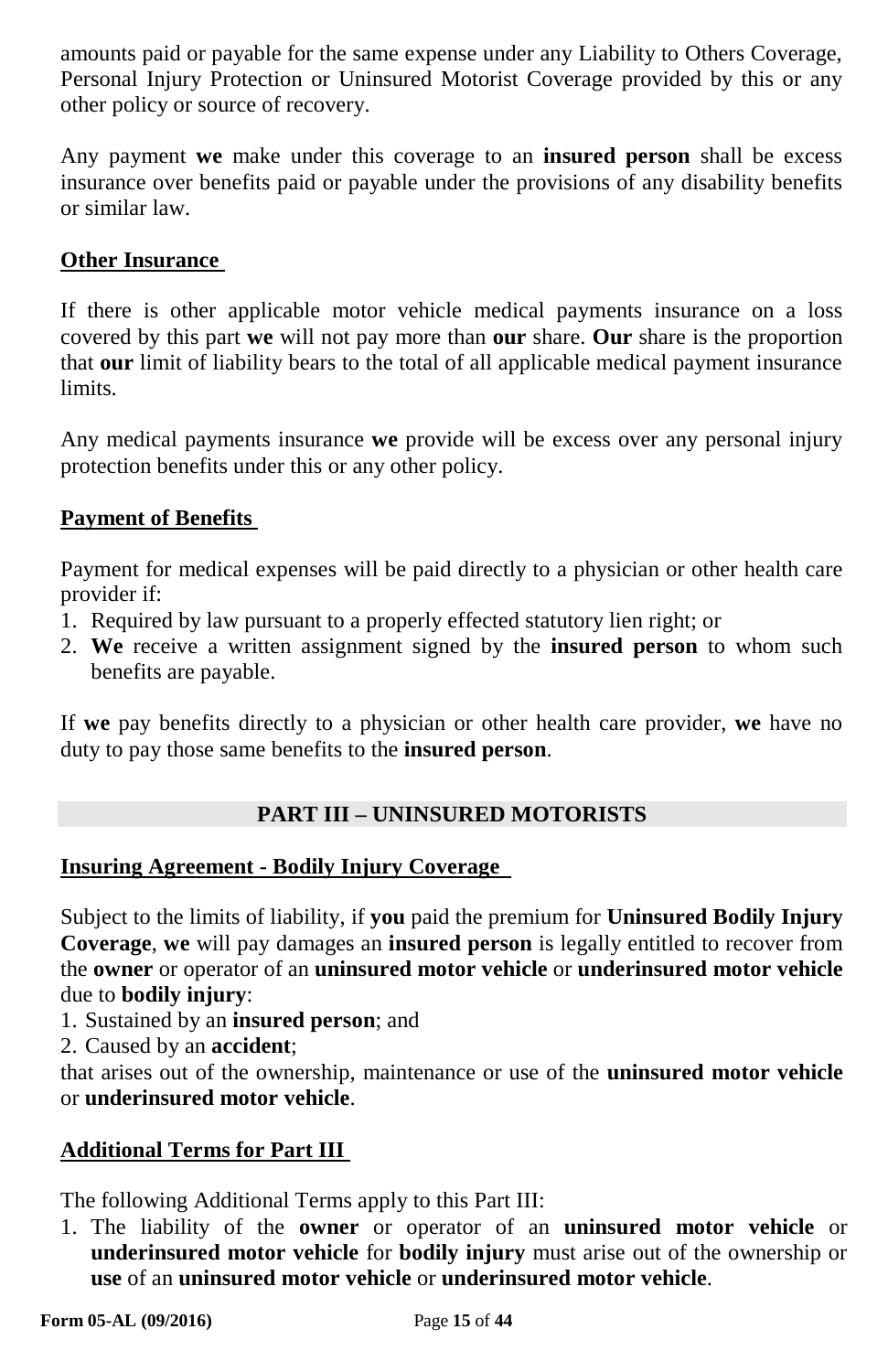- 2. If an offer of settlement has been made to an **insured person** by the insurer of the **uninsured motor vehicle** or **underinsured motor vehicle**, **we** shall be given:
	- a. Not less than 30 days written notice of that offer to pay;
	- b. A reasonable opportunity to investigate the claims; and
	- c. An opportunity to advance payment to the **insured person** in an amount equal to the offer settlement within 30 days after receipt of notice.
- 3. **We** are not bound by any judgment that arises out of a lawsuit with respect to:
	- a. The liability of an **owner** or operator of an **uninsured motor vehicle** or **underinsured motor vehicle**; or
	- b. The amount of **bodily injury** damages that result from an **accident**.
	- if that lawsuit occurs without prior notice to **us**.
- 4. **We** are not bound by any settlement agreement entered into with the **owner** or **operator** of an **uninsured motor vehicle** or **underinsured motor vehicle** that occurs without **our** written consent.

## **Additional Definitions for Part III Only**

When shown in Part III in **bold** print the words and phrases listed below have the meaning shown here. These meanings will apply whether the word or phrase appears in the singular, possessive, plural, active or passive forms:

- 1. "**Insured person**" means:
	- a. **You**.
	- b. A **relative**.
	- c. Any other **person** who uses or is **occupying** an **insured car** with **your** permission.
- 2. "**Motor vehicle**" means a self-propelled land motor vehicle designed for use on public roads and highways, and subject to motor vehicle registration laws.
- 3. "**Underinsured motor vehicle**" means a **motor vehicle** for which one or more **bodily injury** liability bonds, policies or self-insurance apply at the time of the **accident** but the sum of all limits available to the **insured person** after the **accident** under those sources of recovery for **bodily injury** liability are less than the damages which the **insured person** is legally entitled to recover for **bodily injury** caused by the **accident**.

"**Underinsured motor vehicle**" does not include any vehicle or its equipment that is:

- a. Operated on rails or crawler treads;
- b. Designed for **use** mainly off public roads, while not on public roads;
- c. Located for use as a residence or premises; or
- d. Insured under Part I of this policy.

## 4. "**Uninsured motor vehicle**" means a **motor vehicle**:

- a. For which no **bodily injury** liability bonds, policies or self-insurance apply at the time of the **accident**.
- b. For which there is liability insurance, but the liability insurer has legally denied coverage under its policy.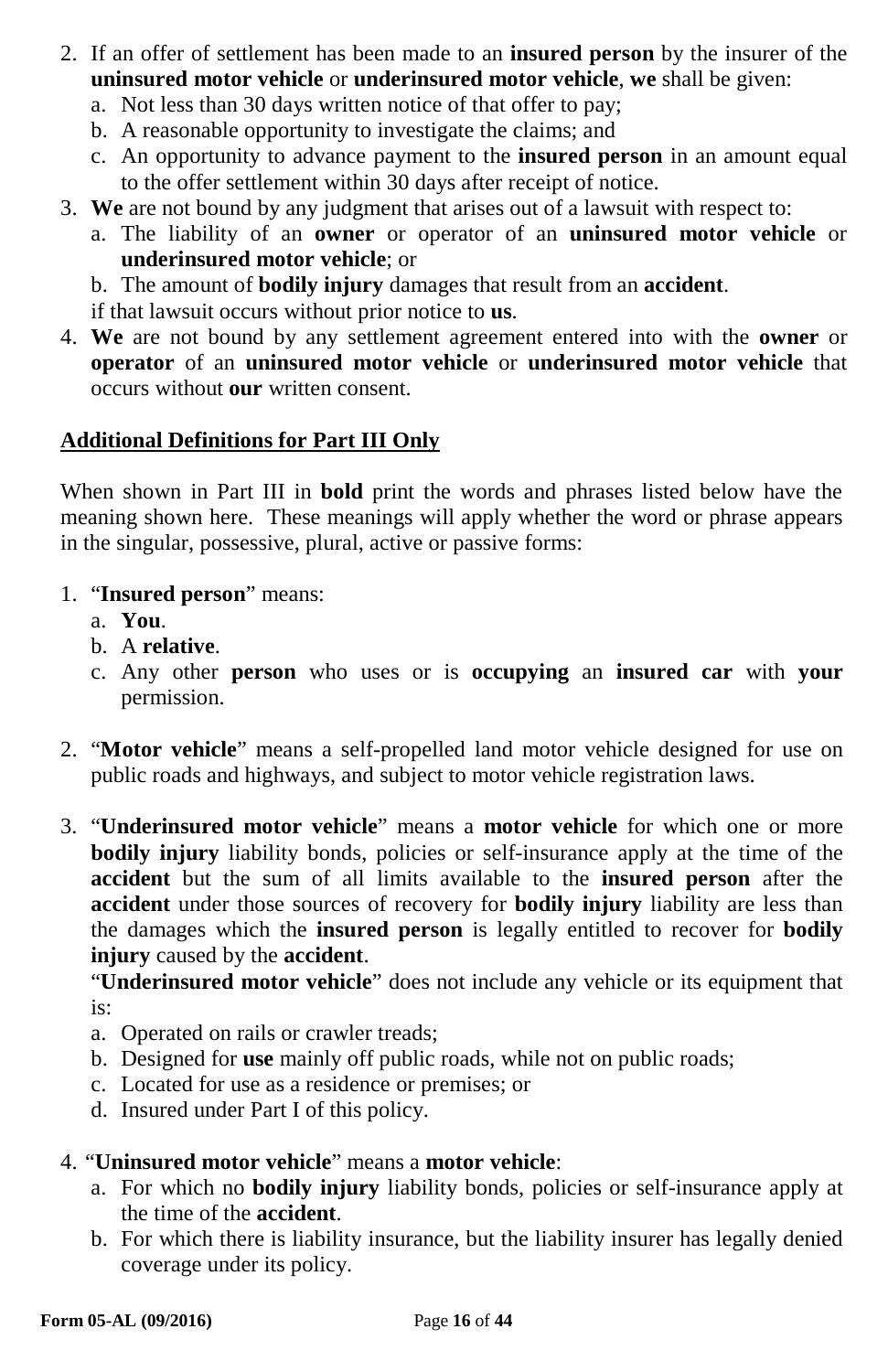- c. For which there is liability insurance, but the insurer writing the policy is or becomes insolvent.
- d. For which one or more **bodily injury** liability bonds or policies apply at the time of the **accident**, but the sum of the limits of liability available for **bodily injury** under all collectible liability bonds and policies is less than the **minimum limits**.
- e. That is an **underinsured motor vehicle**.
- f. For which the **owner** or operator cannot be identified, and that **motor vehicle**:
	- (1) Either:
		- (a) Hits, with actual physical contact, an **insured person**, or a vehicle an **insured person** is **occupying**; or
		- (b) Causes an **accident** without actual physical contact with **you** or a **relative**, or with **insured car**; and
	- (2) Causes **bodily injury** to that **insured person**;

provided that:

- (1) The **insured person**, or someone on his or her behalf, reports the **accident** to:
	- (a) The police within 24 hours, or as soon as practicable, after the **accident**; and
	- (b) **Us** within 30 days after the **accident**; and
- (2) **We** are provided with competent evidence of the existence of the **motor vehicle** causing the **accident**.

"**Uninsured motor vehicle**" does not include any vehicle or its equipment that is:

- a. Operated on rails or crawler treads;
- b. Designed for **use** mainly off public roads, while not on public roads;
- c. Located for use as a residence or premises;
- d. **Owned** or operated by a self-insured under any applicable motor vehicle law, except a self-insured that is or becomes insolvent or a self-insured that is the **owner** or operator of an **underinsured motor vehicle**; or
- e. Insured under Part I of this policy.

#### **Exclusions**

- 1. **We** do not provide coverage under this Part III for any **insured person**:
	- a. If that **person**, or that **person's** legal representative, settles the claim without **our** consent, and **our** right to recover payment from any liable party has been prejudiced by such act.
	- b. While **occupying your insured car** while it is being used for livery or **delivery**  services. This exclusion does not apply to a share the expense car pool.
	- c. Using or **occupying** a vehicle without the permission of the **owner**. This does not apply to the use of the **insured car** by **you** or a **relative**.
	- d. While using or **occupying** any vehicle while that **insured person** is committing a crime.
	- e. For **bodily injury** that results from nuclear radiation, exposure, or contamination.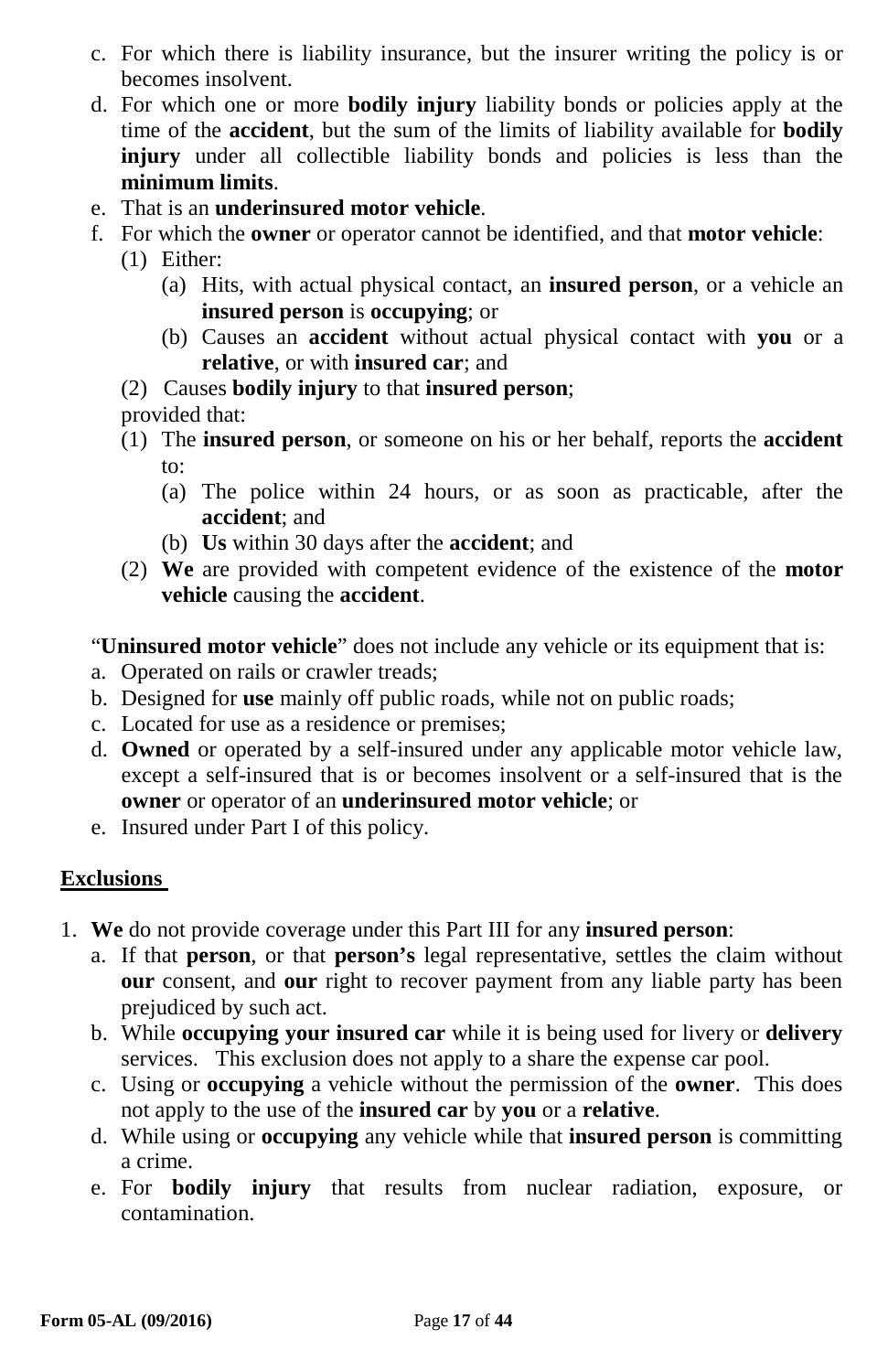- 2. This coverage shall not apply directly or indirectly to benefit any:
	- a. Insurer or self insurer under any of the following or similar laws:
		- (1) Workers compensation law; or
		- (2) Disability benefits law; or
	- b. Government entity, unit or agency.
- 3. **We** do not provide coverage under this Part III for any **bodily injury** that occurs while a **transportation network company driver** is logged on to the digital network of a **transportation network company** or while a **transportation network company driver** provides a prearranged ride.

If a court with proper jurisdiction finds an exclusion invalid, that exclusion is revised to apply only to the portion of damages that exceeds **minimum limits**.

## **Limits of Liability**

Without regard to the number of:

- 1. **Insured persons**;
- 2. Claims made;
- 3. Vehicles involved;
- 4. Heirs or wrongful death beneficiaries involved; or
- 5. Lawsuits filed;

**we** will pay no more than the limit of liability shown for this coverage on the **Declarations Page**.

- If, as shown on the **Declarations Page**, coverage under this Part III applies to:
- 1. Only one **insured car**:
	- a. The amount for "each person" shown on the **Declarations Page** is the most **we** will pay for all damages due to **bodily injury** to one **person**; and
	- b. Subject to the "each person" limit, the amount for "each accident" shown on the **Declarations Page** is the most **we** will pay for all damages due to **bodily injury** sustained by two or more **persons** in any one **accident**.
- 2. Two or more **insured cars**:
	- a. The amount for "each person" shown on the **Declarations Page**, multiplied by the number of **insured cars** but not more than three, is the most **we** will pay for all damages due to **bodily injury** to one **person**; and
	- b. Subject to the "each person" limit, the amount for "each accident" shown on the **Declarations Page**, multiplied by the number of **insured cars** but not more than three, is the most **we** will pay for all damages due to **bodily injury** sustained by two or more **persons** in any one **accident**.

Subject to the Part III limit of liability clauses directly above, the amount shown on the **Declarations Page** for "each person" is the most **we** will pay for all damages due to **bodily injury** to one **person** in any one **accident**, and only the limit of "each person" will apply to the total of claims made for **bodily injury** and any and all claims:

- 1. Derived from such **bodily injury** including, but not limited to:
	- a. **Loss** of society;
	- b. **Loss** of companionship;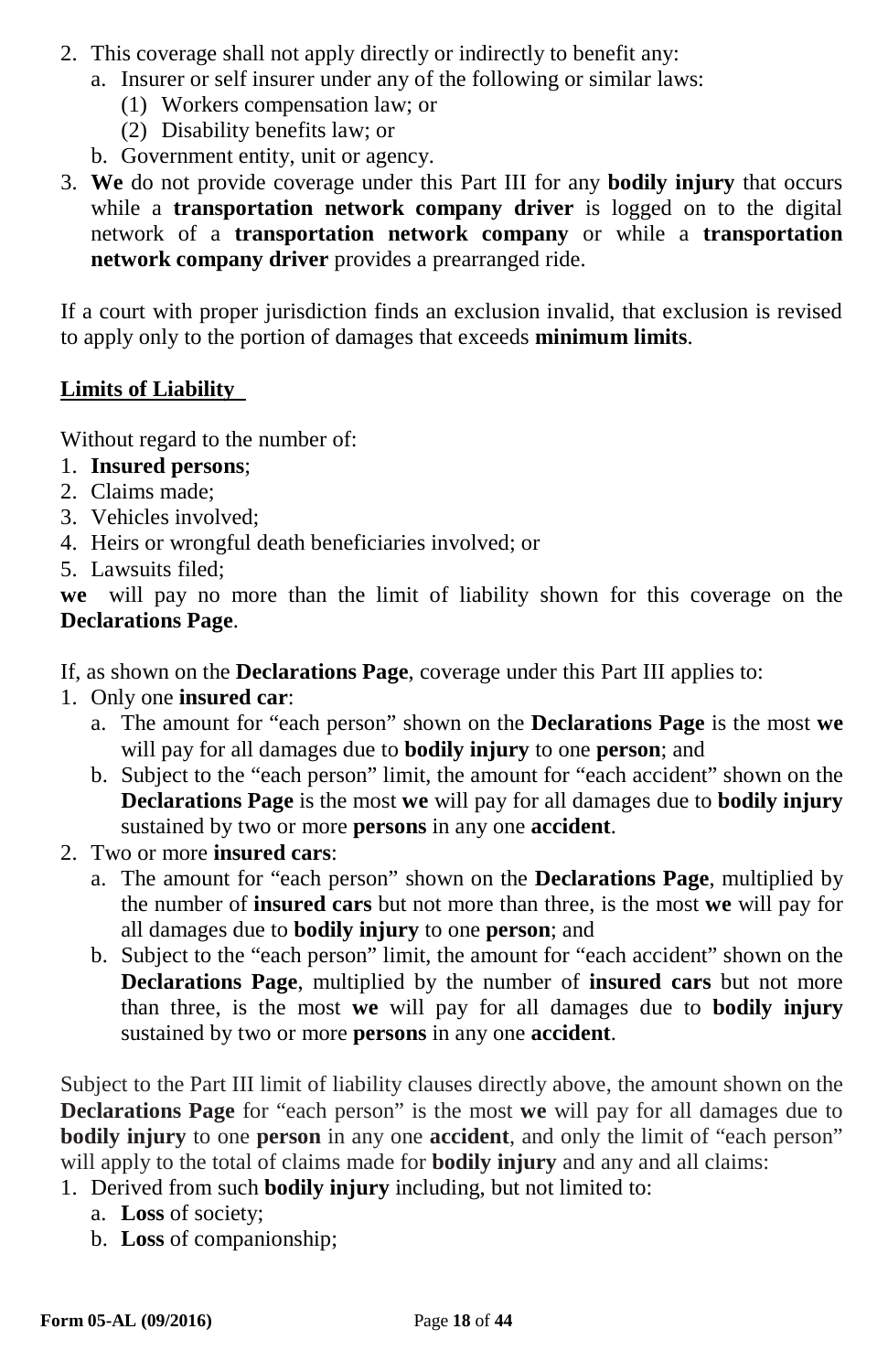- c. **Loss** of service or support;
- d. **Loss** of consortium; and
- e. Wrongful death.
- 2. For mental anguish or emotional distress due to seeing the **accident** or **bodily injury** occur.

No one will be entitled to duplicate payments for the same elements of damages under this policy or from any other source.

Any amount to be paid under this coverage, to or for an **insured person**, will reduce any amount that the **person** is entitled to recover under Part I - Liability To Others.

The amount of damages an **insured person** is legally entitled to recover and which are used to determine the amount that may be recovered under this Part III shall be reduced by any amount:

- 1. Paid or to be paid because of **bodily injury** by or on behalf of any **persons** or organizations that may be legally responsible, including, but not limited to all sums paid under Part I of this policy;
- 2. Of any other liability insurance coverage available to the **insured person** but that has not been exhausted in any settlement on behalf of the **owner** or operator of the **uninsured motor vehicle** or **underinsured motor vehicle**, or any other liable **person** or party;
- 3. Paid or to be paid because of **bodily** injury under Part II; and
- 4. Paid or to be paid because of **bodily injury** under any workers' compensation law, disability benefits law, or similar laws.

However, these reductions shall not apply to reduce the coverage under this Part III for an **insured person** to an amount that is less than **minimum limits**, or less than stacked **minimum limits** if stacked coverage is applicable, it the **insured person's bodily injury** damages caused by the **accident** exceed such **minimum limits** and are not fully compensated.

#### **Other Insurance**

When an **insured person** occupies any vehicle, other than **your insured car**, this insurance shall be excess over any other similar insurance, bonds or self-insurance available to the **insured person**. The insurance, bonds or self-insurance which applies to the occupied **motor vehicle** is primary.

If there is other applicable similar insurance, bonds or self-insurance with the same priority of payment available under more than one policy or provision for coverage on an **accident** covered by this Part, **we** will pay only **our** share of the damages. **Our** share is determined as the proportion that **our** limit of liability bears to the total of all limits applicable on the same level of priority.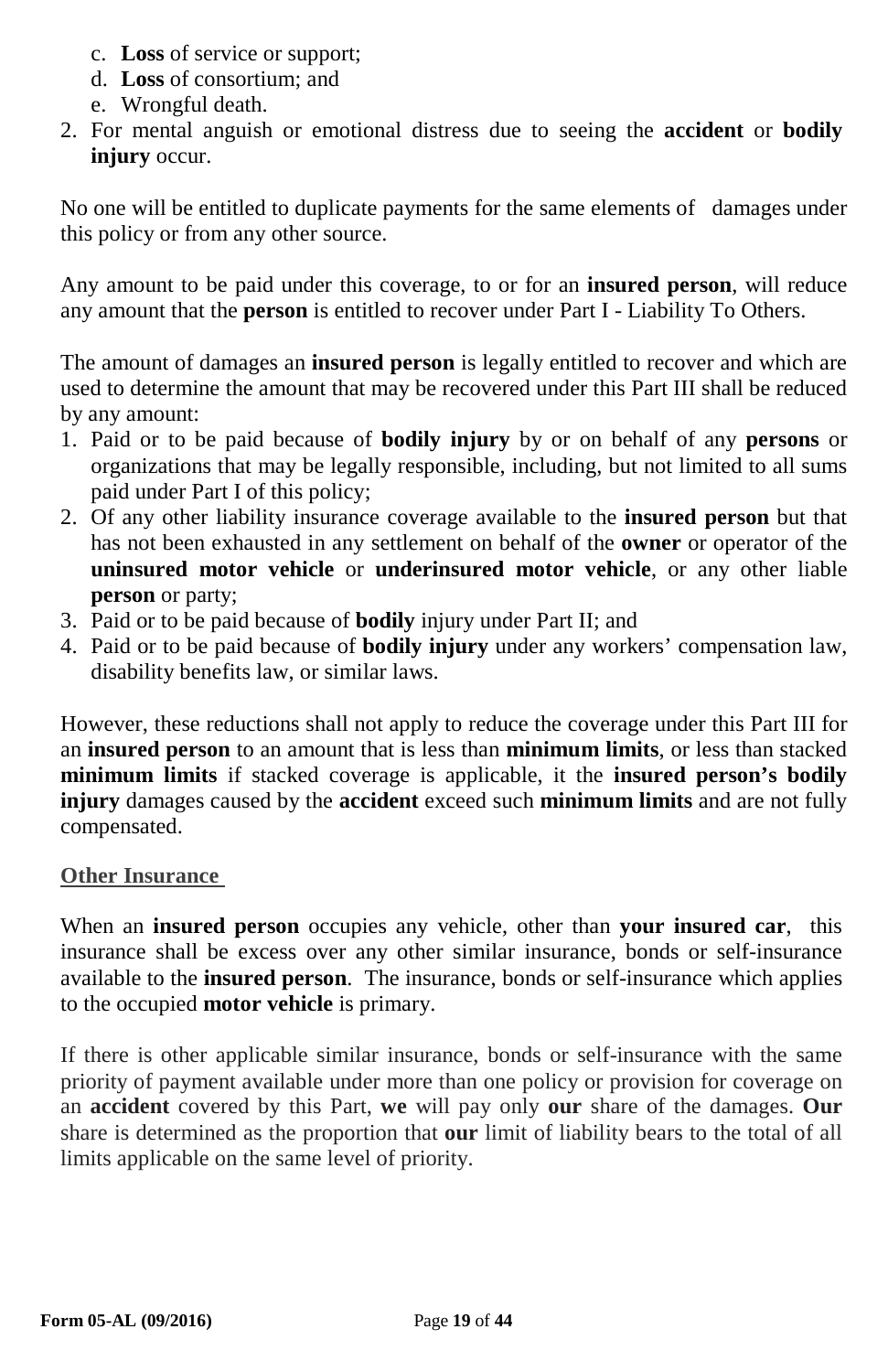### **PART IV - CAR DAMAGE COVERAGE**

#### **Insuring Agreement**

Subject to the limits of liability, if **you** paid the premium for coverage under Part IV, **we** will pay for a **loss** described below to an **insured car** for which coverage has been purchased. **We** will pay for **loss** to an **insured car** caused by:

- 1. A comprehensive **loss**, other than collision, only if the **Declarations Page** shows that Comprehensive coverage applies for that **insured car**.
- 2. Collision, only if the **Declarations Page** shows that Collision Damage applies for that **insured car**.

**Loss** caused by:

- 1. Missiles;
- 2. Falling objects;
- 3. Fire;
- 4. Theft;
- 5. Malicious mischief or vandalism;
- 6. Riot or civil commotion;
- 7. Explosion;
- 8. Earthquake;
- 9. Windstorm, hail, water or flood; or
- 10. Accidental glass breakage;

are comprehensive losses to be paid under Comprehensive coverage. **Loss** due to the hitting or being hit by an animal or bird will also be paid under Comprehensive coverage, but only if there is proof that the **car** damage directly resulted from contact with that animal or bird. A comprehensive **loss** shall not include any **loss** covered as a collision.

**Loss** caused by an **insured car**:

- 1. Overturning; or
- 2. Colliding with or being hit by another object;

are **collision** losses to be paid under Collision Coverage. A collision **loss** shall not include any **loss** covered as a comprehensive **loss.**

#### **Towing and Labor Coverage**

If **you** paid the premium for Towing and Labor Coverage and it is shown on the **Declarations Page**, **we** will pay up to the limits shown on the **Declarations Page** for towing and labor costs incurred each time an **insured car** for which **you** bought this coverage is disabled. This includes the costs associated with emergency flat tire change, tire repair, battery jump, battery repair, fuel delivery (but not the fuel) and locksmith services each time an **insured car** is disabled, subject to the limits shown on the **Declarations Page** for that **insured car**. Covered labor must be performed at the time and place of disablement and does not include routine maintenance of the **insured car**. The maximum amount **we** will pay for any single disablement will be the amount shown on the **Declarations Page** for this coverage for that **insured car**. **You** must provide **us** with a verifiable receipt of the towing or labor charges incurred. This coverage does not apply to towing from entrapment in snow, mud, water or sand, more than 100 feet from a public road or highway.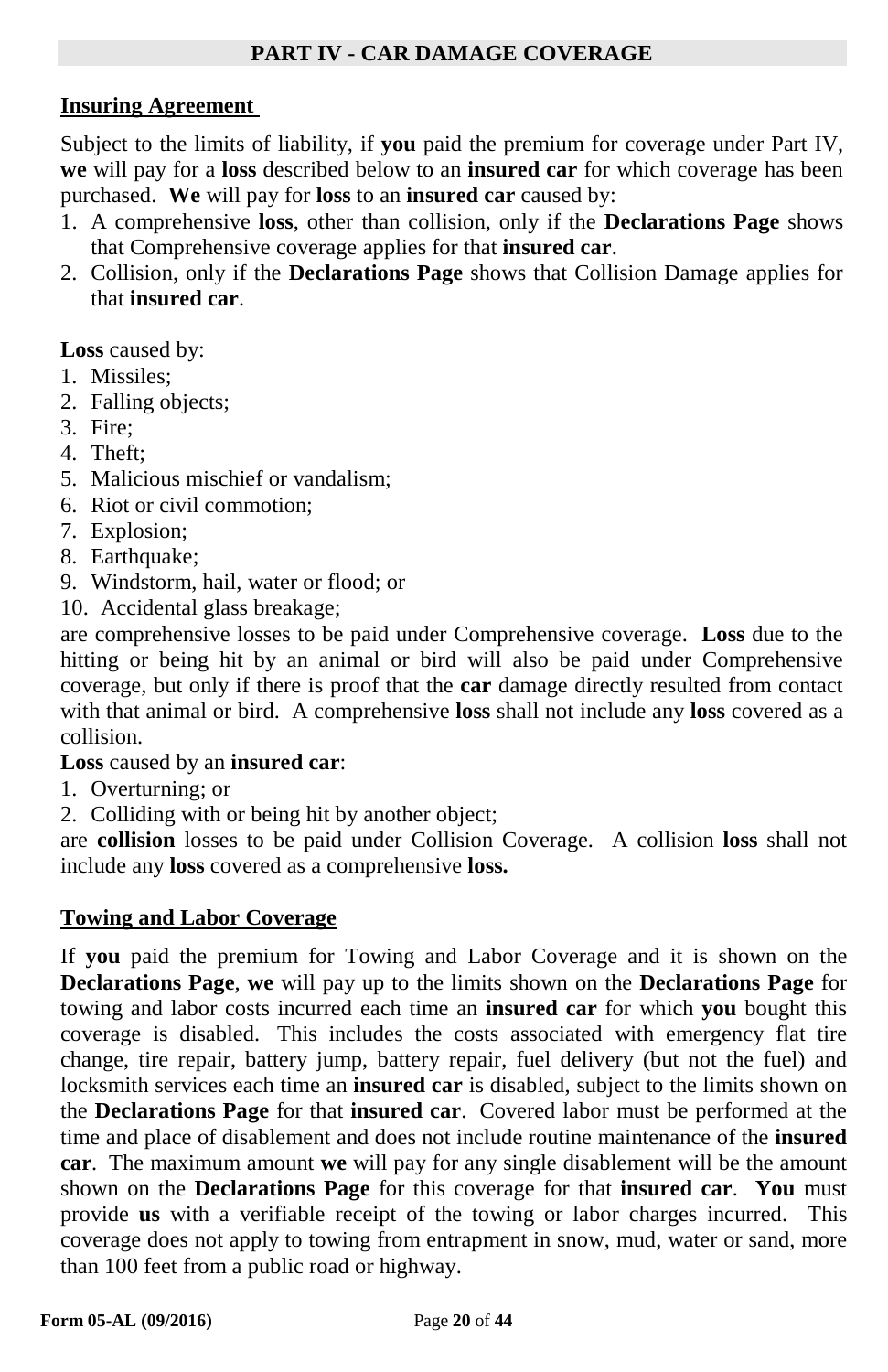## **Loss of Use Coverage**

If **you** paid the premium for Loss of Use Coverage and it is shown on the **Declarations Page**, when an **insured car** for which **you** bought this coverage sustains **loss** due to a collision, **we** will reimburse **you** for necessary **car** rental charges **you** incur from a licensed rental car agency, while that **insured car** is inoperable due to that **loss**. **We**  will pay no more than:

- 1. The limit shown on the **Declarations Page**; or
- 2. The **actual cash value** of the **insured car** at the time of **loss**.

Loss of Use Coverage is limited to the period the vehicle is inoperable or under repair.

Loss of Use Coverage will end 72 hours after **we** offer to pay the amount **we** determine is due for a total loss.

No deductible applies to Loss of Use Coverage. The limits set forth above are the most **we** will pay as the result of any one **loss**, regardless of the number of **insured cars** listed on this policy or premiums paid.

## **Additional Definition**

When shown in Part IV in **bold** print "**special/additional equipment**" means any of the following, except when installed by the original manufacturer of an **insured car** or by the manufacturer's dealer as a manufacturer's new car option or equipment on an **insured car**:

- 1. Parts, accessories, ground effects and any other equipment or enhancement;
- 2. Any modified suspension equipment, modified engines, modified carburetor systems, modified equipment, or custom wheels, including, but not limited to:
	- a. Aluminum, magnesium, chrome or alloy wheels;
	- b. Special wide-tread tires or slicks;
- 3. Custom paint, murals, decals or graphics; special carpeting or furnishings; sunroofs, moon roofs, t-bar or height extending roofs; bubble domes or similar windows; refrigeration or cooking equipment and any equipment used for sleeping;
- 4. Electronic video, audio, digital or data transmitting, receiving, recording and playback device, including but not limited to:
	- a. Communication and audio devices, including citizen band radios, two way mobile radios, televisions, VCR, mobile cellular and other telephones, blue tooth devices, scanning monitor receivers, audio devices that record and/or play sound, including: radios; satellite radios; stereos; cassette tape decks; compact disk systems; MP3 devices; internet audio streaming devices; audio interface devices; radio scanners; and similar devices for reproducing sound;
	- b. GPS and other navigation systems;
	- c. Personal computers and internet access systems;
	- d. Video devices, including DVD devices, VCR's; monitors; cameras and televisions; and
	- e. Any accessories, cables, connectors or antennas used with any of these types of equipment.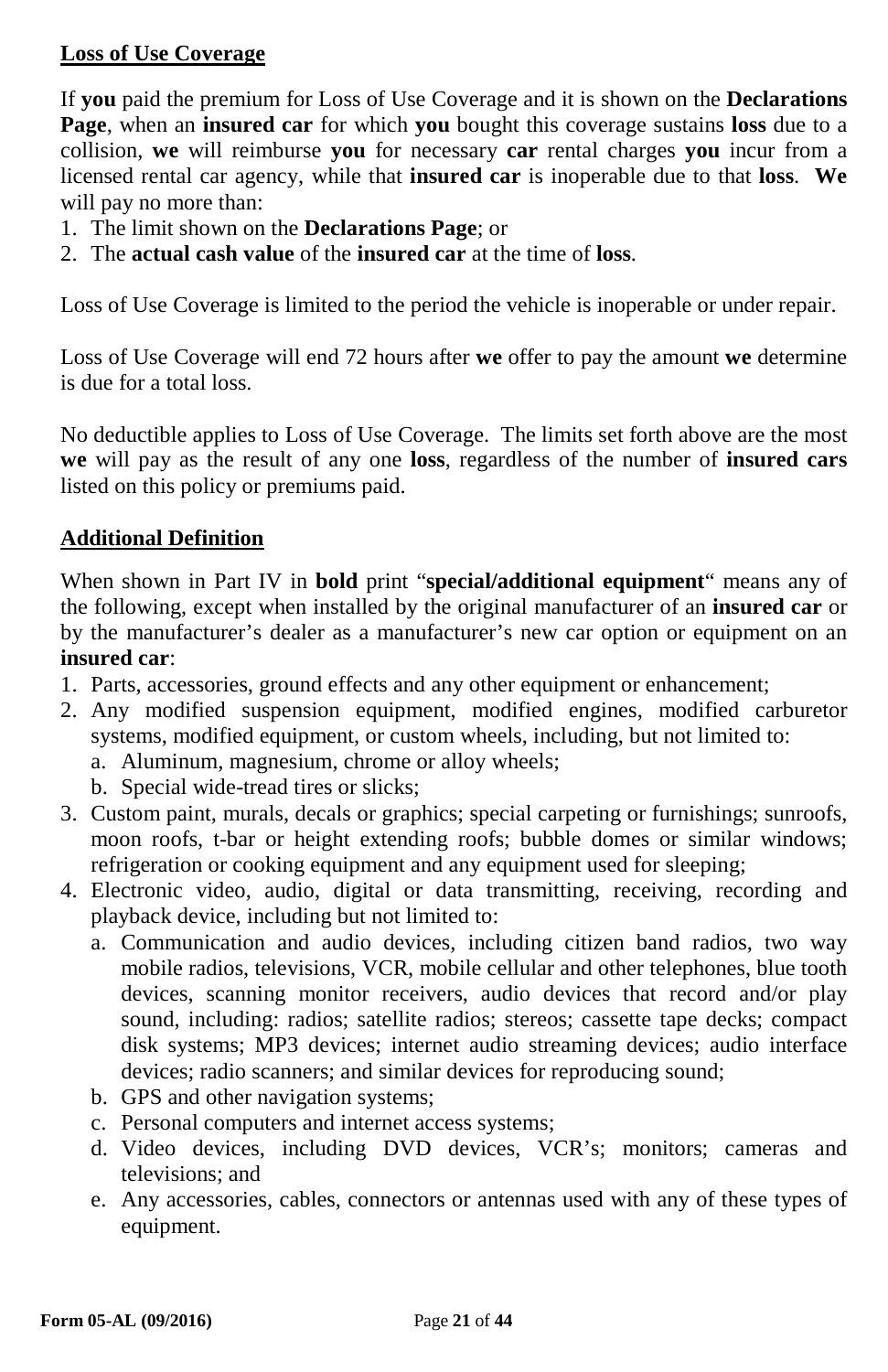## **Exclusions**

Coverage does not apply to **loss**:

- 1. To an **insured car** while used for livery or **delivery** services. This exclusion does not apply to shared expense car pools.
- 2. Caused by:
	- a. War (declared or undeclared);
	- b. Civil war;
	- c. Insurrection;
	- d. Rebellion;
	- e. Revolution;
	- f. Nuclear reaction, radiation, or radioactive contamination;
	- g. Pathogenic, poisonous, biological, toxic, explosive or other hazardous materials; or
	- h. Any consequence of any of the items listed above.
- 3. To any **special/additional equipment**. However, if **you** have paid the premium for Special/Additional Equipment Coverage and it is shown on the **Declarations Page**, this exclusion shall not apply to the **special/additional equipment** listed on the schedule of **special/additional equipment** in **our** records. If **you** change the **special/additional equipment** on an **insured car**, **you** must notify **us** to change **your** listed equipment before any added **special/additional equipment** will be covered.
- 4. To any camper body or trailer.
- 5. That occurs to any vehicle while it is located for use as a residence or premises.
- 6. That results from off-road recreational use of a vehicle.
- 7. Resulting from:
	- a. Prior **loss** or damage;
	- b. Manufacturer's defects; or
	- c. Any of the following:
		- (1) Wear and tear;
		- (2) Freezing;
		- (3) Mechanical or electrical breakdown or failure;
		- (4) Road damage to tires; or
		- (5) Mold, mildew, fungi or any by-product of these;

unless the damage is the result of other **loss** covered by this policy.

- 8. To any personal property, including but not limited to wearing apparel, any personal property, tools or nonstandard equipment and racks which is permanently or temporarily attached to an **insured car** at the time of the **loss**.
- 9. That occurs while **you**, or anyone driving with **your** permission, is using an **insured car**:
	- a. In an illegal trade or transportation;
	- b. While committing a crime (other than a violation of a traffic law or similar law governing the ownership or operation of a vehicle); or
	- c. While fleeing any law enforcement personnel.
- 10. Arising out of or due to the use of an **insured car** for transportation of any explosive substance, flammable liquid or similarly hazardous material, except transportation, incidental to ordinary residential or farm activities. This shall not apply to the fluids necessary for the operation of the vehicle.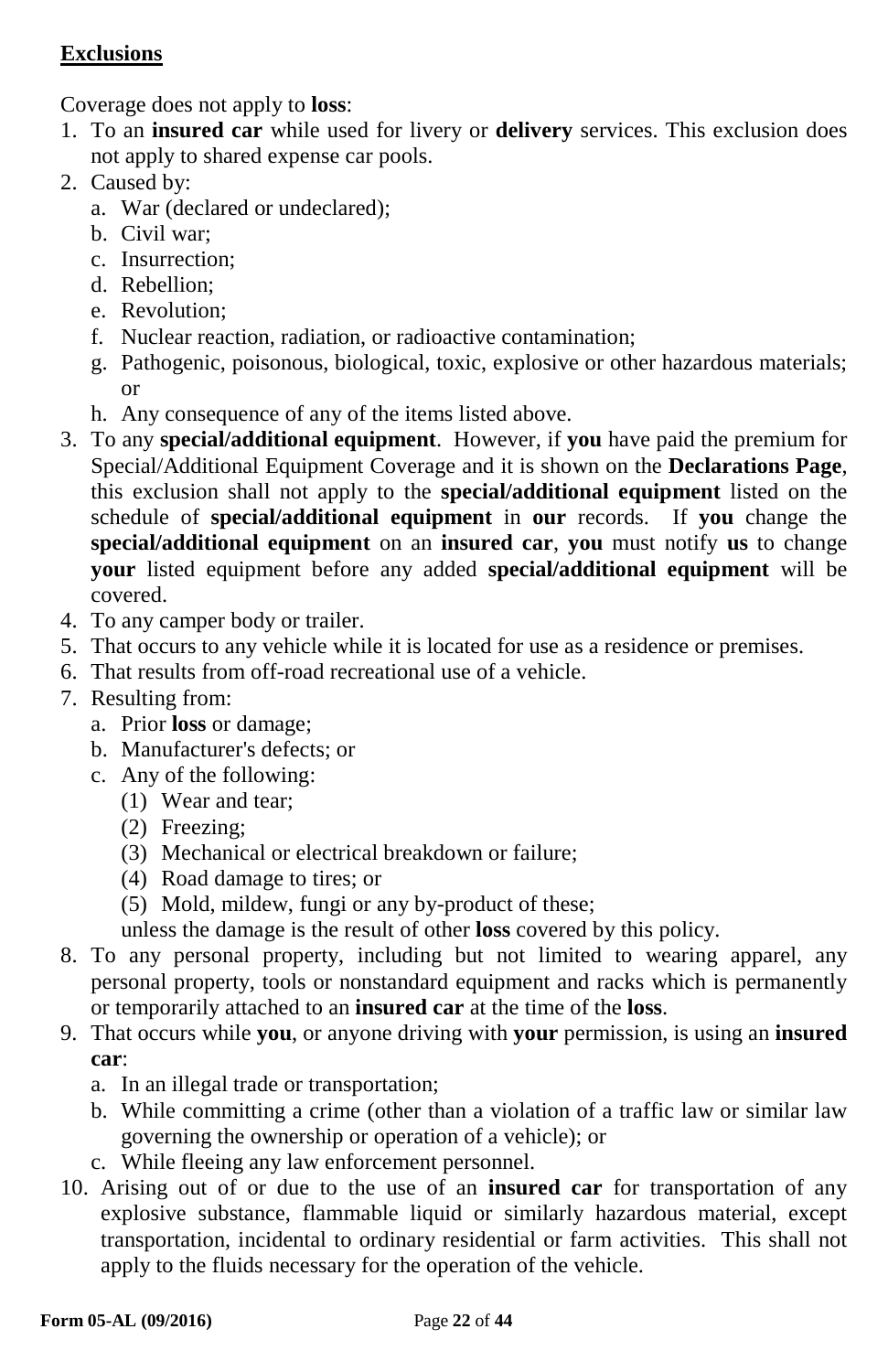- 11. That occurs while an **insured car** is **racing**.
- 12. That occurs while an **insured car** is subject to any bailment lease, conditional sale, mortgage or other encumbrance not specifically declared and described on this policy.
- 13. Due to theft or conversion by **you**, or a **relative**. However, this does not apply to the interest of a **named insured** or the spouse of the **named insured** who **resides** in the same **household** as the **named insured** if that **person** did not consent to, direct, contribute to, or participate in the theft or conversion.
- 14. To an **insured car** caused intentionally by or at the direction of any **person** listed on the **Declarations Page**. This exclusion will not apply to the interest of an innocent **named insured** or co-insured if the **loss** was proximately related to and in furtherance of domestic abuse, as defined in the Alabama insurance laws, and:
	- a. The state law protects that interest;
	- b. That **person** has not:
		- (1) Participated in;
		- (2) Contributed to;
		- (3) Directed; or
		- (4) Consented to;
		- the intentional act causing the **loss**;
	- c. Either of the following is done:
		- (1) A complaint has been filed with law enforcement under the "Protection from Abuse Act," Section 30-5-1 et seq. as amended, against the abuser for the act causing the **loss**, and it is not voluntarily dismissed; or
		- (2) A warrant is sought for the abuser's arrest for the act causing the **loss**, and that **person** cooperates in the prosecution of the abuser; and
	- d. That **person** cooperates in any investigation relating to the **loss**.

If **we** pay a claim **we** shall be subrogated to the rights of the innocent **named insured** or co-insured who is the subject of abuse, to recover for any **loss**, expense or damage paid by **us** under this Part.

- 15. That occurs while an **insured car** is driven by any **person** who is not a listed driver on the **Declarations Page** and who does not have a valid **driver's license**.
- 16. To an **insured car** when it is driven, operated, or used by any person who:
	- a. **Resides** in **your** household; or
	- b. Is a **regular operator** of an **insured car**;

but is not listed or endorsed on the policy prior to **loss**.

- 17. That occurs while an **insured car** is rented to, leased to, or loaned to any **person** or organization in return for compensation, payment or benefit of any kind in exchange for, or resulting from, the use of the **insured car**.
- 18. That occurs while under the care or control of a **business** or **person**, other than a **person** listed as an insured driver under this policy, in exchange for payment, compensation or payment in kind in exchange for, or resulting from, the use of an **insured car**.
- 19. That occurs while a **transportation network company driver** is logged on to the digital network of a **transportation network company** or while a **transportation network company driver** provides a prearranged ride.
- 20. Due to the legal seizure or destruction of an **insured car** by any government or civil authority for any reason.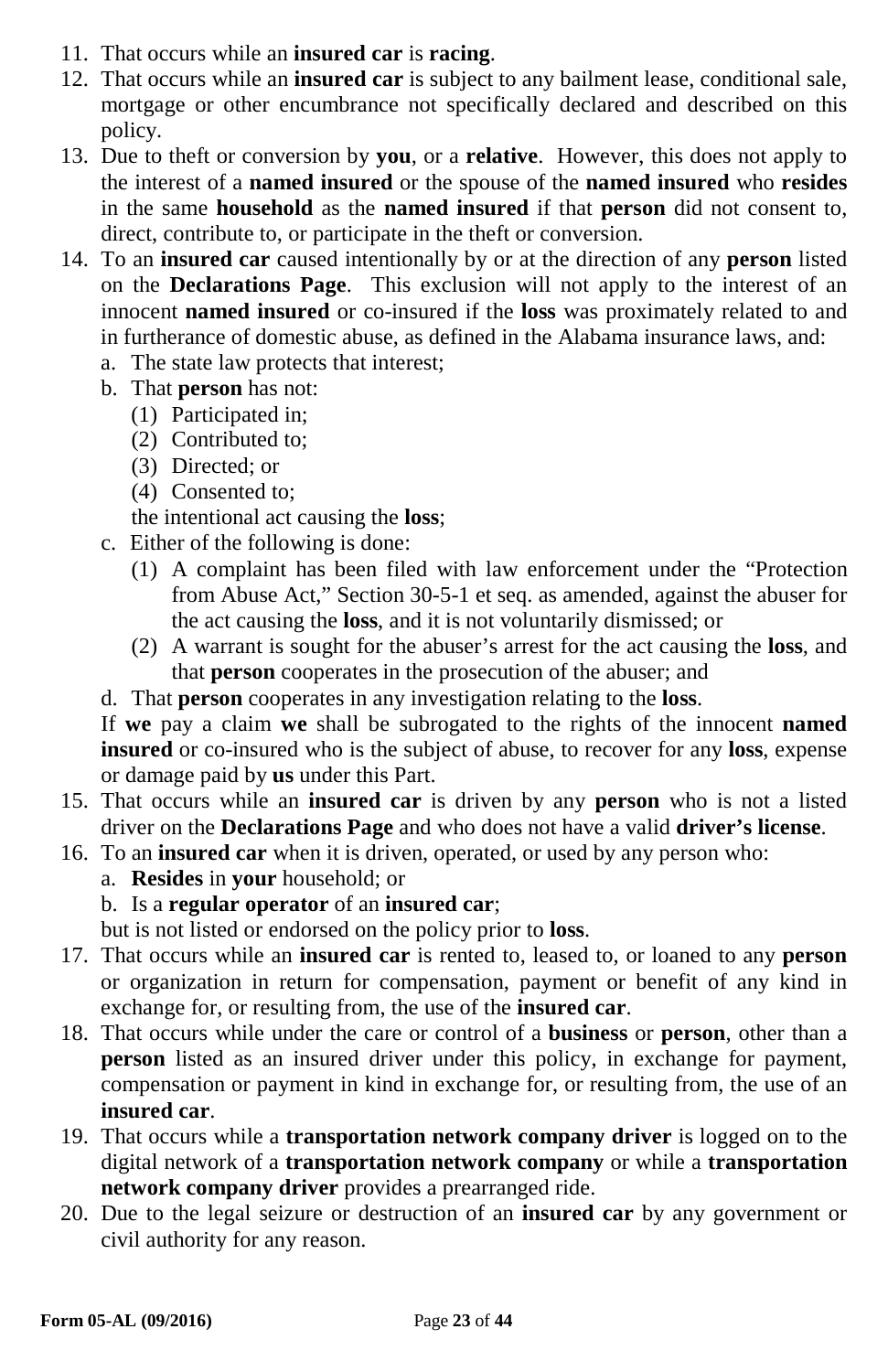- 21. Due to the repossession of the **insured car** by a **person** or entity legally entitled to do so.
- 22. Resulting from the ownership, maintenance, or use of an **insured car** while a **person** is engaged in any **business** other than **auto business** activities. This exclusion includes use of a vehicle for livery and **delivery** services. This exclusion does not apply if **business** use of an **insured car** has been declared to **us**  and an additional business use premium has been paid.
- 23. To an **insured car** due to diminution of value or any loss or reduction in market or resale value.
- 24. That occurs while the operator of the **car** is texting, keying or typing on any portable electronic device, including but not limited to mobile phones and computers.
- 25. To any vehicle other than an **insured car** for which the premium has been paid for the coverage being sought under this Part.
- 26. To any vehicle involved in a single vehicle **accident** when a police report has not been made within twenty-four (24) hours of the **accident**.

## **Limits of Liability**

- 1. **Our** Limit of Liability for **loss** shall not exceed the lowest of:
	- a. The **Actual Cash Value** of the stolen or damaged property at the time of **loss**, reduced by the deductible shown on the **Declarations Page**;
	- b. The amount necessary to repair the property to its pre-**loss** physical condition, reduced by the deductible shown on the **Declarations Page**;
	- c. The amount necessary to replace the property with property of like kind and quality, reduced by the deductible shown on the **Declarations Page**; or
	- d. Any Stated Amount Limit of Liability shown on the **Declarations Page**, including but not limited to any value listed for **special/additional equipment**.
- 2. If **you** or the **owner** of the **insured car** keep the salvage, the amount **we** pay will be reduced by the salvage value.
- 3. If **loss** is sustained by more than one **insured car** in the same collision, the terms of this policy shall apply separately to each **insured car**, including any applicable deductibles.
- 4. The amount **we** will pay under this Part will be adjusted and reduced for **depreciation**, physical condition and betterment as applicable. **We** do not pay for the amount of any betterment. **You** are responsible to pay for any betterment.
- 5. The amount **we** will pay to repair an **insured car** or replace parts will be based on the cost of parts which may be new, used, reconditioned, remanufactured or refurbished parts, that are original and/or non-original manufacturer parts or equipment.
- 6. There shall be no duplicate recovery for the same elements of **loss** under this coverage and any other coverage under this policy or any other source.
- 7. Each item of **special/additional equipment** shall be subject to the deductible shown on the **Declarations Page** for **special/additional equipment**. No other deductible shall apply to **special/additional equipment**.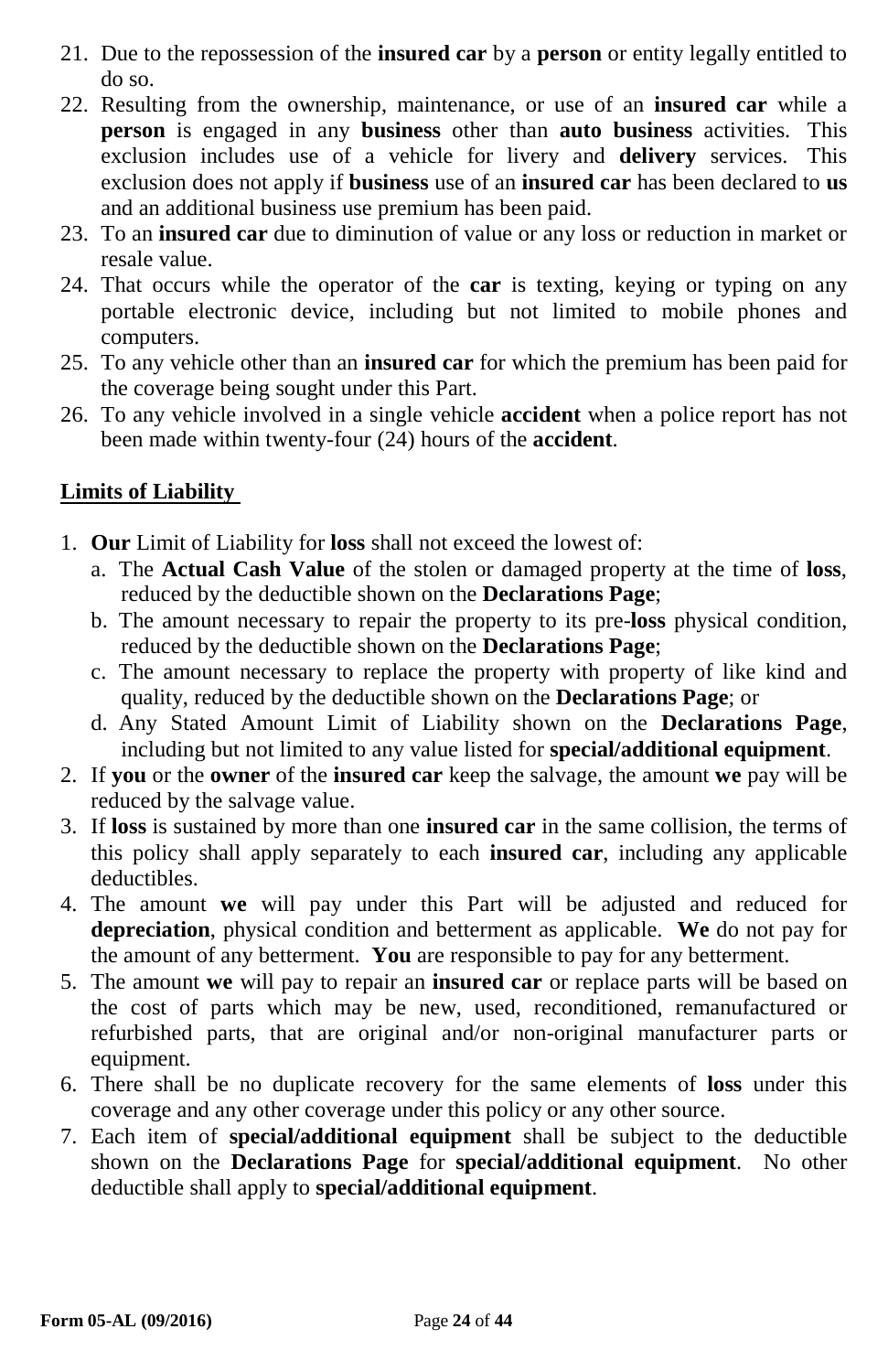## **No Benefit to Bailee**

These coverages shall not directly or indirectly benefit any **person** or entity other than **you** for **loss** to an **insured car**.

## **Appraisal**

If **you** and **we** fail to agree on the amount of **loss**, either may demand an appraisal of the **loss**. Each will appoint a competent and disinterested appraiser. The appraisers will select a third appraiser to decide any differences. Each appraiser will state separately the **Actual Cash Value** and the amount of **loss**. The award in writing by any two appraisers will be binding and will determine the amount payable. Each party will pay the expenses of its chosen appraiser. The expenses and the cost of the third appraiser will be shared equally.

**We** do not waive any of **our** rights under this policy by agreeing to an appraisal of the amount of **loss**. Coverage issues or disputes under this policy may not be determined by the appraisers.

#### **Payment of Loss**

At **our** option, **we** will pay the **loss** in money, or repair or replace the damaged or stolen property. With **your** consent, payment for repairs may be made directly to a repair shop if damage is repaired.

**We** may, at any time before the **loss** is paid or the property is replaced by **us**, return, at **our** expense any stolen property either to **you** or to the address shown in **our** records with payment for the resulting damage. **We** may keep all or part of the property at the agreed or appraised value, but there shall be no abandonment to **us**. **We** have no duty to preserve salvage.

**We** may make payment for a **loss** to **you** or the **owner** of the **car**. No payment is due under Part IV until **you** have fully complied with all of the conditions and duties stated in this policy.

Under no circumstances will a payment be made under the policy until evidence of satisfactory repairs is presented to **us**. At that time, **we** will have the right, at **our** option, to inspect the repairs prior to **our** making any payment for the **loss**.

#### **Timeliness of Repairs**

If there is a **loss**, **you** must begin repairs on an **insured car** within ninety (90) days from the date of **loss**. **We** will not be responsible for any **loss** or portion thereof which is caused by **your** delay in commencing such repairs.

#### **Car Storage**

**We** will pay up to a reasonable and customary daily rate for the cost of storage of an **insured car** in the event of a **loss** to the **insured car** for which coverage is provided under this Part. **We** will pay no more than \$400 total for the cost of storage of the **insured car** under this Part.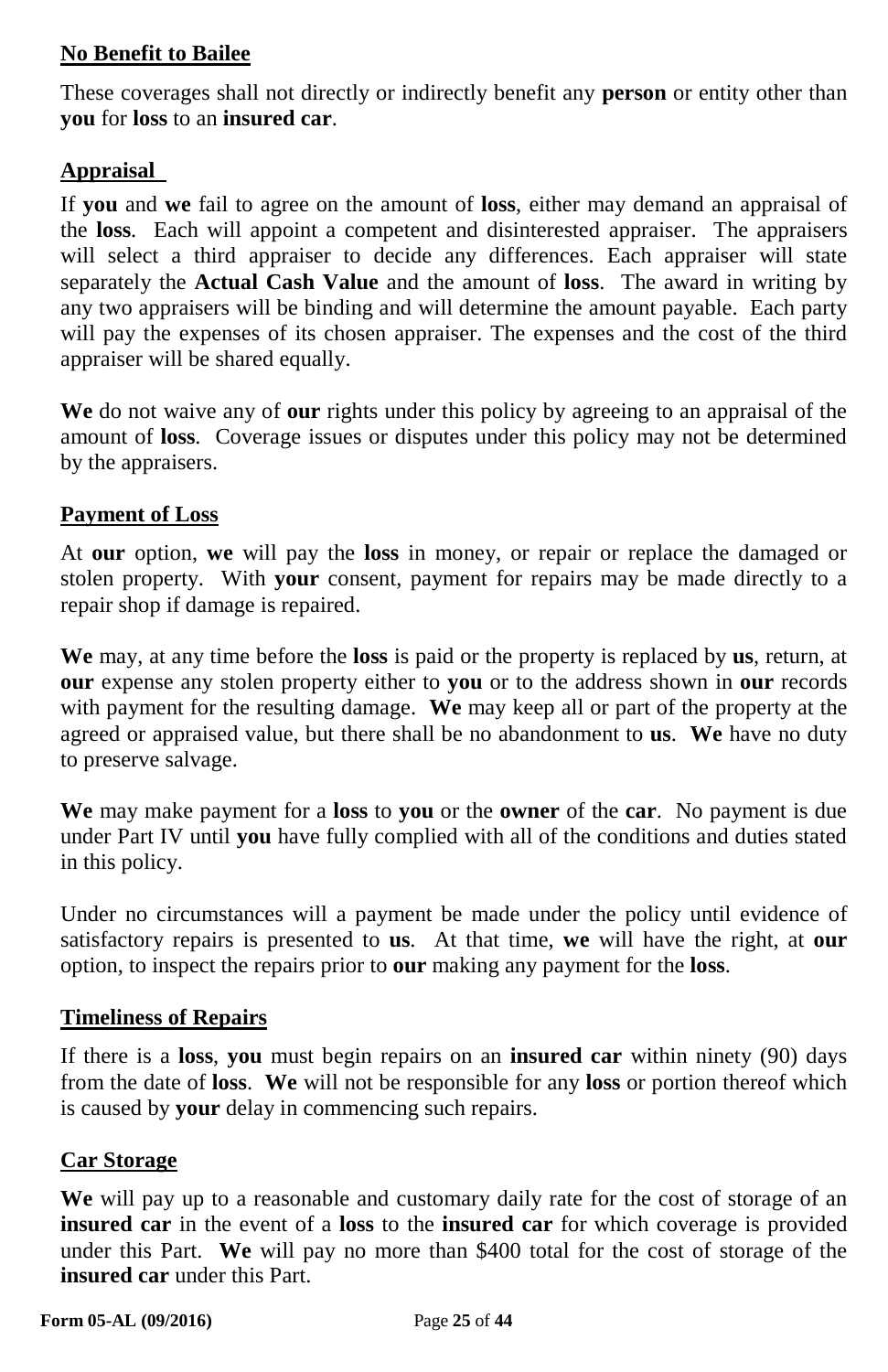## **Loss Payee & Lienholder's Rights**

If a loss payee or lienholder is shown on the **Declarations Page** with respect to an **insured car**, any amount paid under this Part IV for **loss** to that **car** will be paid according to **your** interest and that of the loss payee or lienholder. **We** may make separate payments according to those interests. However, with **your** consent, payment may be made directly to a repair shop when the **loss** is being repaired.

**We** will be subrogated to the loss payee or lienholder's rights of recovery to the extent of **our** payment.

Where a claim is denied for non-cooperation or breach of the **Insured**'s duties owed to **us,** the Loss Payee or lienholder's interest will not be protected. Where fraud, misrepresentation, material omission, intentional damage, or conversion, secretion and/or embezzlement of a **car** has been committed by or at the direction of **you** or a **relative**, or where the **loss** is otherwise not covered under the terms of this policy, the Loss Payee or lienholder's interest will not be protected. **We** have no duty to make any payment to a lienholder or Loss Payee unless the **loss** is payable to **you** and all policy terms and conditions have been met.

**We** reserve the right to cancel the policy as permitted by policy terms. Cancellation shall terminate this agreement as to the Loss Payee's interest.

## **Other Insurance**

If there is other applicable insurance or source of recovery for **loss** to an **insured car**, **we** will pay the proportionate share **our** limit of liability bears to the total of all available sources of recovery. The deductible of this policy will be taken in a proportionate share based on the deductibles of each policy.

Other sources of recovery include, but are not limited to any:

- 1. Coverage provided by the **car owner**;
- 2. Other physical damage insurance available; and
- 3. Other source of recovery that applies to the loss.

## **PART V - ACCIDENTAL DEATH AND DISMEMBERMENT COVERAGE**

#### **Insuring Agreement**

If **you** have paid the premium for Accidental Death and Dismemberment Coverage and it is shown on the **Declarations Page**, **we** will pay the benefits described under the Limits of Liability in this Part V with respect to **bodily injury** sustained by the **named insured** as the result of a Covered Event specified in this Part V.

#### **Limits of Liability**

If a **named insured** sustains death, dismemberment or loss of life, as described below, independent of other causes, that is the result of a Covered Event in an **accident**, **we**  will pay the stated benefit to the **named insured**, subject to the aggregate limit of liability shown on the **Declarations Page**.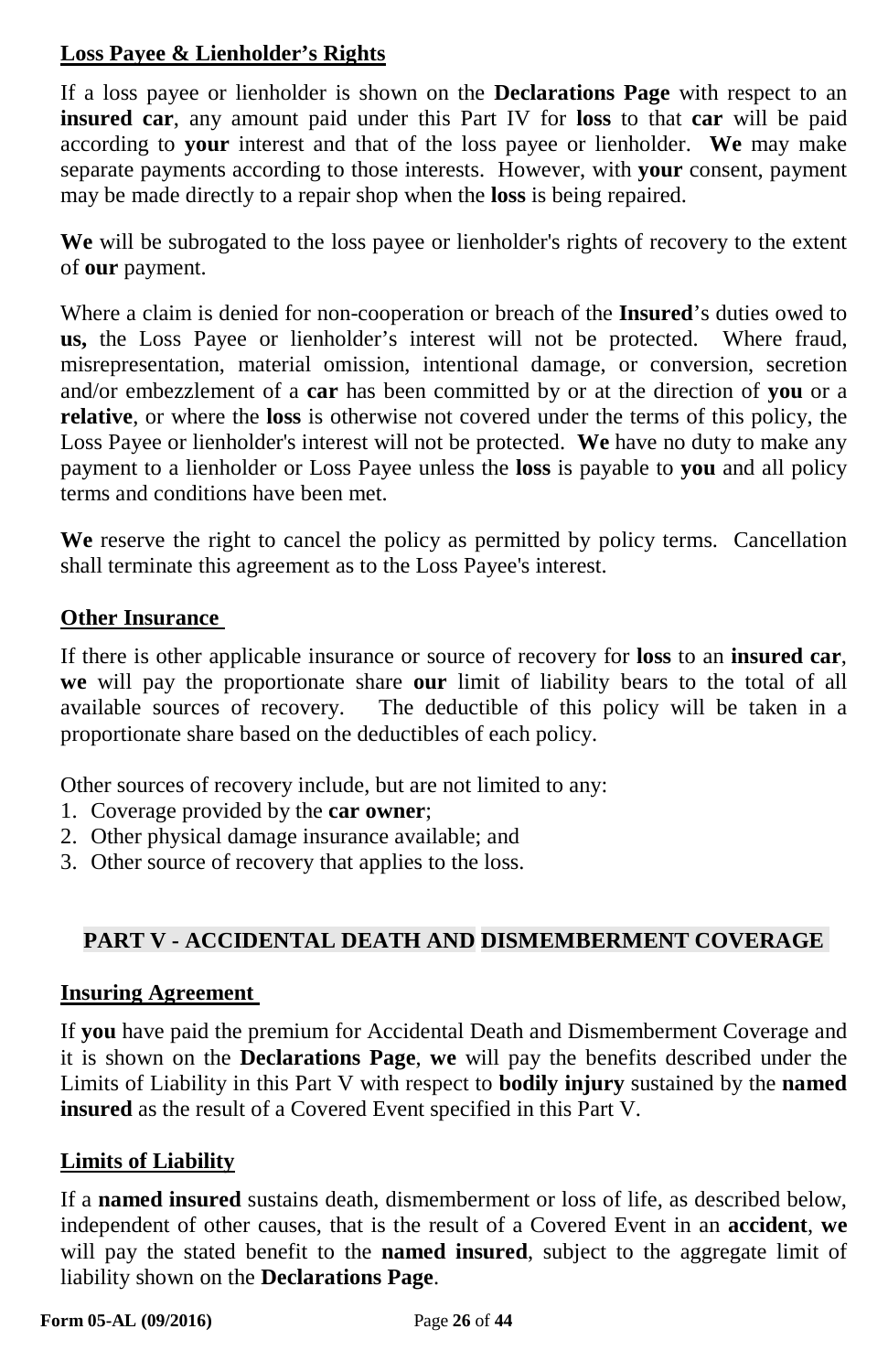DEATH, DISMEMBERMENT OR LOSS OF SIGHT: If within 90 days from the date of an **accident** arising out of a Covered Event, **bodily injury** sustained by the **named insured** in that **accident** causes death, dismemberment or loss of sight, **we** will pay, as follows, but no more than the Limit of Liability shown on the **Declarations Page** for all **bodily injury**:

- 1. For accidental loss of life of the **named insured we** will pay the limit shown on the **Declarations Page**.
- 2. For loss of both Hands or both Feet, **we** will pay the limit shown on the **Declarations Page**.
- 3. For loss of sight in both eyes **we** will pay the limit shown on the **Declarations Page**.
- 4. For loss of one hand and one foot **we** will pay the limit shown on the **Declarations Page**.
- 5. For loss of either Hand or Foot **we** will pay one-half of the limit shown on the **Declarations Page**.
- 6. For loss of sight in one eye **we** will pay one-half of the limit shown on the **Declarations Page**.
- 7. For loss of a thumb and index finger of same Hand of the **named insured we** will pay one-half of the limit shown on the **Declarations Page**.

The word "loss", as used in this Part V, means:

- 1. With regard to hand or foot, complete severance through or above the wrist or ankle joint.
- 2. With regard to sight of eyes, entire and irrecoverable loss of sight.
- 3. With regard to thumb and index finger, complete severance through or above metacarpophalangeal joint.

The limit of liability shown for this coverage on the **Declarations Page** is the aggregate limit for all claims under this Part V, and is most **we** will pay under this coverage with respect to a **named insured**, without regard to the number of:

- 1. **Bodily injuries** sustained by the **named insured**;
- 2. **Cars** insured under this policy;
- 3. Separate premiums paid or shown on the **Declarations Page**;
- 4. Policies issued;
- 5. Claims made; or
- 6. Vehicles involved.

There will be no stacking or combining of coverage afforded to more than one **car** under this policy.

#### COVERED EVENTS:

- 1. While the **named insured** is riding solely as a passenger in or on, boarding or alighting from any public conveyance, including air, licensed to carry passengers for hire; or
- 2. When the **named insured** sustains injuries caused by unavoidable exposure to the elements following the forced landing, stranding, sinking or wrecking of such means of transportation described above in which the **person** insured has been riding solely as a passenger; or
- 3. While the **named insured** is driving or riding in or on; boarding or alighting from, a four-wheel private passenger automobile.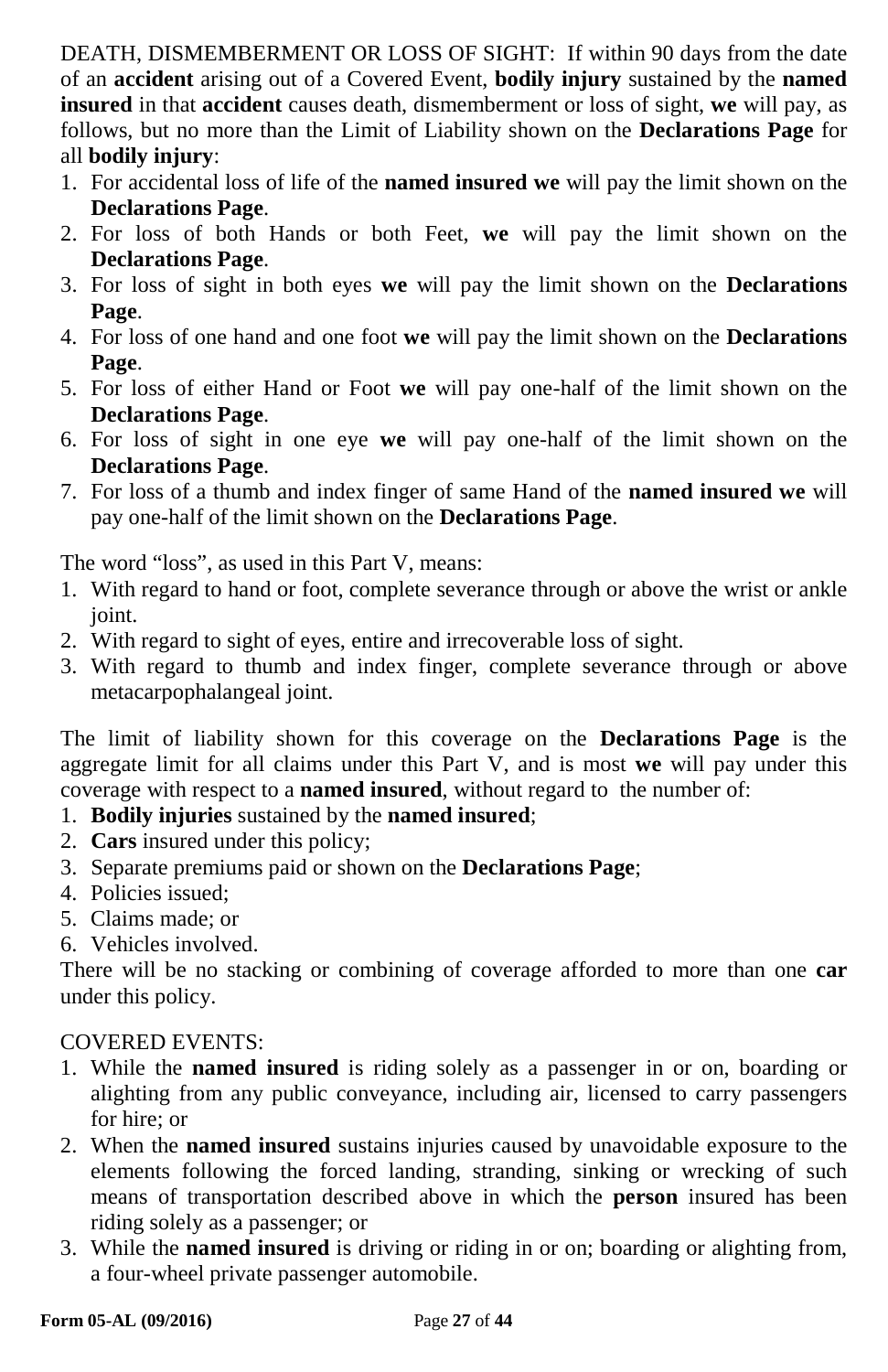## **Seat Belt Coverage**

The Principal Sum benefits for Accidental Death under this policy will be increased by an additional 20% of the benefit amount if death results while the **named insured** is a passenger or driver of a four-wheel private passenger automobile and the **named insured's** seat belt is properly fastened about their body.

## **Exclusions**

This coverage does not cover any **loss**, death or **bodily injury** incurred for, or resulting from, any of the following:

- 1. Suicide or attempted suicide.
- 2. Intentional self-infliction of injury or attempted self-inflicted of injury.
- 3. Self destruction or attempted self-destruction.
- 4. Infections except phylogenic infections caused wholly by a covered **bodily injury**.
- 5. War or any warlike action.
- 6. **Accident** occurring while serving as an active member of any military unit, including but not limited to coast guard, national guard, army, naval or air service of any country.
- 7. **Accident** occurring while operating, or learning to operate, or performing duties as a member of the crew of any aircraft.
- 8. Sickness or disease of any kind.
- 9. **Bodily injury** or **loss** occurring while the **named insured** is intoxicated or under the influence of any narcotic, unless consumed or ingested pursuant to directions from a licensed physician, in the course of treatment, without any warning from the physician or a licensed pharmacist against operating any motorized vehicle while under the influence of the narcotic.
- 10. While **racing**.
- 11. While operating a motor vehicle use of a motor vehicle as a livery service or for **delivery**.
- 12. **Bodily injury** or **loss** that occurs while a **transportation network company driver** is logged on to the digital network of a **transportation network company** or while a **transportation network company driver** provides a prearranged ride.
- 13. As a result of a hernia of any kind.
- 14. As a consequence of diabetes.
- 15. **Bodily injury** caused or contributed to, because the **named insured** committed, participated in or attempted to commit:
	- a. A felony; or
	- b. An act of violence, civil disobedience, civil disorder, riot or insurrection.

#### **Additional Terms for Part V**

- 1. NOTICE OF CLAIM: Written notice of claim must be given to **us** within 20 days after any **bodily injury** covered by this Part V, or as soon thereafter as is reasonably possible.
- 2. PROOF OF LOSS: Written proof of **loss** must be furnished to **us** within 90 days after the date of a covered event. Failure to furnish such proof within the time required shall not invalidate nor reduce any claim if it was not reasonably possible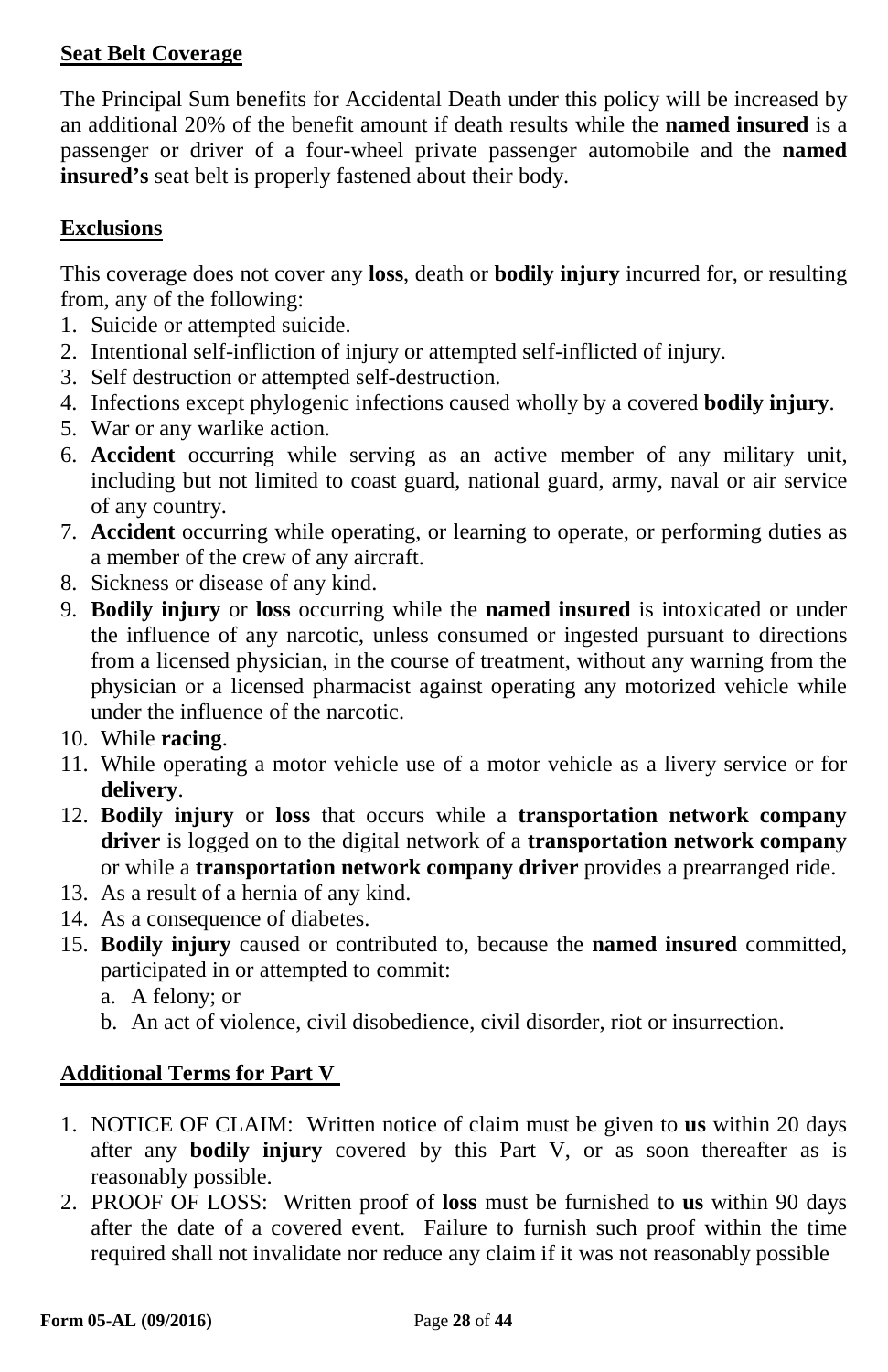to give proof within such time, provided proof is furnished as soon as reasonably possible.

- 3. PAYMENT OF CLAIMS: Payment for loss of life will be payable in accord with any beneficiary designation made to **us**, or if none, then to the estate of the **named insured**. Payment of **our** limit of liability to the legal representative of the estate shall be deemed discharge of **our** duties under this Part V.
- 4. PHYSICAL EXAMINATION AND AUTOPSY: **We** have the right for physical examination or autopsy of the **named insured** who is making a claim under this Part V by a licensed medical practitioner or pathologist when, and as often as **we**  reasonably require, unless barred by law.

#### **PART VI - GENERAL PROVISIONS**

#### **Policy Period & Territory**

This policy applies only to **accidents** and **losses** that occur:

- 1. During the policy period as shown in the **Declarations Page** unless the policy is cancelled, in which case all coverage ends on the effective date of the cancellation; and
- 2. Within the policy territory. The policy territory is the United States of America, its territories or possessions, or Canada. This policy also applies to an **accident** or **loss** involving an **insured car** while being transported between ports within the policy territory.

#### **Two or More Cars Insured**

As to any **accident**, occurrence or **loss** to which this and any other **car** policy issued to **you** by **us**, or an affiliated insurer, applies to provide the same or similar type of coverage, the total limit of **our** liability under all the policies shall not exceed the highest applicable Limit of Liability under any one policy for any one vehicle insured except as described under Part III – Uninsured Motorist Coverage.

#### **Claims Handling**

**We** may use any or all of the following to determine the value of any damages, loss or claim that may be covered by this policy:

- 1. Exams by doctors **we** select, at **our** expense, as often as **we** reasonably request.
- 2. Medical record review and test result review by **persons** and services selected by **us**.
- 3. Computer programs and databases for the analysis of medical treatment and expenses.
- 4. Computer programs, databases and published sources for bodily injury, medical, medical expense and damage information.
- 5. Estimates by vehicle repair shops.
- 6. Computer programs and databases for the evaluation of injuries and predicting jury verdicts.
- 7. Computer programs, databases and published sources for vehicle values and cost of repair.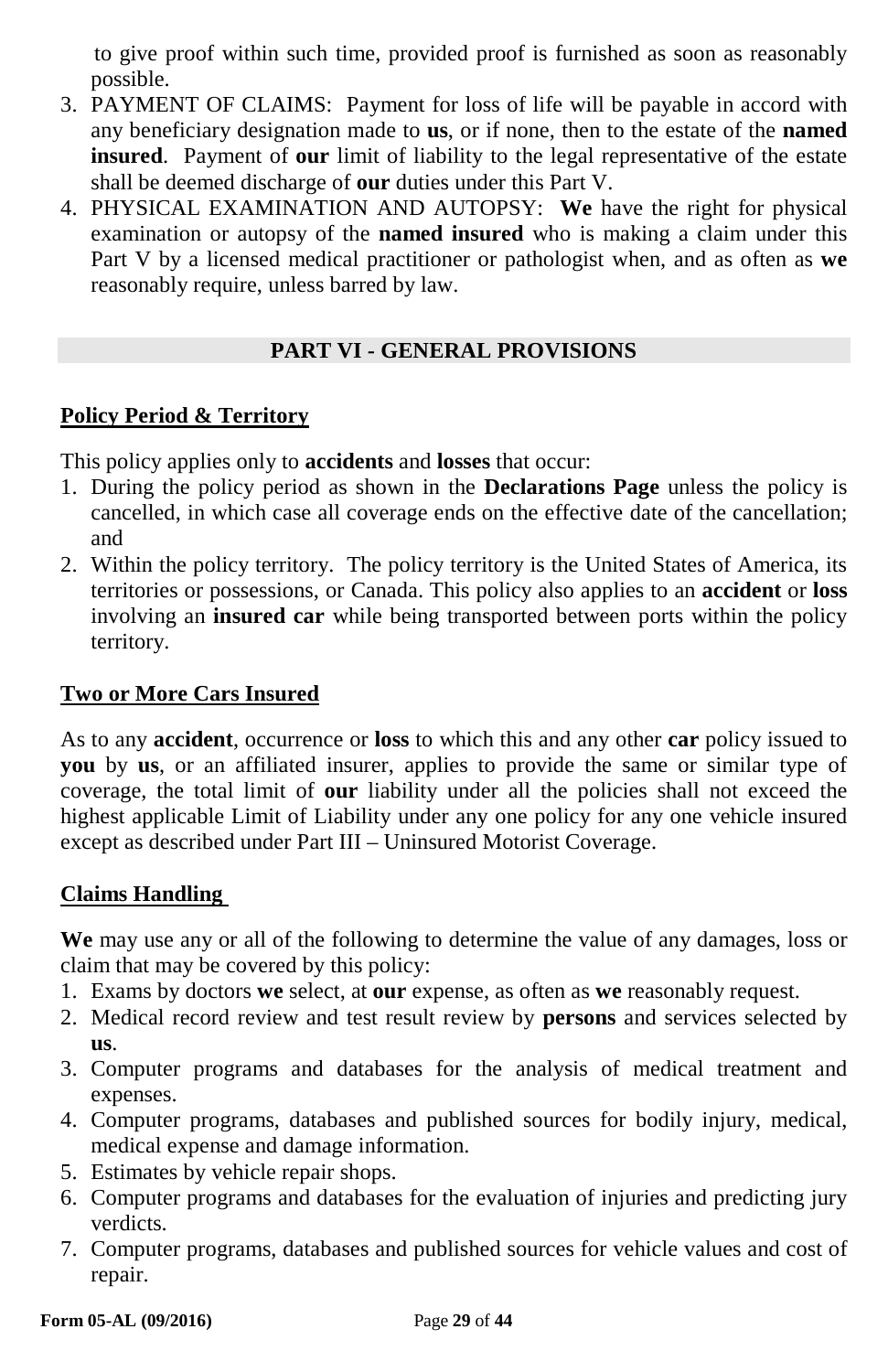- 8. Third-party vendors providing estimating, appraisal, injury evaluation, earnings calculators, and analysis.
- 9. Special-application technology.

#### **Suits Against Us**

No legal action may be brought against **us** until there has been full compliance with all terms of this policy.

No one other than an **insured person** under Part I of this policy shall have any interest in this policy prior to obtaining a verdict against an **insured person**.

No legal action may be brought against **us** for payment under Part I – Liability To Others until:

- 1. **We** agree in writing that the **insured person**, as defined under Part I, has an obligation to pay damages; or
- 2. The amount of the damages due under Part I on behalf of an insured has been determined by final judgment after trial.

No one shall have any right to make **us** a party to a suit to determine the liability of an **insured person** under Part I.

No one may sue **us** to determine the amount of **loss** payable under Part IV - Car Damage Coverage until after having complied with the Appraisal clause of this policy.

**We** have no duty to preserve or otherwise retain any salvage for any purpose, including as evidence for any type of court proceeding.

No one may sue **us** to determine the amount payable under Part V - Accidental Death and Dismemberment Coverage until at least 60 days after written proof of loss has been furnished to **us**. No such legal action may be brought after the expiration of three years after the time written proof of loss is required to be furnished to **us**.

#### **Our Recovery Rights (Subrogation & Reimbursement)**

In the event of any payment under this policy:

- 1. **We** will be subrogated to all rights of recovery of the **person** or entity to or for whom payment was made against another **person** or organization; and
- 2. Any **person** to or for whom a payment is made who recovers damages from a liable **person** or entity, or their insurer, shall hold the proceeds of that recovery in trust for **us**.

These rights shall be only to the extent of payments made under this policy. The **person** or organization to or for whom payment was made under this policy will be required to reimburse **us** out of any monies received from any party or organization liable for damages, or his or her insurance company.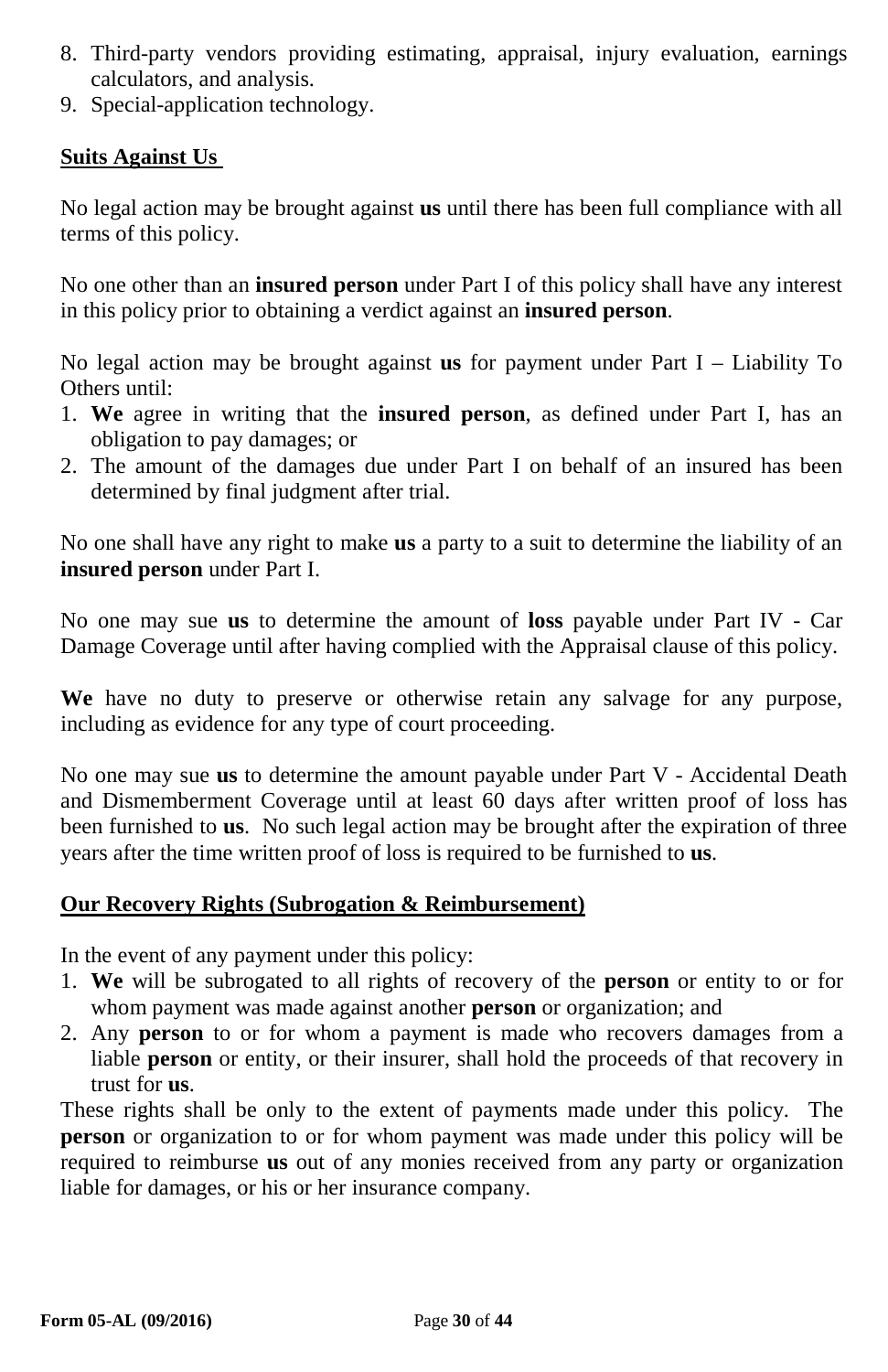**Our** rights of recovery whether by subrogation and/or reimbursement:

- 1. Have first priority to any payments from:
	- a. A liable party; or
	- b. Any other source;

even if the **person** to or for whose benefit the payment is made has not been made whole and fully compensated for all damages.

2. Are subject to a reduction for an equitable pro-rata share of the reasonable expenses and fees due to a lawsuit brought by the **person** to or for whose benefit the payment is made to recover proceeds from a liable party.

To the extent of **our** payment under Part IV – Car Damage Coverage to an innocent co-insured for **loss** or damage that **we** would not have paid but for the fact it resulted from an intentional act of abuse, **we** may assert a right of recovery against the **person** whose intentional act caused the **loss** or damage.

Anyone to whom payment was made under this policy must cooperate with **us**, do whatever is necessary to protect **our** subrogation rights, and do nothing after the **loss** to harm **our** rights.

If **we** seek recovery from a liable party:

- 1. **You** authorize **us** to seek recovery of any applicable deductible. But, **we** have no duty to do so, and **we** will notify **you** if **we** do not intend to proceed to collect the deductible; and
- 2. **You** agree to be bound by any settlement agreement entered into by **us** and the liable party, or the outcome of any arbitration **we** enter into, for those sums.

**We** reserve the right to compromise or settle the deductible and property damage claims against the responsible parties for less than the full amount. If the total recovery is less than the total of **our** payment and the deductible, **we** will reduce reimbursement of the deductible to **you** based on the proportion that the actual recovery bears to the total of **our** payment and the deductible.

Any reimbursement to **you** by **us** will be reduced by a proportionate share of expenses and attorney fees incurred in connection with the recovery.

If anyone insured under this policy makes recovery from a responsible party without **our** written consent, that insured's rights under any affected coverage will no longer exist. However, if an **insured person** under Part III is seeking benefits, that **insured person** must give **us**:

- 1. Prompt prior notice of any settlement offer;
- 2. A reasonable opportunity to investigate the claims; and
- 3. An opportunity to protect **our** rights by advancing an amount equal to the tortfeasor's settlement offer to the **insured perspon**.

If payment is made on behalf of anyone insured under this policy to comply with state mandated coverage, and the policy or any subsequent change in coverage was obtained from **us** as a result of **your** material misrepresentation of the risk to be insured by **us**, which otherwise, had it been known to **us** at the time coverage was agreed to by **us**, **we**  would have declined coverage or extension of coverage to **you**, **you** agree to reimburse **us** to the full extent of any **loss** and adjustment expense paid on **your** behalf as a result of **your** material misrepresentation to **us**.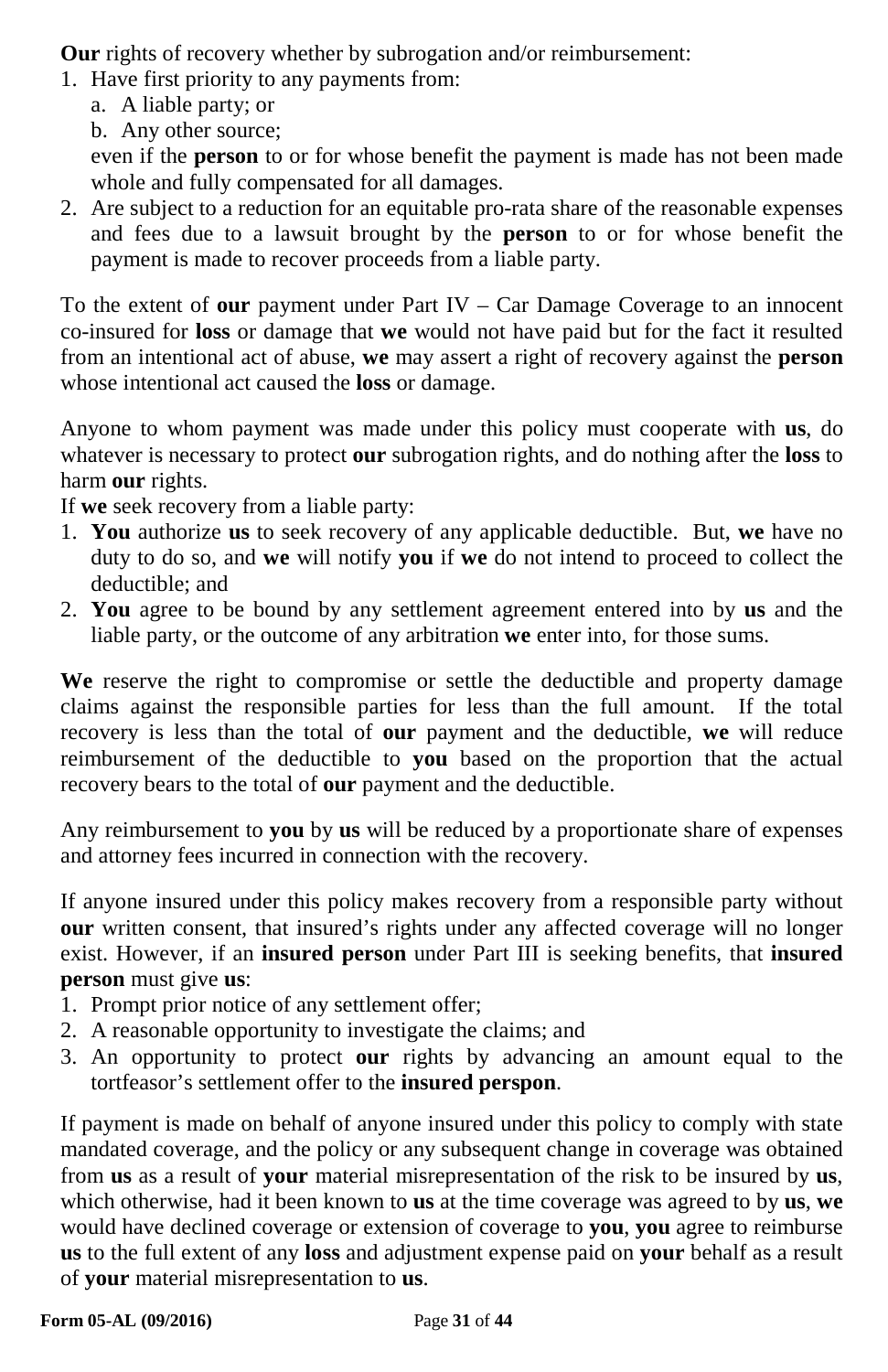## **Transfer of Your Interest in This Policy**

Interest in this policy may not be assigned or transferred without **our** written consent. However, if **you** die, coverage will be provided until the end of the policy period for:

- 1. Any person specifically named as an operator on the **Declarations Page**;
- 2. The legal representative of the deceased person while acting within the scope of his or her duties as a legal representative; and
- 3. **Your** spouse, if he or she was covered under this policy immediately prior to **your** death or the termination of the marital relationship, as applicable.

If the **insured car** is sold, coverage will terminate as to that **car** when the buyer takes possession of the **car** and will not transfer to the new **owner**.

#### **Policy Changes**

This policy, which includes the **Declarations Page**, endorsements issued by **us**, the **Application**, and any coverage election and rejection forms, contains all agreements between **you** and **us**. Its terms may not be changed or waived except by written endorsement issued by **us**. Notice to any agent or knowledge possessed by any agent or other **person** shall not change or affect a waiver on any portion of this policy nor stop **us** from exerting any rights under this policy.

If a change requires a premium adjustment, **we** will adjust **your** premium as of the effective date of the change. **We** may revise this policy form to provide more coverage without additional premium charge. If **we** revise this version of this policy form, **our** policy will automatically provide the additional coverage as to the date the revision is effective.

**We** rely upon the statements made by **you** in the **Application** for insurance to determine the amount of the premium for this policy. **You** agree to cooperate with **us** in determining if this information is correct and complete and **you** will notify **us** if it changes during the policy period. If this information is incorrect, incomplete, or changes during the policy period, **we** may adjust **your** premium during the policy period or take other appropriate action. To properly insure **your car**, **you** must promptly notify **us** when:

- 1. **You** change **your** address;
- 2. Any resident operators are added or deleted;
- 3. **You** acquire an additional or replacement **car**;
- 4. Any change in the operators in the household;
- 5. **You** or a **relative** get married or divorced; or
- 6. **You** or a **relative** obtains a driver's license or has a driver's license suspended, revoked, or refused.

#### **Cancellation and Non-Renewal**

The **named insured** may cancel this policy by returning it to **us** or by advising **us** when at a future date the cancellation is to be effective.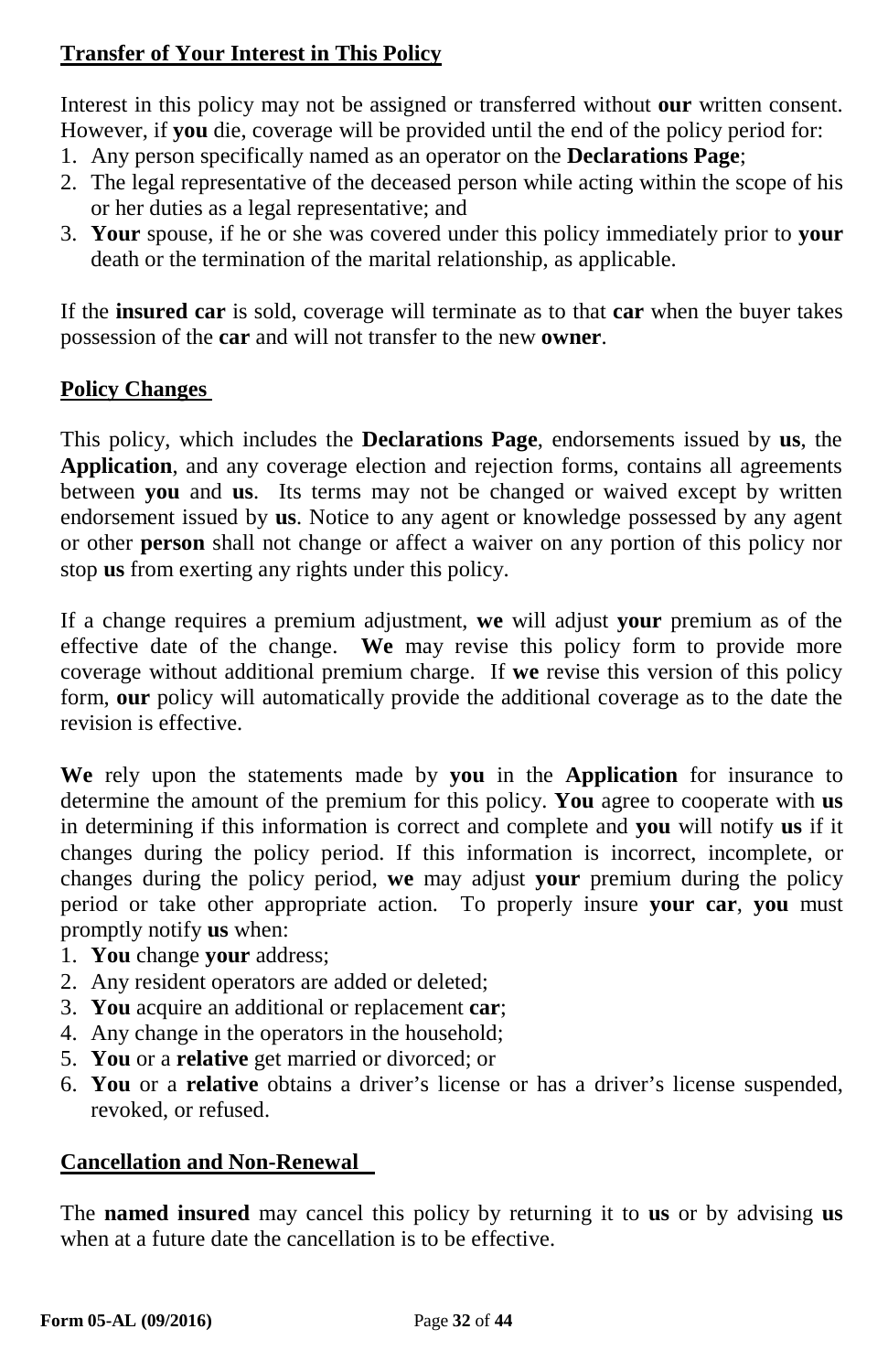**We** may cancel by mailing notice to the **named insured** shown on the **Declarations Page** at the last known address appearing on **our** records. Notice of cancellation will be mailed at least:

- 1. 10 days before the effective date of cancellation if:
	- a. Due to **failure to pay premium**; or
	- b. Notice is mailed during the first 59 days of the first policy period; or

2. 20 days before the effective date of cancellation if this policy is to be cancelled for any other reason.

**We** may cancel this policy for any lawful reason during the first 59 days of the first policy period. Once this policy is in effect for 60 days or more, or if this is a renewal policy, **we** may cancel only for one or more of the following reasons:

- 1. The **failure to pay premium**;
- 2. For material misrepresentation or fraud when applying for this policy;
- 3. For the **named insured's** failure to disclose fully in the application motor vehicle **accidents** and moving traffic violations for the preceding 36 months, or other information necessary for the acceptance or proper rating of the risk;
- 4. **You** or a **relative** violate any of the terms and conditions of the policy;
- 5. **You** or a **relative** submit a false or fraudulent claim, or knowingly aid or abet another in presenting such a claim;
- 6. The failure to maintain membership in any group or organization when that membership is a prerequisite to the purchase of insurance;
- 7. The loss of driving privileges through suspension or revocation of **your** operator's license or motor vehicle registration, or that of a principal operator of **your insured car**, during the 36 months prior to the notice of cancellation;
- 8. The **named insured** or any other operator who either **resides** in the same **household** or customarily operates an **insured car**:
	- a. Is, or becomes, subject to epilepsy or heart attacks, and that **person** does not produce a certificate from a physician testifying to his or her unqualified ability to operate a motor vehicle safely;
	- b. Has an accident record, conviction record (criminal or traffic), physical, mental or other condition which is such that his or her operation of an automobile might endanger the public safety;
	- c. Has within the 36 months prior to the notice of cancellation been addicted to the use of narcotics or other drugs;
	- d. Uses alcoholic beverage to excess;
	- e. Has been convicted of, or forfeited bail for, any of the following during the 36 months preceding the notice of cancellation:
		- (1) Any felony;
		- (2) Criminal negligence in the operation of a motor vehicle resulting in homicide, death or assault;
		- (3) Operating a motor vehicle while in an intoxicated condition or while under the influence of drugs;
		- (4) Being intoxicated while in, or about, an automobile or while having custody of an automobile;
		- (5) Leaving the scene of an **accident** without reporting the **accident**;
		- (6) Theft or unlawful taking of a motor vehicle;
		- (7) Making false statements in an application for a **driver's license**;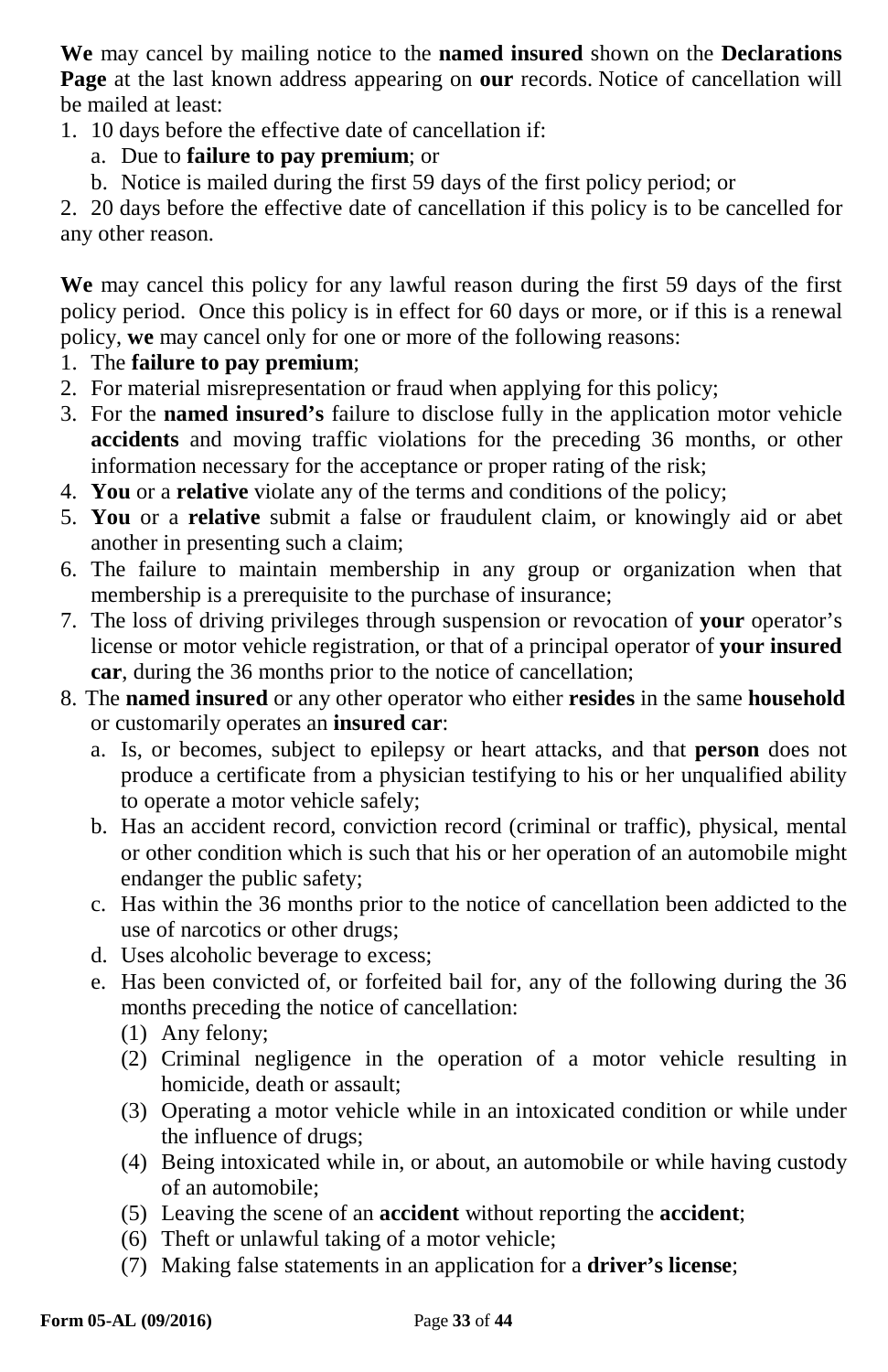f. Has been convicted of or forfeited bail for three or more violations, within the 36 months immediately preceding the notice of cancellation, of any law, ordinance or regulation limiting the speed of motor vehicle laws of any state, violation of which constitutes a misdemeanor, whether or not the violations were repetitions of the same offense or different offenses:

#### 9. An **insured car** is:

- a. So mechanically defective that its operation might endanger public safety;
- b. Used in carrying passengers for hire or compensation; provided, however, that the use of an **insured car** for a car pool shall not be considered use of an **insured car** for hire or compensation;
- c. Used in the **business** of transportation of flammables or explosives;
- d. An authorized emergency vehicle;
- e. Change in shape or condition during the policy period so as to increase the risk substantially; or
- f. Subject to an inspection law and has not been inspected or, if inspected, has failed to qualify; or
- 10. Any other reason permitted by law.

With respect to cancellation, this policy is neither severable or dividable. Any cancellaton will be effective for all persons and all vehicles.

If this policy is cancelled, coverage will not be provided as of the date and time shown in the notice of cancellation.

Upon cancellation, **you** may be entitled to a premium refund. However, **our** making or offering of a refund is not a notice or condition of cancellation. **We** charge a fullyearned policy fee for each policy term.

If this policy is cancelled by **us** for any reason other than **failure to pay premium**, any refund due will be computed on a daily pro-rata basis, and subject to any fully-earned fees.

If this policy is cancelled at **your** request or due to **failure to pay premium**, any refund due will be calculated at a 90% of pro rata basis, and subject to any fullyearned fees.

If **we** decide to not to renew this policy, **we** will mail notice of nonrenewal to the **named insured** shown on the **Declarations Page** at the last known address appearing in **our** records.

#### **Automatic Termination**

Coverage for **your insured car** shall terminate automatically when anyone other than **you** or a **relative** becomes the **owner** of the vehicle.

This policy will also terminate automatically at the end of the current policy period if **we** offer to renew or continue **your** policy and **you** do not accept the offer. **Our**  renewal offer is considered rejected if there is any **failure to pay premium**, when due, for the renewal.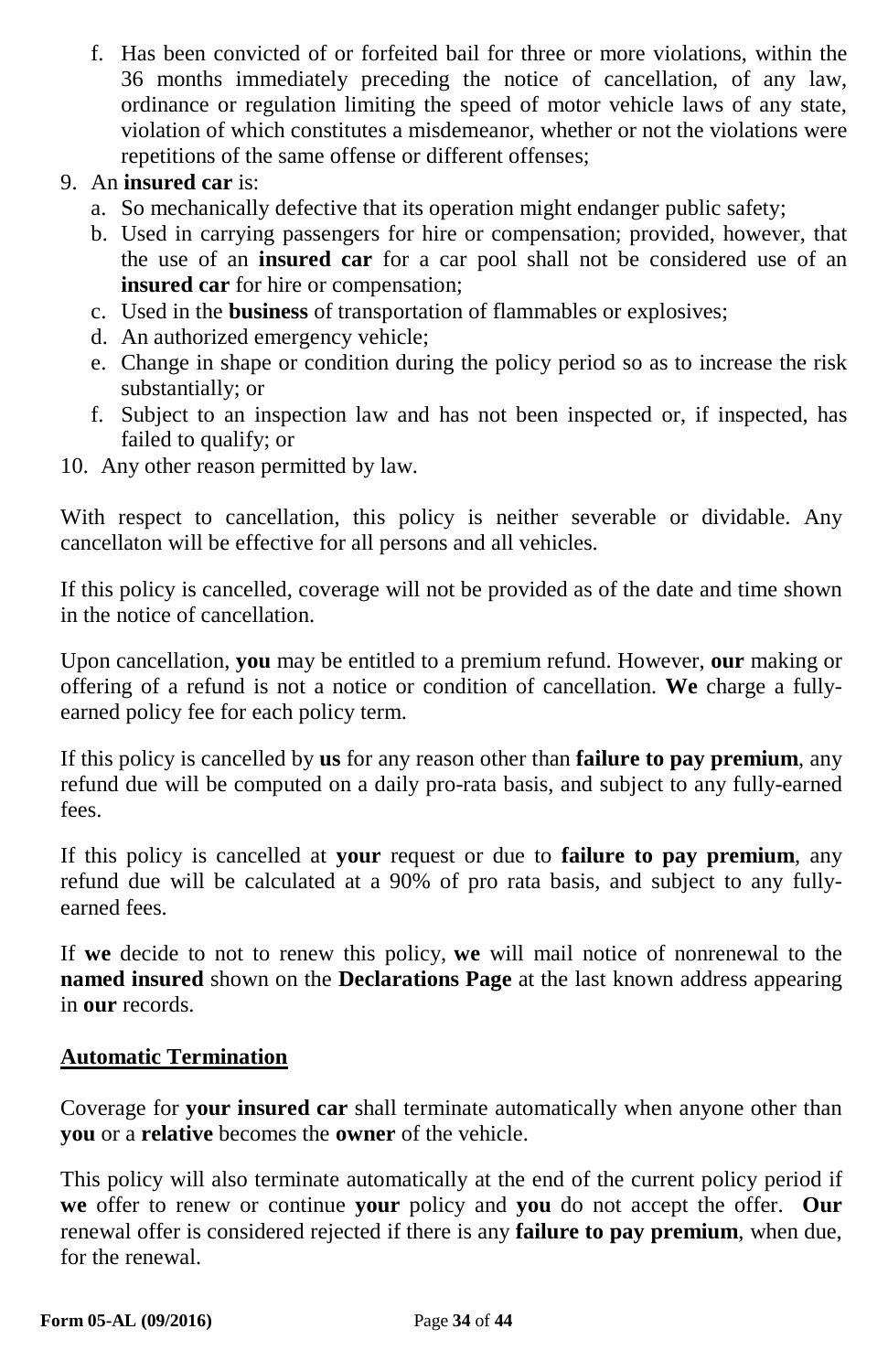### **Proof of Notice**

**We** may mail or deliver any notice to the **named insured**. Proof of mailing of any notice will be sufficient proof of notice.

#### **Fraud and Misrepresentation**

The statements made by **you** in the **application** are deemed to be representations. If any representation regarding a material fact or circumstance contained in the **application** is false, misleading, or affects the acceptance or rating of the risk by **us**, by either direct misrepresentation, omission, concealment of facts, or incorrect statements, this policy will be void from its inception.

If any representation regarding a material fact or circumstance contained in any notification of change is false, misleading, or affects the acceptance or rating of the risk by **us**, by either direct misrepresentation, omission, concealment of facts, or incorrect statement, this policy will be void from the effective date of the change.

This provision shall also apply to misstatements of use and omissions of fact. **We** do not provide coverage for any **insured person** who has made fraudulent statements or engaged in fraudulent conduct in connection with any **accident** or **loss** for which coverage is sought under this policy.

**We** may void this policy or deny coverage for fraud or a knowing misrepresentation even after the occurrence of an **accident** or **loss**. This means that **we** will not be liable for any claims or damages that would otherwise be covered.

If **we** void this policy, this shall not affect coverage for a claim under Part I – Liability To Others coverage of this policy to the extent that damages are within the **minimum limits** if: 1) the **accident** occurs before **we** send notification to **you** that the policy is void, and 2) the injured person has not engaged in fraud or misrepresentation as described in this section.

If **we** are not permitted to void this policy, any first-party claims will be reduced by the amount of any additional premium owed to **us**. Any payments made by **us** as the result of **your** fraud or misrepresentation may be recovered from **you**, or from any payments due or made to **you** under any first party coverage provided by this policy.

## **Our Right to Void for Failure of Initial Payment**

Coverage under this policy is conditioned upon **our** receipt of complete and unconditional payment of the initial down-payment of premium.

If **you** make **your** initial payment by check or any method other than cash, this policy is void as if never issued, and there will be no coverage at any time, if the initial payment is not honored for any reason when first presented for payment to **your** bank or financial institution or if there is any **failure to pay premium**. If this policy is void **we** will not cover any claims, loss or damages of any kind. **You** must reimburse **us** for any amounts **we** are required by law to pay after **we** void the policy.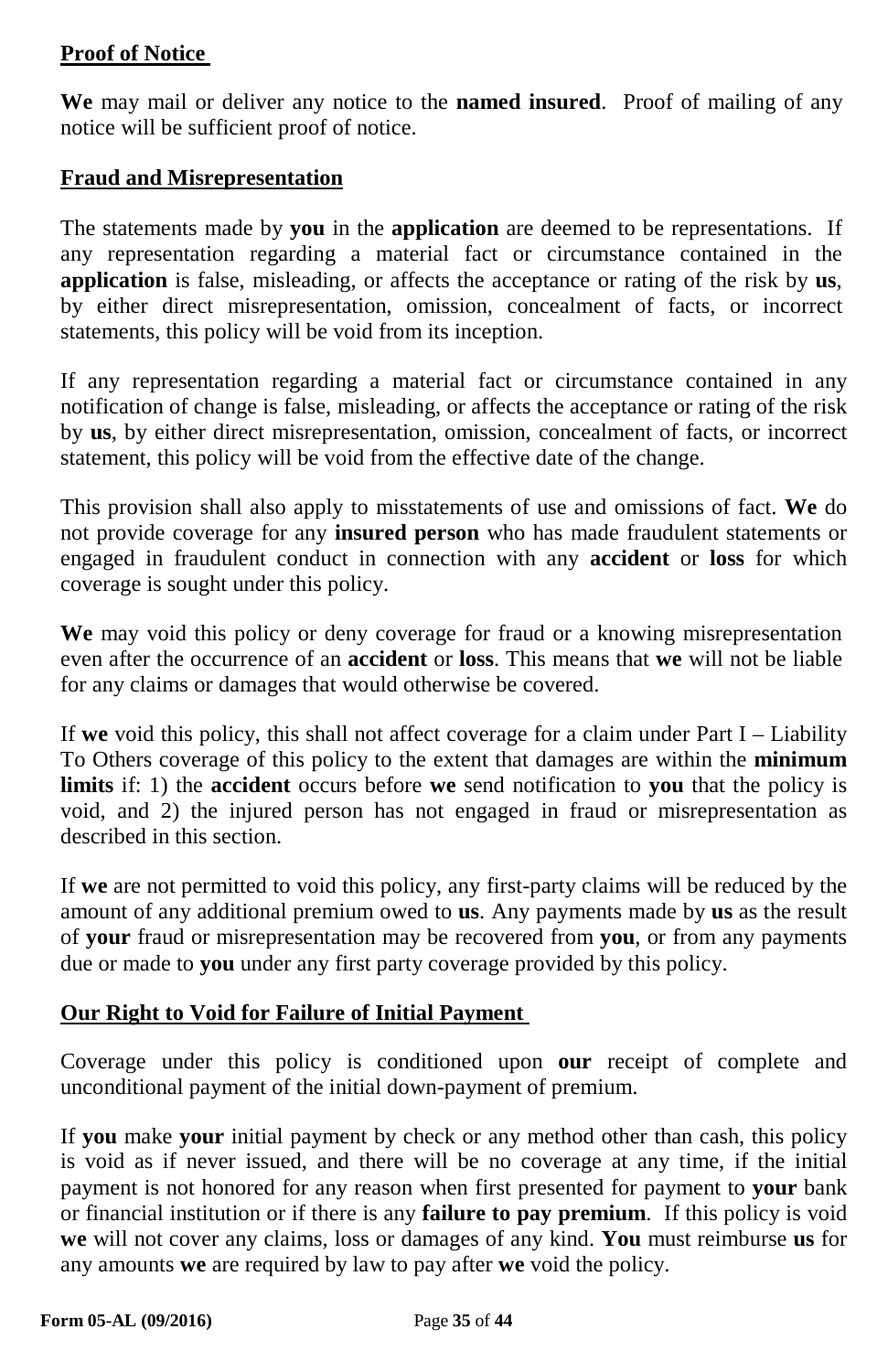#### **Policy Conformed to Statutes**

Terms of this policy that are in conflict with the statutes or other applicable law of the **state** where **you reside** when this policy is issued, as shown in **our** records, are hereby amended to conform to the applicable state law. All other terms remain in full effect.

#### **Conditions Precedent**

There is no coverage provided under this policy until there has been full compliance with all of the terms and conditions of this policy.

#### **Bankruptcy**

The bankruptcy or insolvency of a **person** insured by this policy, or that **person's** estate, shall not relieve **us** of **our** obligations under this policy.

## **YOUR DUTIES & REPORTING ALL ACCIDENTS AND LOSSES**

**IMPORTANT:** For coverage as described in this policy to apply, all notice requirements, duties, and policy terms that apply must be properly performed. Not doing so may result in a claim or coverage being partially or fully denied.

#### **Notice of an Accident or Loss**

In the event of an **accident** or **loss**, it must be reported it to **us** or one of **our** authorized agents as soon as practicable. The report must give time, place and circumstances of the **accident** or **loss** including the names and addresses of all injured parties and all witnesses involved in the **accident** or **loss**.

#### **Other Duties**

Anyone claiming any coverage under the policy must:

- 1. Cooperate with **us** and assist **us** in any matter concerning a claim or lawsuit.
- 2. Refuse to assume any obligation or incur any unreasonable and unnecessary expenses at the time of the **accident** or **loss**.
- 3. Immediately send **us** any legal papers relating to any claim or lawsuit.
- 4. Submit to physical examination at **our** expense by doctors **we** select as often as **we**  may reasonably require.
- 5. Authorize **us** to obtain medical, wage and other records. Any medical records requested will pertain to the **bodily injury** arising from an **accident**.
- 6. Provide any written proof of **loss** that **we** require.
- 7. Submit to statements or examinations under oath and subscribe to the same as **we** may reasonably require. **We** may require that such statements or examinations be recorded and videotaped, as well as conducted individually and outside the presence of witnesses or other **persons** seeking coverage or benefits under this policy.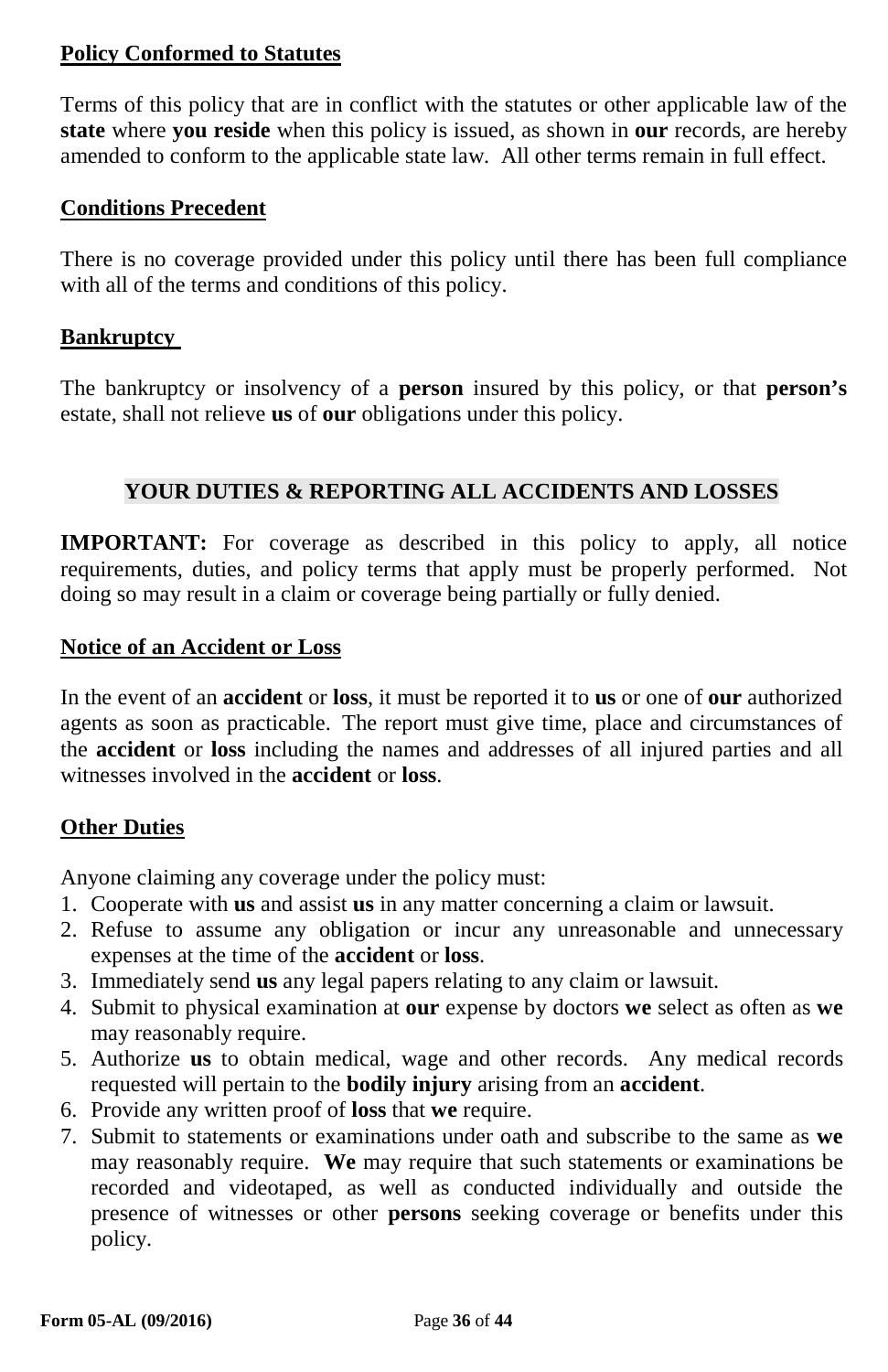8. Provide **us** with any personal financial information **we** request for underwriting, policy servicing or claims handling purposes, or provide **us** with written authorization to obtain such information. This includes such information as social security numbers, credit history and any other related information. AssuranceAmerica limits both the collection and use of customer information to the minimum needed to administer **our** business.

Anyone claiming Uninsured Motorist Coverage must contact the police within 24 hours, or as soon as is practicable, after the **accident** if a hit and run driver is involved and must promptly send **us** copies of any legal papers if suit is brought.

Anyone claiming any coverage under this policy must also:

- 1. Take reasonable steps after **loss** to protect an **insured car** and its equipment from further **loss**.If **you** fail to do so, any further damage will not be covered under this policy. **We** will pay reasonably necessary expenses incurred in providing that protection.
- 2. Report the total theft of the **car** to the police promptly and as soon as practicable after the **loss**.
- 3. Allow **us** to inspect and appraise the damage to an **insured car** before its repair or disposal.
- 4. If a hit and run motorist is involved, adequate proof of loss and a statement under oath must be filed with **us** within 30 days of **our** request.

\*\*\*\*\*\*\*\*\*\*\*\*\*\*\*\*

**IN WITNESS WHEREOF**, the Company has caused this policy to be executed and attested.

President

**Secretary**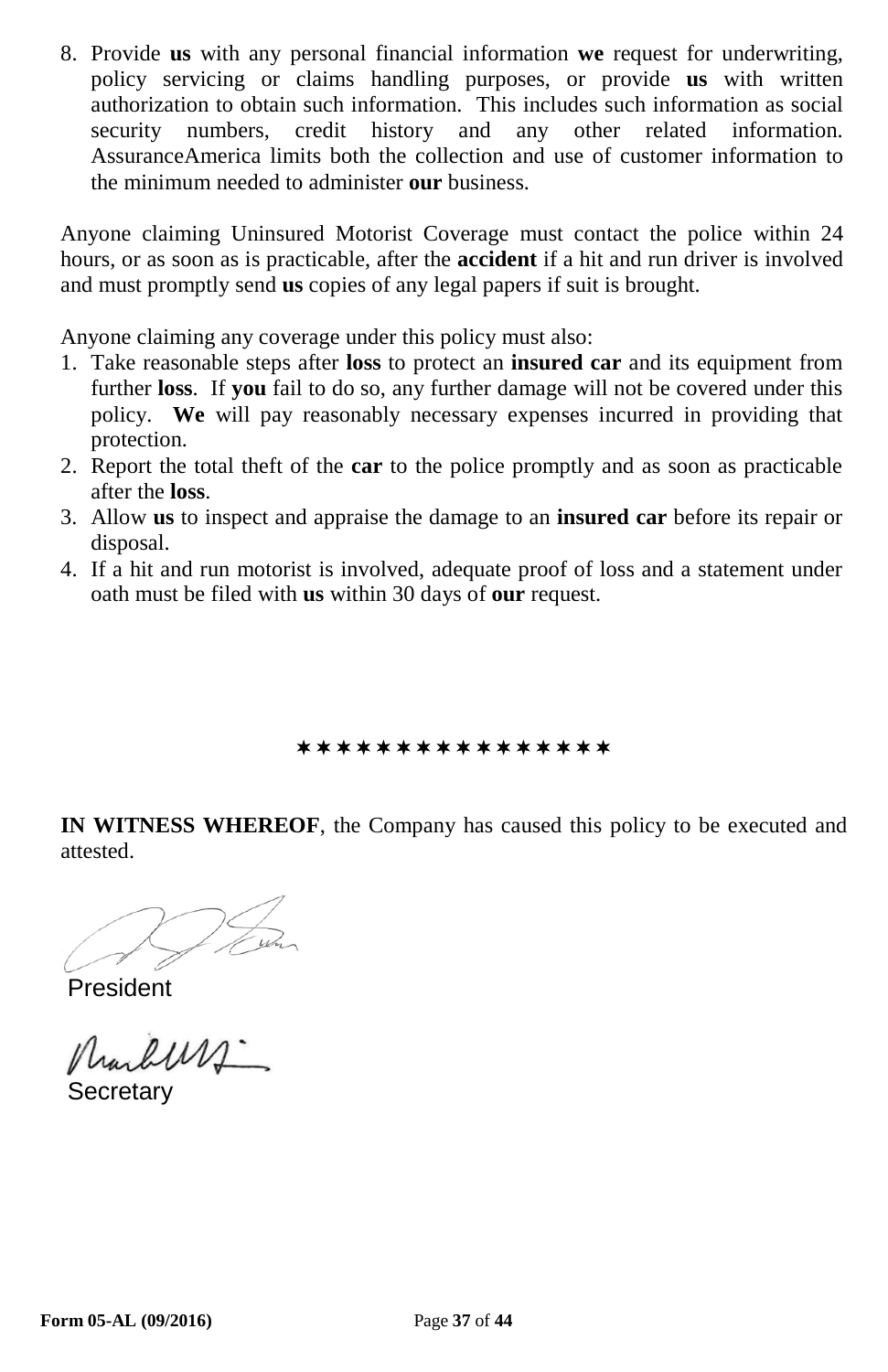#### **ENDORSEMENTS**

When any Endorsement applies, all other terms, limits and conditions of the policy that do not conflict with the terms of the Endorsement shall continue to apply.

THE FOLLOWING NAMED DRIVER NON-OWNED COVERAGE ENDORSEMENT APPLIES ONLY IF FORM NUMBER E-400 APPEARS ON **YOUR DECLARATIONS PAGE**.

## **NAMED DRIVER, NON-OWNED COVERAGE**

If **you** have elected Named Driver, Non-Owned Coverage, **we** will only cover the permissive use of a "**non-owned car**" by the **named insured**. Any coverage provided under this policy shall be excess over any other applicable insurance, self-insurance or bond providing the same or similar insurance or benefits. The following policy changes shall apply:

- 1. The general policy definition of "**you**" and "**your**" are revised and "**you**" and "**your**" mean the **named insured**. No entity or **person** other than the **named insured** has any insurance under this policy.
- 2. The definition of "**insured person**" is revised in all parts of the policy and "**insured person**" means the **named insured**. No entity or **person** other than the **named insured** has any insurance under this policy.
- 3. No coverage applies under the policy for use of any **car** other than the permissive use of a **non-owned car** by a **named insured**.
- 4. No coverage applies under the policy for any **person** other than the **named insured**.
- 5. The "**Other Insurance**" clause in every part of this policy is revised and any insurance **we** provide shall be excess over any other applicable insurance, selfinsurance or bond providing the same or similar insurance or benefits.
- 6. No Car Damage Coverage applies under the policy.

E-400 (05/2010)

THE FOLLOWING NAMED DRIVER EXCLUSION ENDORSEMENT APPLIES ONLY IF FORM NUMBER E-500 APPEARS ON **YOUR DECLARATIONS PAGE**.

#### **NAMED DRIVER EXCLUSION**

If one or more **persons** have been shown on the **Declarations Page** as Excluded Drivers or **you** have elected to exclude any drivers from coverage under this policy, **we** do not provide any coverage under any part of this policy for any **accident** or **loss** that occurs while any Excluded Driver is operating a **car** or any other motor vehicle.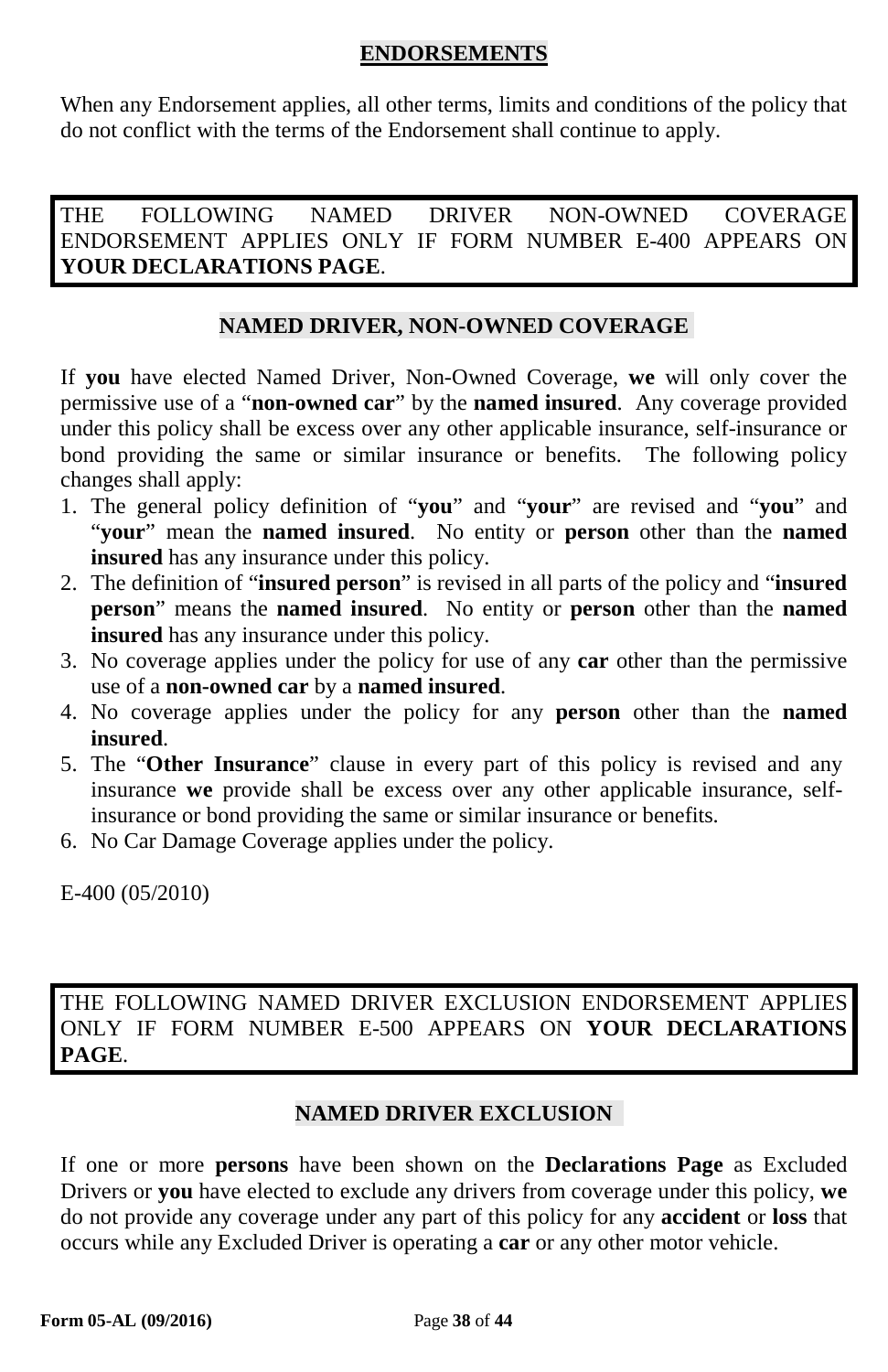When the Excluded Driver is operating a motor vehicle, no coverage applies for the Excluded Driver or anyone else, including but not limited to claims against **you**, **relatives**, or any other entity or **person** who may be vicariously liable or liable for negligent entrustment with respect to any **accident** or **loss** arising out of the operation of a motor vehicle by any named Excluded Driver.

Driver exclusions shall apply to all renewals, reinstatements after a lapse, continuation and replacement policies unless **you** notify **us** in writing that the election is revoked and **you** pay the additional premium for coverage of that driver.

E-500 (05/2010)

## THE FOLLOWING LIMITED COVERAGE ENDORSEMENT APPLIES ONLY IF FORM NUMBER E-25 APPEARS ON **YOUR DECLARATIONS PAGE**.

## **LIMITED COVERAGE ENDORSEMENT**

If this Endorsement applies, **you** have elected a low-priced restricted **car** policy with more coverage limitations. **Your** policy is amended and the limitations, restrictions, exclusions and terms described in this endorsement shall also apply.Please read **your** Personal Car Policy and this endorsement carefully.

**Warning**: **You** must notify **us** of all drivers who **reside** in **your household** and all regular and frequent drivers of any **car** listed on this policy that this is a limited policy. Drivers who **reside** in **your household** but are not listed as drivers on the **Declarations**  Page have no coverage under this policy. Coverage under Part I - Liability to Others for use of a **car** by a permissive driver who is not **your relative** does not apply in excess of the **minimum limits** and types of coverage required under state law. The definition of "**insured person**" under Part I is revised to exclude permissive drivers from the definition for any coverage in excess of **minimum limits**.

#### **Definitions**

1. The definition of "**insured car**" is deleted and replaced by the following when the phrase appears in **bold** print in the policy or any endorsement issued by **us**:

#### "**Insured car**" means:

- a. Any **car** described on the **Declarations Page**.
- b. Any **car you** acquire to replace a **car** described on the **Declarations Page**, subject to the following conditions:
	- (1) The existing coverages on the **car** replaced will apply to a replacement **car**  as of the date it is acquired if **you** notify **us** within 3 days (weekends and legal holidays excluded) of the date it is acquired by **you**. Car Damage Coverage shall not apply to the replacement **car** if **we** do not get notice within those 3 days.
	- (2) A replacement **car** will not be provided more coverage than applied to the **car** it replaced until and unless **you** ask **us** to add coverage and **our** conditions are met. If **you** add coverage or increase limits, that added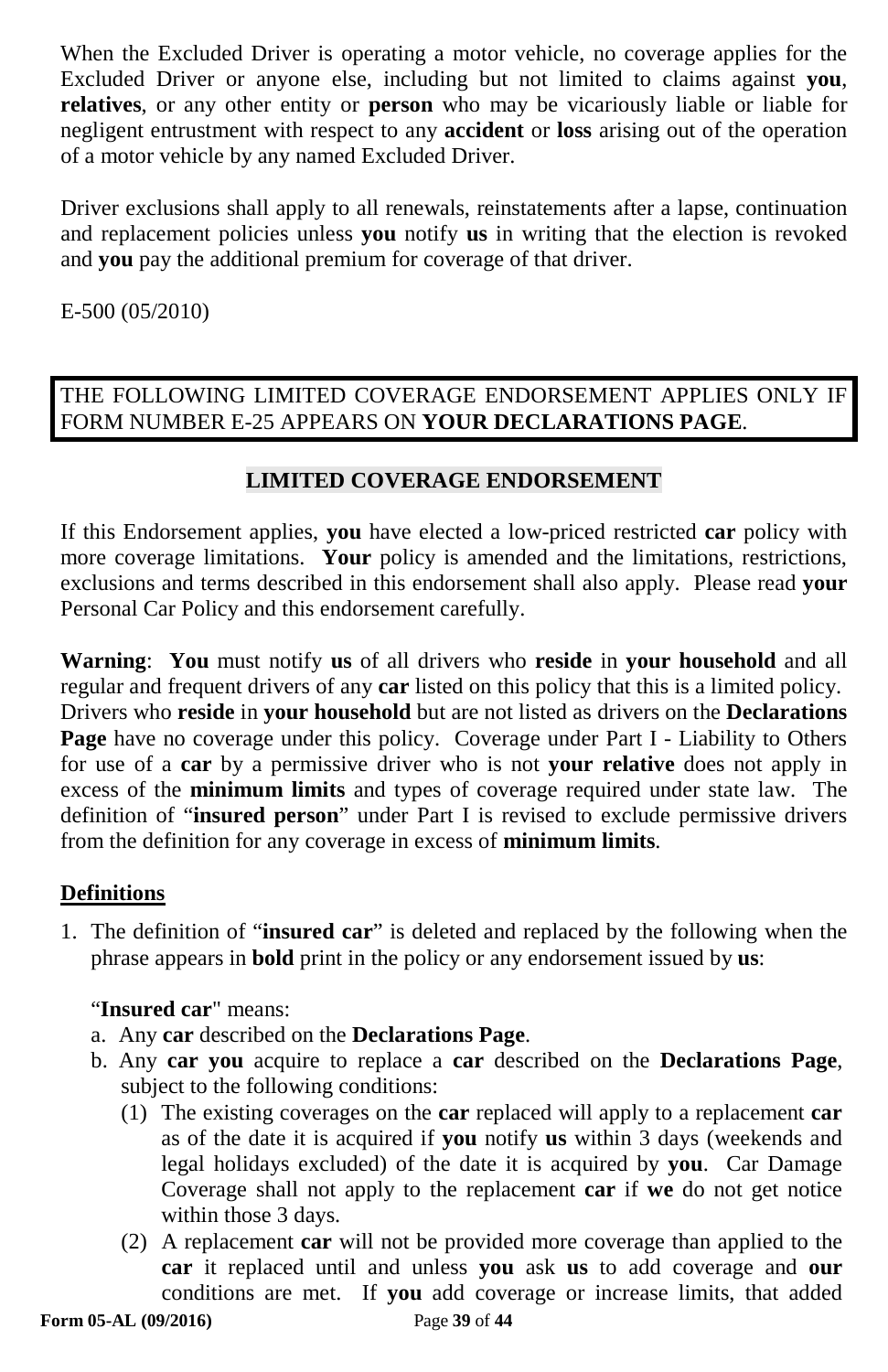coverage or increased limit does not apply until after **you** have asked **us** to add the coverage or increase limits.

- c. Any additional **car**, other than a replacement **car**, that **you** acquire during the policy period, but only after:
	- (1) **You** give **us** notice the **car** has been acquired by **you**;
	- (2) **We** agree to insure that **car**;
	- (3) **We** insure all **cars you own**.

No Car Damage Coverage shall apply to an additional **car** until after the time **you** give **us** notice **you** have acquired the **car**, unless it is a replacement **car** and those conditions have been met.

## **LIABILITY TO OTHERS – LIMITED COVERAGE**

#### **Insuring Agreement**

The following is added to the Insuring Agreement in Liability To Others:

Notwithstanding anything to the contrary set forth in **your** policy, except where not permitted by law, **our** duty to settle or defend ends when **we** offer to pay **our** limit of liability for payment of a judgment or settlement, or when the limit is paid into a court that has jurisdiction.

#### **Additional Definition Used In Liability To Others Only-Limited Coverage**

The definition of "**insured person**" and "**insured persons**" as used in Part I are deleted and replaced with the following:

#### "**Insured person**" or "**insured persons**" means:

- 1. **You**, with respect to liability arising out of the ownership, maintenance or use of an **insured car**.
- 2. **You**, while driving a **non-owned car** with permission of its **owner**.
- 3. Any **person** other than **you** or a **relative** using an **insured car** with **your**  permission, but only up to **minimum limits**.
- 4. Any other **person** listed as a driver on the **Declaration Page** while driving an **insured car**.
- 5. A **relative** listed as a driver on the **Declaration Page**, with respect to an **accident** while driving a **non-owned car** with permission of its **owner**.
- 6. Any Additional Interest shown on the **Declarations Page**, with respect to liability arising out of the use of the **insured car** by a **person** described above. Inclusion of an Additional Interest Insured shall not increase the limit of liability that applies to the operator of the **car**. Coverage for the Additional Interest insured is excess over any other valid insurance. Coverage for an Additional Interest insured is limited to the **insured car** for which the Additional Interest insured has been shown on the **Declarations Page**.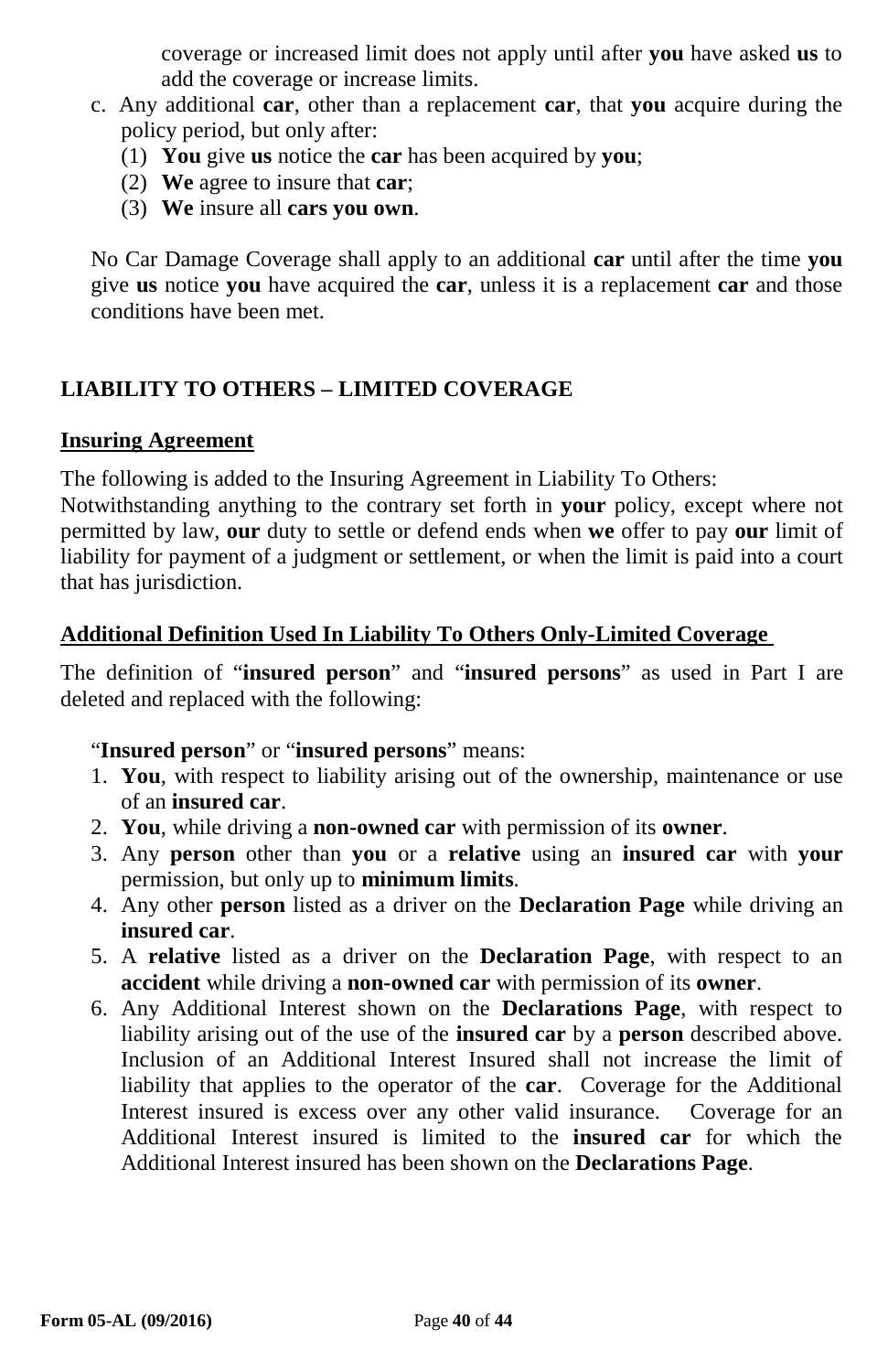## **Exclusions**

The following are added to the Exclusions in Liability To Others:

- 1. Except where prohibited by law, **we** will not defend, and no coverage is provided, for any **person** who **resides** in **your household** and who has a operator's or **driver's license** if that **person** is not listed in **our** records as a driver on the policy.
- 2. Coverage under Liability to Others, including **our** duty to defend, does not apply to any use of a **car** without the express permission of its **owner**.
- 3. Coverage under Liability to Others, including **our** duty to defend, does not apply for **bodily injury** or **property damage** that results from an **accident** or **loss** that occurs while the insured is committing a felony. This does not apply to any felony codified under the state's motor vehicle laws.

## **Limits of Liability**

The following is added to the Limits of Liability in coverage for Liability To Others: Notwithstanding any limit of liability set forth in the policy, on any endorsement or on the **Declarations Page**, the **minimum limits** is the most **we** will pay for **bodily injury** and **property damage** resulting from an **accident** where the **insured person** is anyone other than **you** or a driver shown on the **Declarations Page**.

## **MEDICAL PAYMENTS**

## **Additional Terms for Medical Payments**

The reference to expenses incurred within 3 years from the date of the **accident** stated Condition 2 is amended, and that reference to "3 years" is deleted and replaced with "1 year". If any applicable law in the state in which the policy is issued requires a longer minimum time period, the policy will conform to that minimum time period as required by law.

## **Additional Definitions Used in Medical Payments Only**

The definition of "**insured person**" and "**insured persons**" as used in Medical Payments coverage is deleted and replaced with the following:

As used in Medical Payments coverage, "**insured person**" or "**insured persons**" means:

- a. **You**;
- b. Any **relative** listed as a driver on the policy and shown in **our** records;
- c. Any **relative** who is under the legal driving age; or
- d. Any other **person** listed as a driver on the **Declarations Page**;

while **occupying** an **insured car**.

#### **Exclusions**

The following are added to the Exclusions in Medical Payments coverage: This coverage does not apply for **bodily injury** to any **insured person**: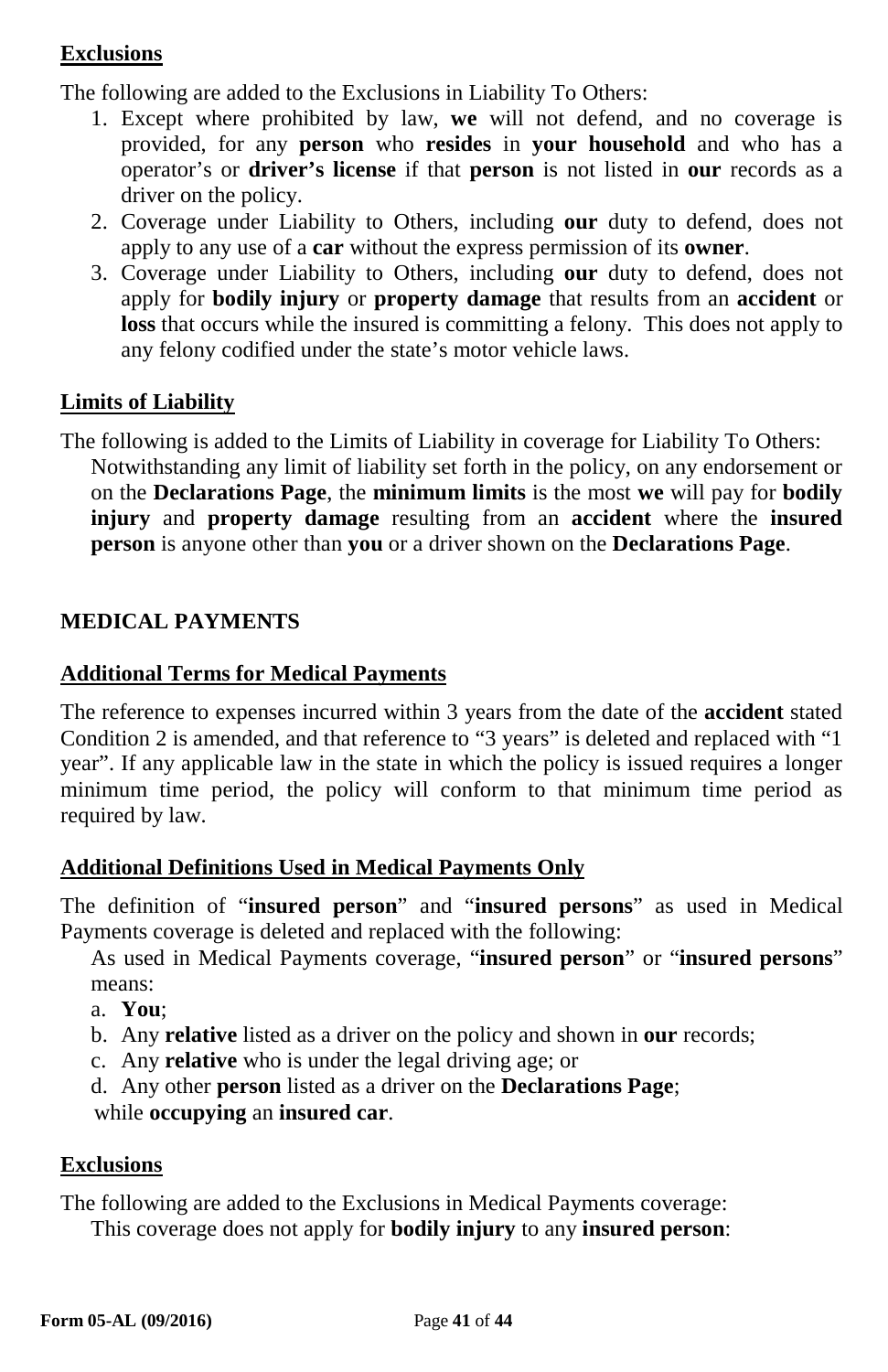- 1. That is caused by, or reasonably expected to result from that **insured person** participating in the commission of a felonious act or any attempt to elude law enforcement personnel by **an insured person**.
- 2. Sustained while:
	- a. Driving while intoxicated; or
	- b. Driving while under the influence of alcohol or a controlled substance.
- 3. Cited for driving while impaired or intoxicated in connection with the **accident** that causes the **bodily injury**.

#### **Other Insurance**

The following is added to Other Insurance in Medical Payments Coverage:

If there is applicable insurance, self-insurance, health coverage or benefit program on **bodily injury** covered by this part, this insurance shall be excess to all other insurance, self-insurance coverage and benefit programs that pay for medical expenses or funeral expenses.

If there is any insurance or self-insurance with the same priority as the coverage **we**  provide under this part, **we** will not pay more than **our** share. **Our** share is the proportion that **our** limit of liability bears to the total of all applicable coverage and benefit limits.

#### **UNINSURED MOTORISTS**

#### **Additional Definitions Used in Uninsured Motorist Coverage Only**

The definition of "**insured person**" and "**insured persons**" as used in Uninsured Motorist Coverage is deleted and replaced with the following:

- 1. As used in Uninsured Motorist Coverage, "**insured person**" means:
	- a. **You**.
	- b. A **relative**.
	- c. Any other **person** listed as a driver on the **Declaration Page** while driving an **insured car**.
	- d. Any other **person** who uses or is **occupying** an **insured car** with **your** permission, but with limits only up to the **minimum limits** for **bodily injury**.

#### **Limits of Liability**

The following is added to the Limits of Liability in Uninsured Motorist Coverage:

Notwithstanding any limit of liability set forth in the policy, on any endorsement or on the **Declarations Page**, the most **we** will pay for **bodily injury** for an **insured person** other than **you**, a **relative**, or a driver listed on the **Declarations Page**, is the **minimum limits** for **bodily injury**.

However, if two or more **insured cars** are shown on the **Declarations Page**, the most **we** will pay for **bodily injury** for an **insured person** other than **you**, a **relative**, or a driver listed on the **Declarations Page**, is the **minimum limits** for **bodily injury** multiplied by the number of **insured cars** listed on the policy, but not more than three.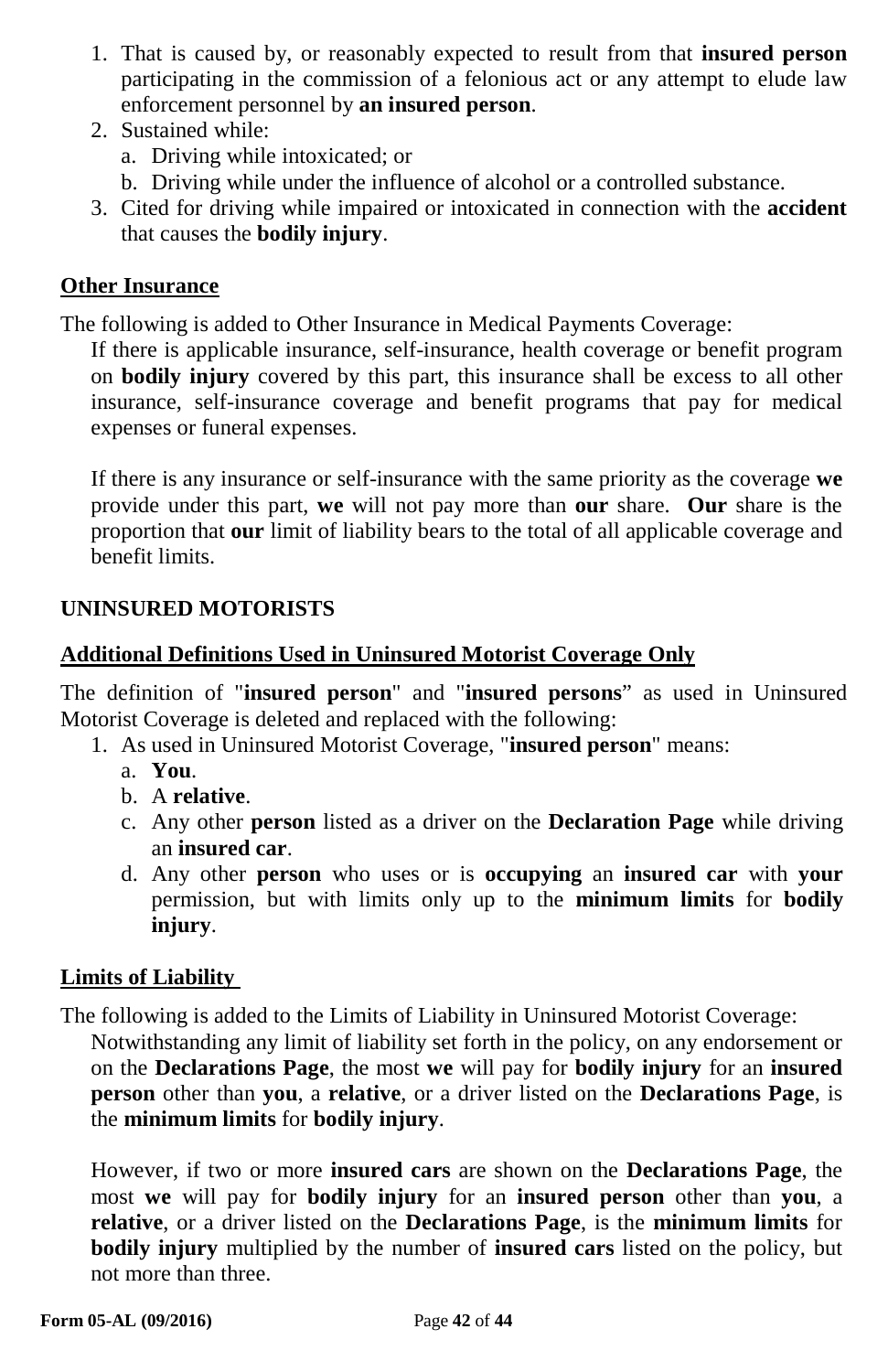## **CAR DAMAGE COVERAGE**

#### **Exclusions**

The following is added to the Exclusions in Car Damage Coverage:

- 1. Coverage does not apply to **loss** if the driver of the **insured car** was, at the time of an **accident**:
	- a. Speaking on a cell phone, Blackberry or similar device; or
	- b. Texting, instant messaging or e-mailing on a cell phone, PDA, Blackberry, computer or similar device.
- 2. Coverage does not apply to **loss** that occurs while the the operator of an **insured car** is committing a felony. This does not apply to:
	- a. Commission of any felony codified under the state's motor vehicle laws by **you** or a **relative**; or
	- b. **Loss** caused by a **person** who has stolen an **insured car**.
- 3. Coverage does not apply to **loss** to an **insured car** while being operated by a **person** with an operator's or **driver's license** who **resides** in **your household** if that **person** is not a listed driver on this policy in **our** records.

## **GENERAL PROVISIONS**

## **Policy Period, Territory**

This policy applies only to **accidents** and **losses** that occur during the policy period as shown on the **Declarations Page** and within the United States of America or Canada.

E-25 (03/09)

THE FOLLOWING **DIRECT REPAIR PROGRAM (DRP)** ENDORSEMENT APPLIES ONLY IF FORM NUMBER E-100 APPEARS ON **YOUR DECLARATIONS PAGE**.

#### **DIRECT REPAIR PROGRAM (DRP) ENDORSEMENT**

In exchange for a reduction in premium under Car Damage Coverage, it is agreed that any covered repairs will be completed at an approved DRP facility. If **you** choose to repair the damaged property at a shop other than an approved DRP facility, **we** will remove the discount from **your** policy from the inception date of the discount. If there is not a designated DRP facility within a thirty (30) mile radius from the address listed on your **Declarations Page**, then **you** may choose any repair facility without loss of the applicable discount.

E-100 (05/10)